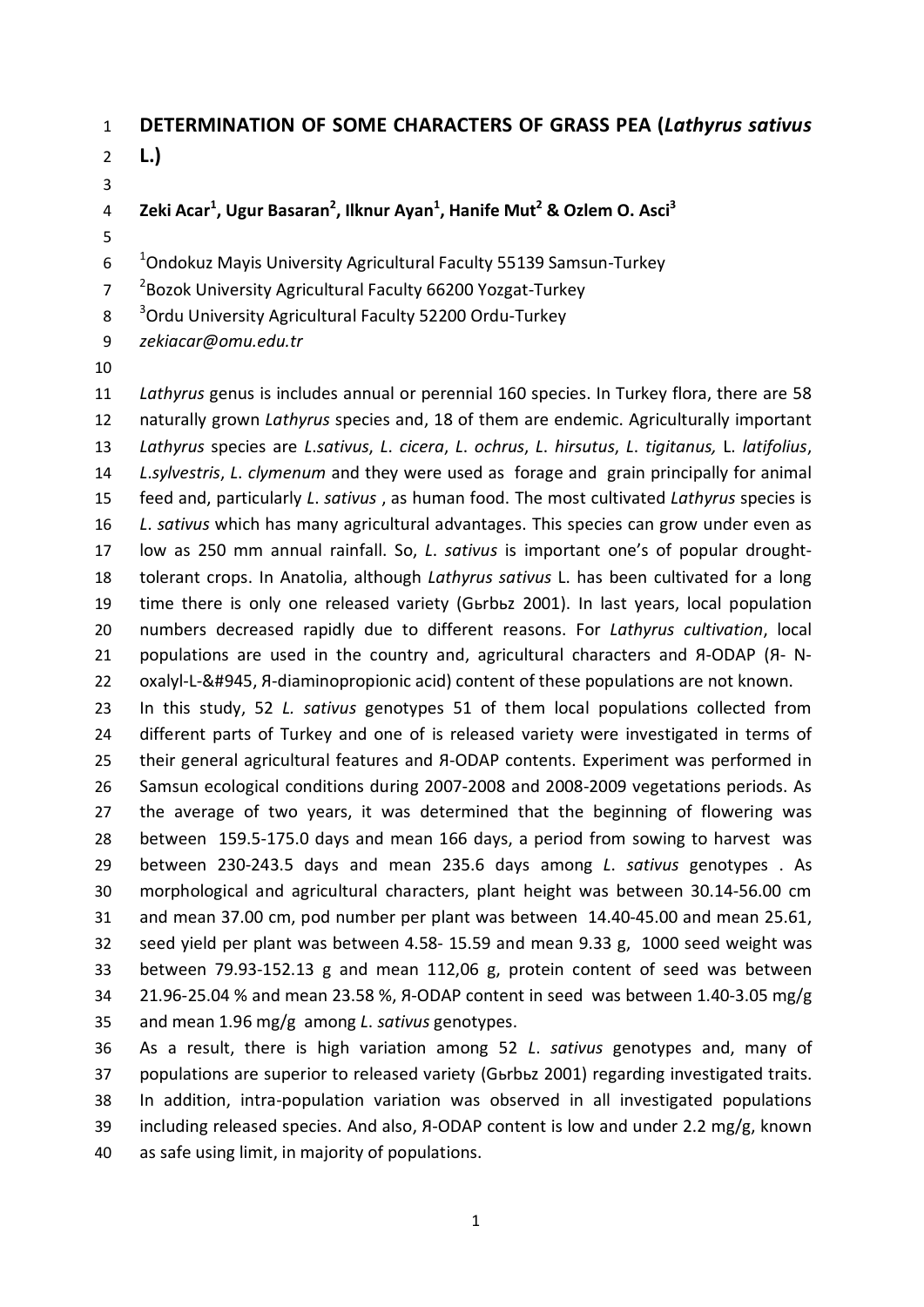# **EFFECTS OF DIFFERENT GRAZING RATES ON PLANT STRUCTURE VARIATIONS IN THE MOUNTAIN GRASSLANDS (CASE STUDY CHARBAGH RANGELANDS)**

#### **Mousa Akbarlou & Maryam Ebrahimi**

University of Agricultural Sciences and Natural Resources, 4913815739, Gorgan-Iran

- *makbarlo@yahoo.com*
- 

 From ecological view, understanding animal grazing effects on vegetation structure and rangeland ecosystems change caused by grazing is essential. The study area is located in Alborz mountain North of Iran. Charbagh is located between latitude of 36°38`27" to 36°40`30"N and longitude 54°31`48" to 54°33`36"E. The elevation ranges between 2100- 3150 m a.s.l. The climate is cold semi-steppe with a mean rainfall of 400 mm y-1. The dominant are grasses and cushion like species such as *Festuca ovina* and *Onobrychis cornuta*. For assessing animal grazing effect on vegetation structure, based on livestock distribution and grazing threats of livestock's concentration. With the different stocking rate were evaluated. Three land units were selected and were randomly 30 sampled by using 1 m2 plots on each site established. To find the plant composition under distribution and grazing methods, canopy coverage of different life forms and plant 21 species were measured and analyzed by using the CA ordination technique. Result show that there was substantial difference between none-grazing (12 years exclusure) with 23 other sites. Total canopy cover was 82.6 % and forbs and hemi-cryptophytes were more 24 than other life forms and palatability species are dominants. Although most of species are forbs and grasses but management and utilization methods was directly affected on plant structure as so shrubs replacing in the overgrazing sites. Also in the overgrazing condition invader plants dominated on decreasers and increasers.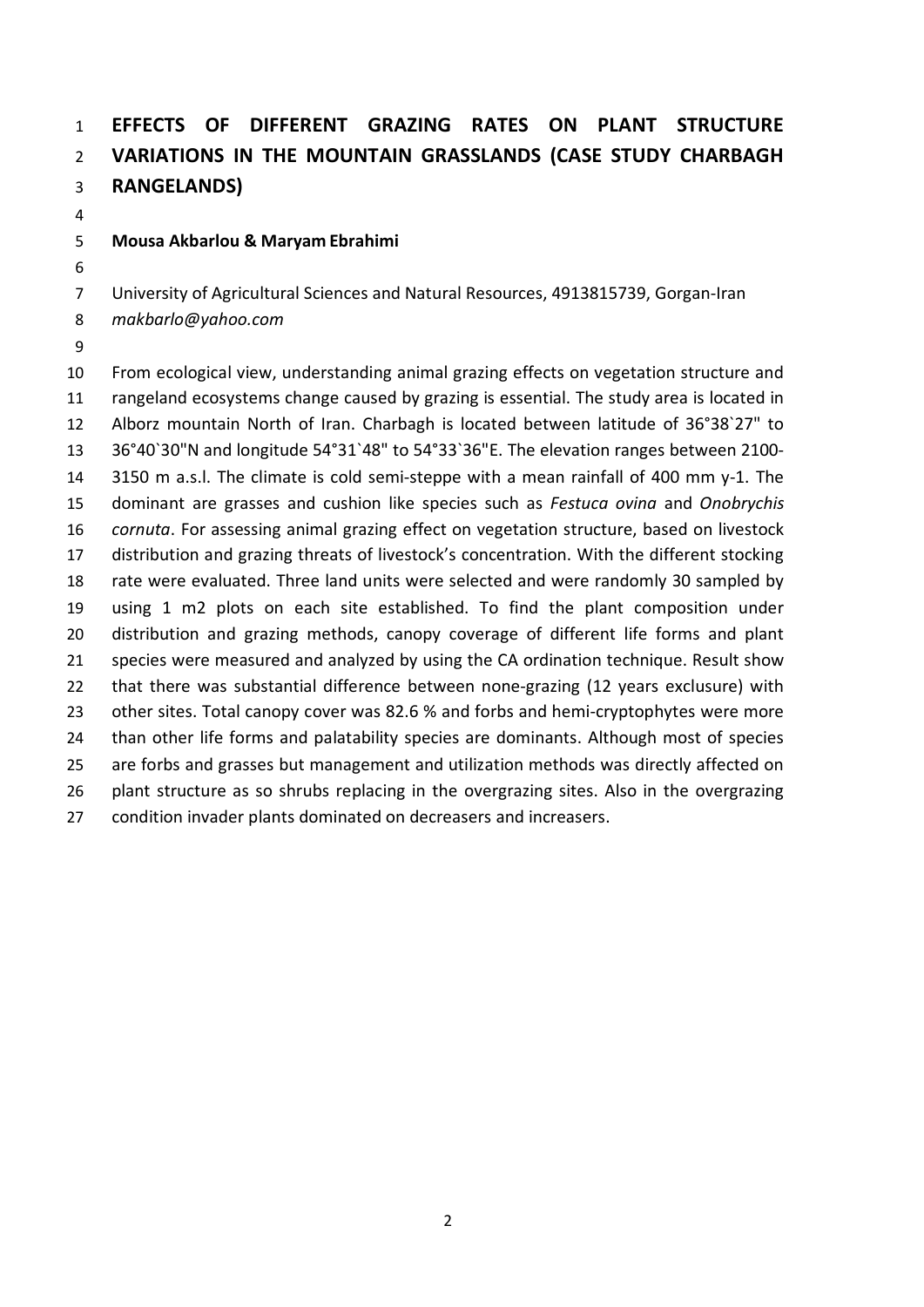#### **DESERT STEPPES OF THE CRIMEA AND THEIR PRESERVATION**

#### **Nataliya A. Bagrikova**

Nikitsky Botanical Garden - National Scientific Centre NAAS of Ukraine, 98648, Yalta,

- Crimea, Ukraine
- *nbagik@ukr.net*
- 

 The question on a current state, level of biological and landscape variety of steppe zone of Ukraine and Crimea is actual because of a number of features this zone practically everywhere has undergone strong transformation as a result of intensive agricultural use. There are almost all basic types of steppes in Crimea: meadow (in a mountain part), presents, desert, sandy (in a flat part) with their typical and petrophytic subtypes. Desert steppes with domination of *Artemisia taurica* Willd. occupy northern part of the Crimean plain which includes the coast of the Karkinitsky gulf from the Bokalsky plait, Prisivashye and South-Western coast of Azov Sea. They are coincided dark-chestnut soils in a complex with salty soils. On the large part of territory they have been cultivated. The greatest influence on ecosystems is rendered by hydromelioration and intensive pasturable cattle breeding. Syntaxonomy of communities of desert steppe of Crimea practically is not developed. We have allocated 5 associations (*Stipetum lessingianae* Soo (1927) 1947 *Festucetum rupicolae* Soo 1940, *Stipetum capillatae* Dziubaltowski 1925, *Festuco valesiacae-Stipetum capillatae* Sill. 1937, *Achilleo setaceae-Poetum angustifoliae* Marjuschkina & V.Solomakha 1986) from alliance *Festucion valesiacae* Klika 1931, order *Festucetalia valesiacae* Br.-Bl. & R.Tx. 1943, class *Festuco-Brometea* Br.-Bl. & R.Tx. 1943 on the basis of preliminary study in 1997, 2003-2004. The flora includes more than 340 taxa, 70% from them belongs to synantropic species, 55 species are alien. However, in despite of considerable transformation of territories, natural complexes have preseved on continental islands and separate fragments - on coast of Sivash-Lake. More than 30 rare and endangered species grow here. The optimum decision in a question of reproduction and preservation of zonal types of vegetation in subzone of desert steppes of Crimea is the foundation of Sivashsky national park.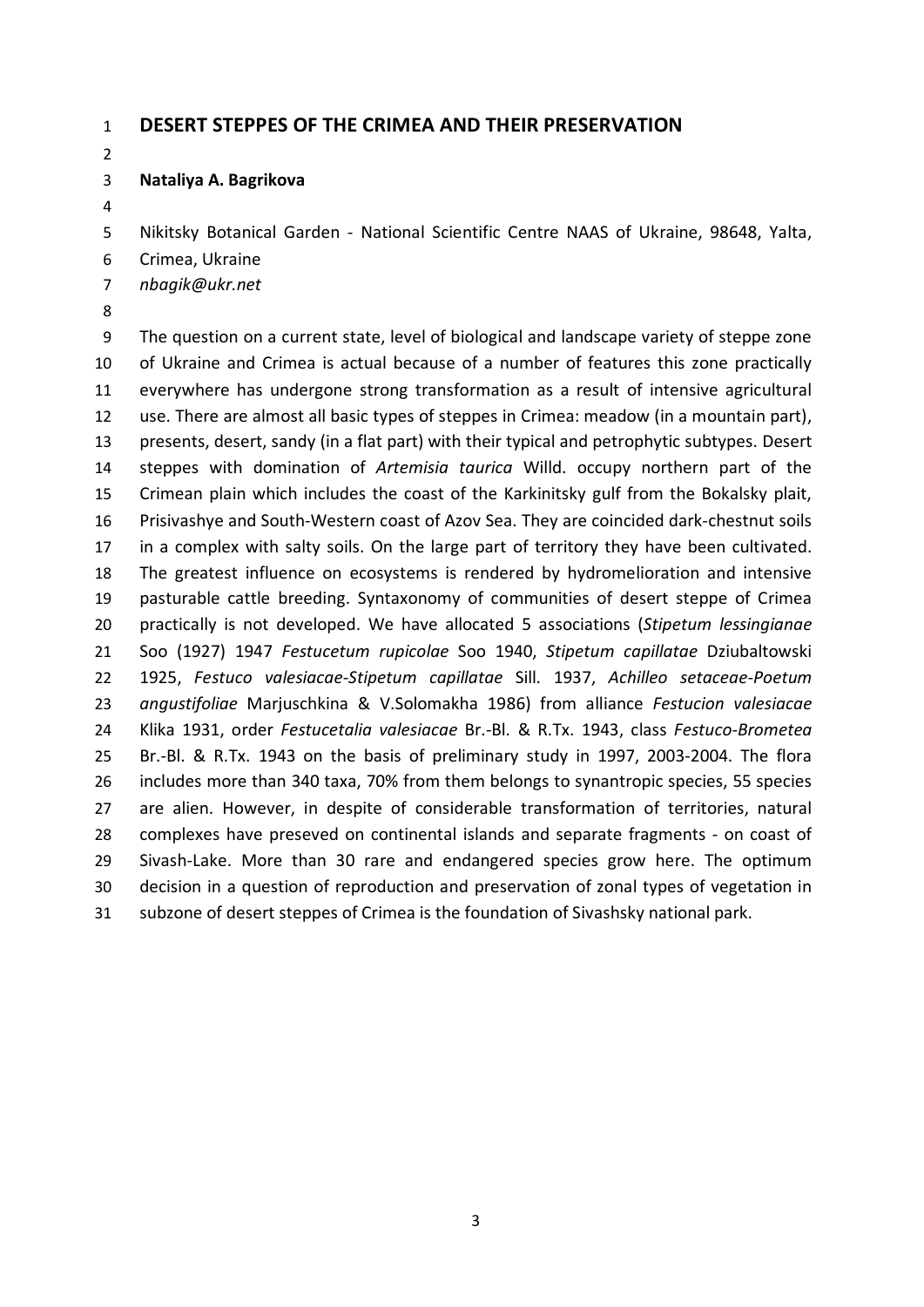## **SYNTAXONOMICAL STUDIES OF SEGETAL COMMUNITIES ON THE CRIMEAN PENINSULA**

**Nataliya A. Bagrikova**

Nikitsky Botanical Garden - National Scientific Centre NAAS of Ukraine, 98648 Yalta,

- Crimea, Ukraine
- *e-mail: nbagik@ukr.net*
- 

 Today more than 70 % of territory of the Crimea is occupied by arable lands on which are grown up cereal, root-crops cultures, vineyards and orchards. In the past, these areas occupied by steppe, forest-steppe and Mediterranean forest communities of classes *Festuco-Brometea, Quercetea pubescentis-petraea*. Segetal communities of the Crimea began to be studied at the end of 80th of last century by Braun-Blanquet method. The first publications on vegetation classification appeared in 1990-1992 (Solomakha, 1990, Solomakha et al., 1992). The vegetation of cereals and crops cultures was included in classes *Secalietea, Chenopodietea, Oryzetea sativae*. We studied segetal communities of tobacco, maize, vegetables, sunflower, technical cultures, vineyards and orchards in 1989-2005 (2680 releves) (Bagrikova, 1996-1998, 2001-2006). Besides, we worked up more than 730 releves done by S.K.Kozhevnikova and L.V.Mahaeva in 1971- 1975 for cereals, crops cultures and vineyards (unpublished data). We revised structure and names of syntaxa according to modern representations about classification of synantropic vegetation (Berg et al., 2001, Jarolimek et al., 1997, Korzhenevsky et al., 2003, Rivas-Martinez et al., 2002, Solomakha, 2008, Vegetace Ceske..., 2009, etc.). Today segetal vegetation of the Crimea includes 50 associations from 3 classes (Stellarietea *mediae, Oryzetea sativae* and *Artemisietea vulgaris*). The community of class *Artemisietea vulgaris* are characterised by the greatest alpha-diversity (19-21 species/25 sq.m). Many species of native flora is a part of these communities. The community of *Atriplici-Chenopodietalia albi* (15 ass.), *Sisymbrietalia* (15 ass.) from class *Stellarietea mediae* are differenced by greatest beta-diversity. The Crimea is characterized by quite high percent of new syntaxa, 13 associations (26 %) have been described for the first time for Crimean peninsula. The greatest syntaxonomy diversity is noted for mountain areas where more than 30 associations are described. It speaks by variety of an environment conditions and agricultural crops. In a steppe zone 25 associations are revealed.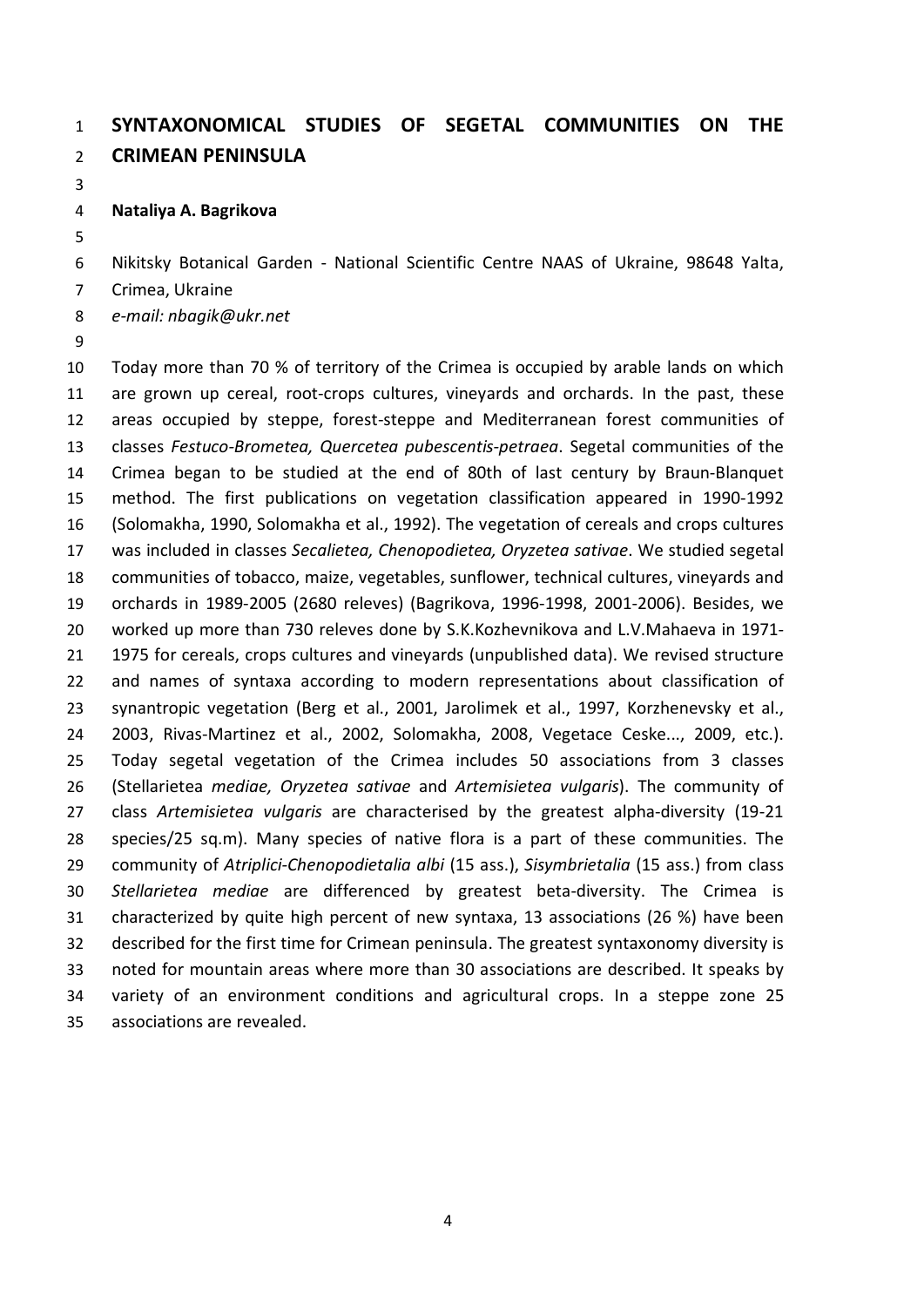### **CONSERVATION AND RESTORATION OF XEROTHERMIC GRASSLANDS IN POLAND – THEORY AND PRACTICE**

 **Katarzyna Barańska, Piotr Chmielewski, Anna Cwener, Katarzyna Kiaszewicz, Paweł Pluciński & Michał Żmihorski**

Naturalists' Club, 1-Maja 22, 66-200 Swiebodzin, Poland

*pchmielewski4@wp.pl*

 Calcareous xerothermic grasslands in Poland are seriously threatened from intensified agriculture, afforestation, land abandonment, natural succession and many others processes. As a consequence, many xerothermic species are rare and endangered. The project that started in 2010 addresses the issues of xerothermic grassland conservation and restoration in two localities in Poland: Lower Odra and Warta region (NW Poland) as well as in SE Poland. The project is coordinated by the Naturalists' Club and Regional Directorate for Environmental Protection in Lublin is a partner. 50% of funds for project implementation are provided by the LIFE Nature and Biodiversity Financial Instrument of the European Commission. Several activities planned in the project covers: removing of shrubs and trees from the overgrown grasslands, removing non-native and expansive species, conducting mobile pasturage on selected grasslands, establishing cooperation 21 with local farmers to renew extensive agriculture on the grasslands, purchasing some of the most valuable grasslands, restoring degraded grasslands. Moreover both scientific research and education are conducted as well. We expect that over 200 ha of the most 24 valuable grassland in the two regions will be covered by our activity. The results of the project obtained up to now and activities expected in the future are presented together with discussion on some problematic and unexpected issues.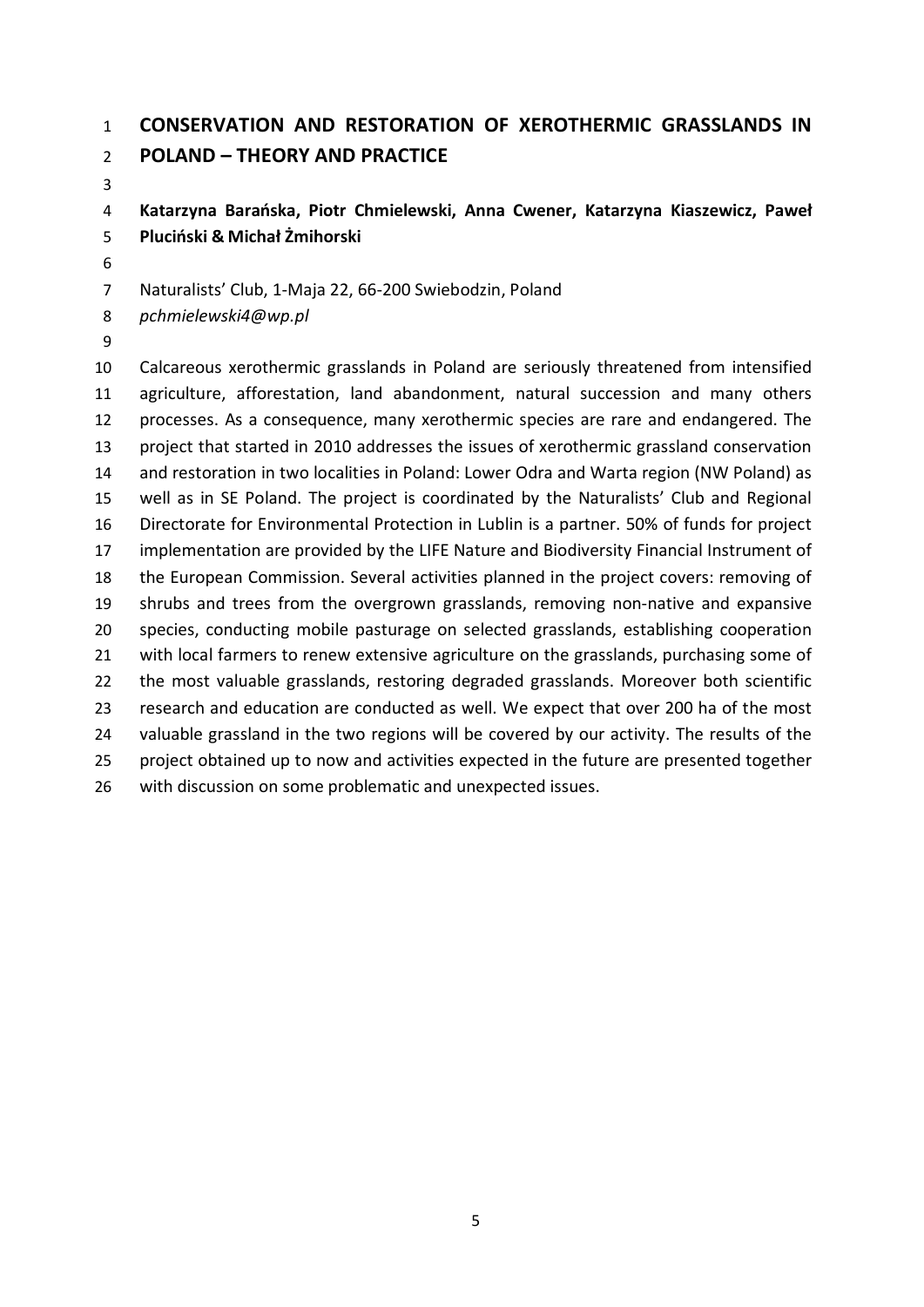## **DOUBLE DIRECTIONAL EFFECT OF A FOREST EDGE ON INVERTEBRATE DIVERSITY OF A DRY GRASSLAND**

**Georg Bieringer<sup>1</sup> & Norbert Sauberer<sup>2</sup>**

- <sup>1</sup>A-2544 Leobersdorf, Umlauffgasse 29/4, Austria
- <sup>2</sup> VINCA, A-1090 Wien, Giessergasse 6/7, Austria

*georg.bieringer@aon.at*

 Eastern Austrian dry grasslands are confronted with two main threats: grasslands on fertile soil have almost completely been converted to arable land within 20th century, while unproductive grasslands are threatened by abandonment, shrub encroachment and afforestation. Today most dry grasslands are small remnants in an agricultural matrix, typically surrounded by or adjacent to other non-matrix landscape elements such as shrub and groves. Edge effect is thus a characteristic trait of dry grasslands in Eastern Austrian agricultural landscapes which has to be considered in conservation management.

 In order to assess the implications and extent of such edge effects on invertebrate communities, we compared species numbers of epigeic invertebrates at a natural steppe site along a more than 200 m long gradient from the borderline of a pine plantation to the undisturbed centre of the grassland. Ants, bugs, carabid and staphylinid beetles, 22 orthoptera, snails and spiders were considered. Since the study site is part of a military training area with entrance restriction, all sampling was done by pitfall trapping.

 Overall species number showed a maximum at the edge, as could be expeted. However, there was a second maximum at the centre of the grassland, and thus a minimum at an intermediate distance from the edge. Species numbers at the two maxima were found to be identical. Undisturbed grassland interior thus did provide habitat for as many species as did the grassland-forest-edge. While the diversity gradient from the maximum 29 at the edge to the minimum was rather steep, the increase from the minimum to the maximum at the centre took a much longer distance.

 These results are at once in line and at variance with most previous studies concerning edge effects. We conclude that not only dry grassland habitats rich in structural diversity, such as edge habitats, provide for high species numbers. In fact, high quality interior grassland habitat can harbour a comparable species diversity. For the management of dry grassland remnants in agricultural landscapes, the enhancement as well as the reduction of structural diversity seem to be two equally justified conservation targets which should be balanced by clearly designating different remnants to different objectives.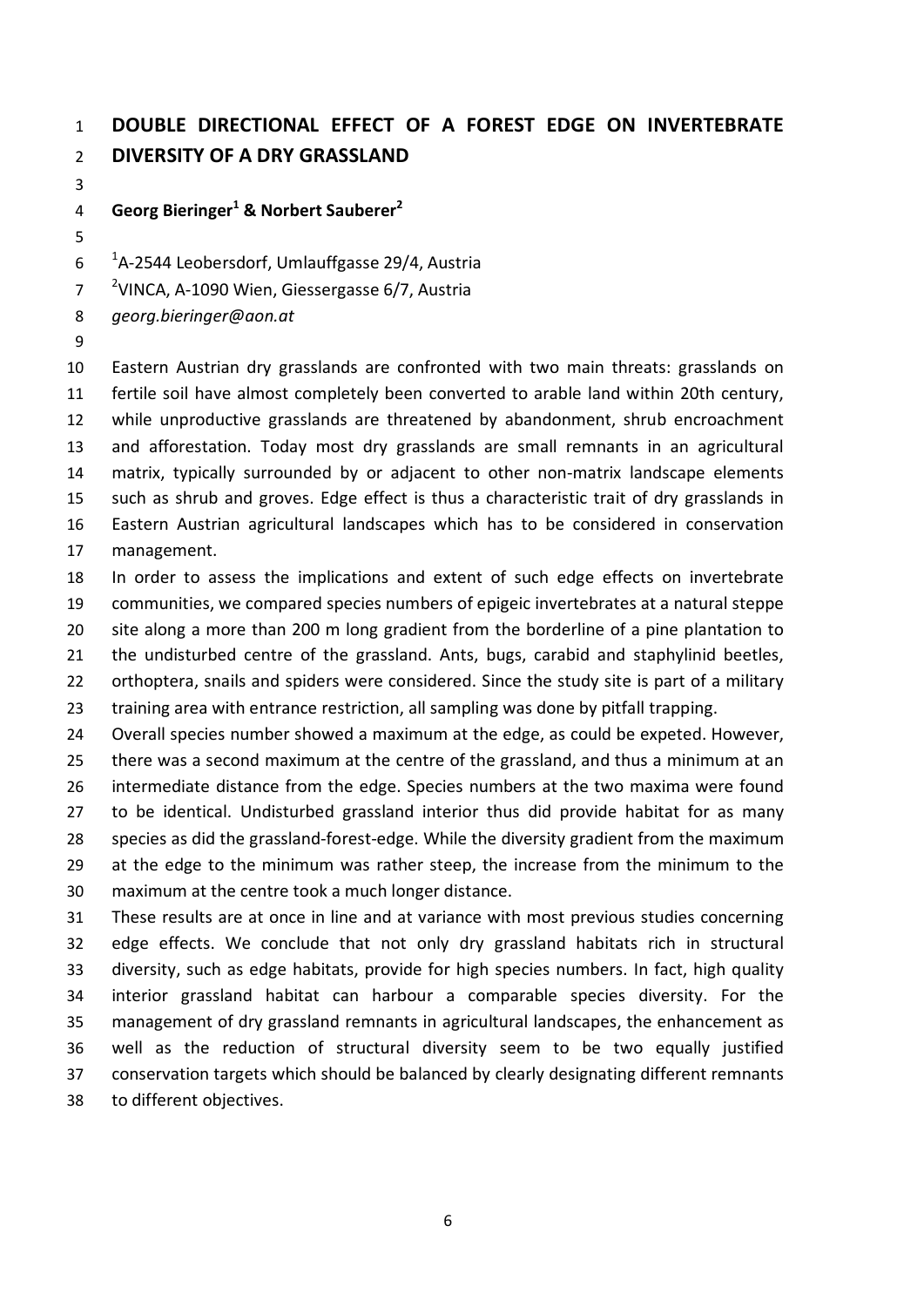### **DESTRUCTION OF LAST UKRAINIAN GRASSLANDS THROUGH AFFORESTATION**

**Olexiy Burkovs'kyy<sup>1</sup> & Olena Tarasova<sup>2</sup>**

 $^{-1}$ All-Ukrainian Ecological League, 30v/33 Saksagans'kyy str., 01033, Kyiv, Ukraine

*ecologist@ukr.net*

8 <sup>2</sup> Ukrainian ecological club "Green Wave", 2 Skovoroda str., 04070, Kyiv, Ukraine

- *listovert@gmail.com*
- 

 Geographically the Steppe (Grassland) Zone covers 40 % of Ukraine but the area of natural steppe fragments covers less than 3 % because of large-scale plowing-up.

 However a new thread has arisen. 29.12.08 State Agency of Forest Resources (SAFR) issued the Order No.371 "About the approved indexes of regional standards of optimal forest area in Ukraine". According to the Oder No.371the main areas for probable afforestation are situated on the state reserve lands of the Steppe Zone i.e. on the last fragments of grasslands. Afforestation requires plowing and planting of trees in the steppe. It will exterminate entirely virgin vegetation and change species composition. That is why ecologists have established the public campaign "Save Ukrainian steppes!" for protection of grasslands.

 The law-term "steppe" in the Ukrainian legislation is absent in fact. Usually steppes are indicated in documents as degraded and low-yielding agricultural lands. Therefore SAFR declares that it doesn't afforest grasslands, it afforests degraded and low-yielding lands.

24 The natural Forest Zone of Ukraine has the most suitable climate conditions for growth of forests. However, SAFR doesn't try to restore forests on the large-scale felled areas there. Why? Because felled forests are often indicated as real forests in official documents. Therefore SAFR intends to make afforestation in the Steppe Zone to improve statistics.

 Defenders of the steppe are not against enlargement of forest in Ukraine. We stand for correct selection of lands for afforestation. We try to keep modern principle of wildlife protection: "man's non-domination under nature". Therefore we consider the Steppe Zone first at all must consist of steppe landscapes, the Forest Zone must consist of forests. It is so simply.

 In the Stepe Zone we admit afforestation of plowed-up territories for making wind-break forest strips against soil erosion. It is also possible afforestation of the lands destroyed by mining industry, and along riversides. However, we are totally against any afforestation of natural steppe territories.

 In fact afforestation of steppe fragments violates the requirements of Bern Convention and Convention of Biological Diversity. We appeal all environmental organizations of the world to support our requirements to Ukrainian authorities to forbid immediately the

planting of forests on natural steppe areas.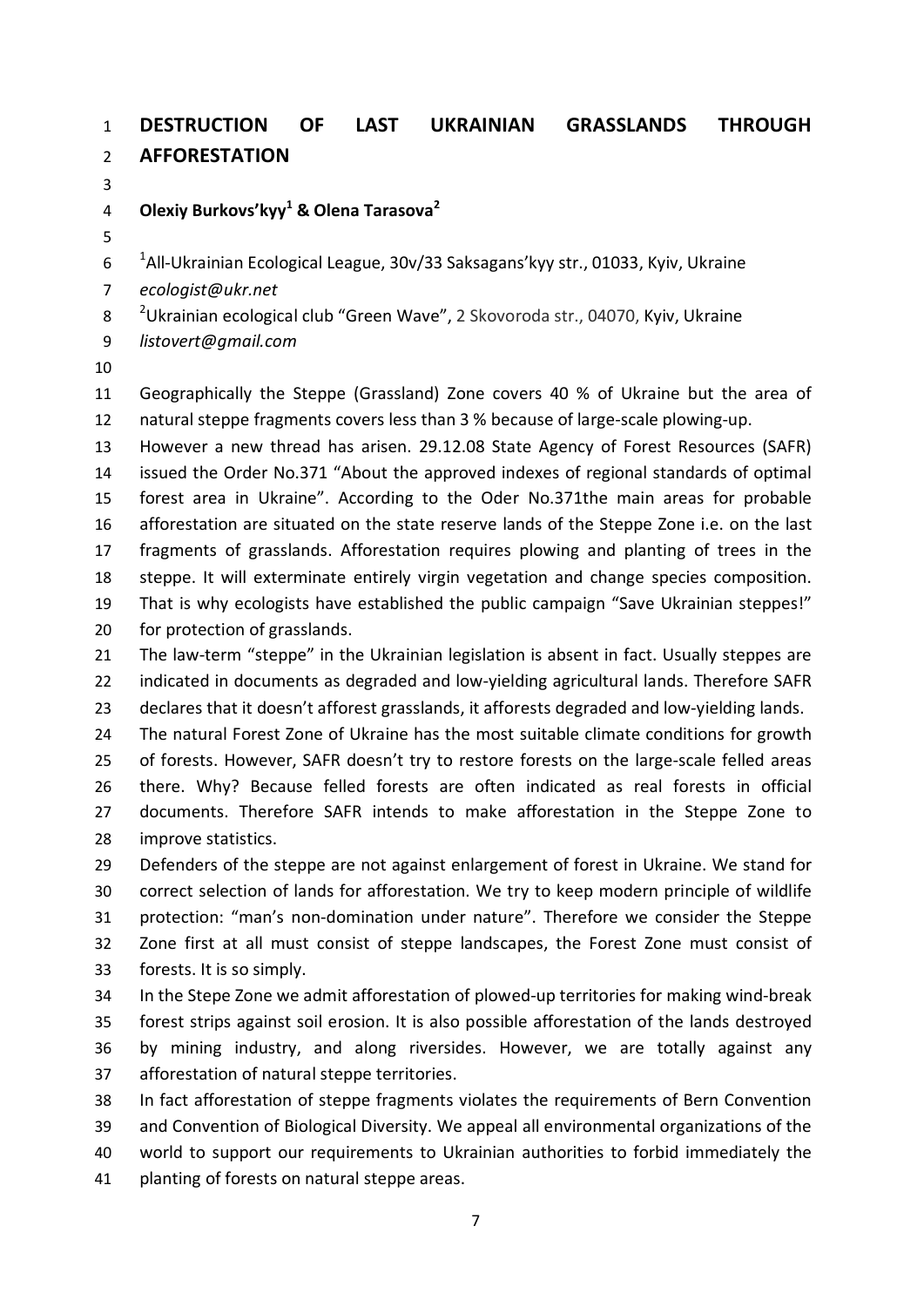# **DRY GRASSLANDS OF** *Calluno-Ulicetea* **Br.-Bl. & R.Tx. ex Klika & Hadač 1944 CLASS OF THE UKRAINIAN CARPATHIANS: SYNTAXONOMY AND BIODIVERSITY**

### **Luba Borsukevych<sup>1</sup> & Kateryna Danylyuk2**

  $18$ Otanical Garden of Ivan Franco National University of Lviv, str. M. Cheremshyny, 44, 79014, Ukraine

9 <sup>2</sup>State Natural History Museum, National Academy of Sciences of Ukraine, str. Theatralna, 18, 79008, Lviv, Ukraine

*lborsukiewicz@gmail.com, botsad@franko.lviv.ua*

 Ranges of semi-natural and anthropogenous vegetation of *Calluno-Ulicetea* class communities considerably increased due to human activity. They are typical vegetation type for Carpathians forest belt, there they occupy great areas. These communities prefer poor nutrient dry acid soils. They usually use as pastures and infrequently as hayfields.

This research based on regional phytocoenological literature data and field geobotanical

descriptions from the Ukrainian Carpathians (Beskydy, Gorgany and Chornohora ridge).

The studied communities are mostly dominating by *Nardus stricta* L. They are classified

 in two alliances: *Nardo strictae-Agrostion capillaris*, which prefer dry heaths grasslands of mountain and submountain belts and *Violion caninae*, which prefer low-productive

dry secondary grasslands and pastures of the uplands and mountaine belt. First of them

includes 3 associations, such as *Antennario dioicae*-*Nardetum strictae*, *Hypochaerido*

*uniflorae*-*Nardetum strictae*, *Helictotricho planiculmes*-*Nardetum strictae* and second

alliance includes 2 associations, such as *Campanulo rotundifoliae*-*Dianthetum deltoides*,

- *Festuco capillatae*-*Nardetum strictae*.
- Abstract presents data from 135 plots (100 m2 each), there 187 plant species are found.

 Basic ecological parameters (altitude, aspect, inclination, microrelief, land tenure type, plant cover structure) are recorded for each experimental plots.

The communities with domination *Nardus stricta* are characterized by low species

composition. There are on the average 38-45 species of vascular plants and on 2-5

species of bryophytes and lichens. Some of the oligotrophic species (*Agrostis capillaris*,

 *Briza media*, *Campanula rotundifolia*, *Hypericum maculatum*, *Pimpinella saxifraga*, *Polygala vulgaris*, *Potentilla erecta*, *Sieglingia decumbens* etc.) belong to the group of

- species with high constancy.
- Sozological values of these communities are determinated by high species richness and many rare and endangered species presence. There distribute orchids species, for example, *Coeloglossum viride*, *Dactylorhiza majalis*, *D. sambucina*, *Epipactis helleborine*,
- *Gymnadenia conopsea*, *Listera ovata*, *Platanthera bifolia*, *Spiranthes spirales*.
- Main threats for class *Calluno-Ulicetea* communities are changes of land-use forms.
- Discontinuance of pasture and haying in these areas may result to disappearance of
- these communities due to wood species occupancy.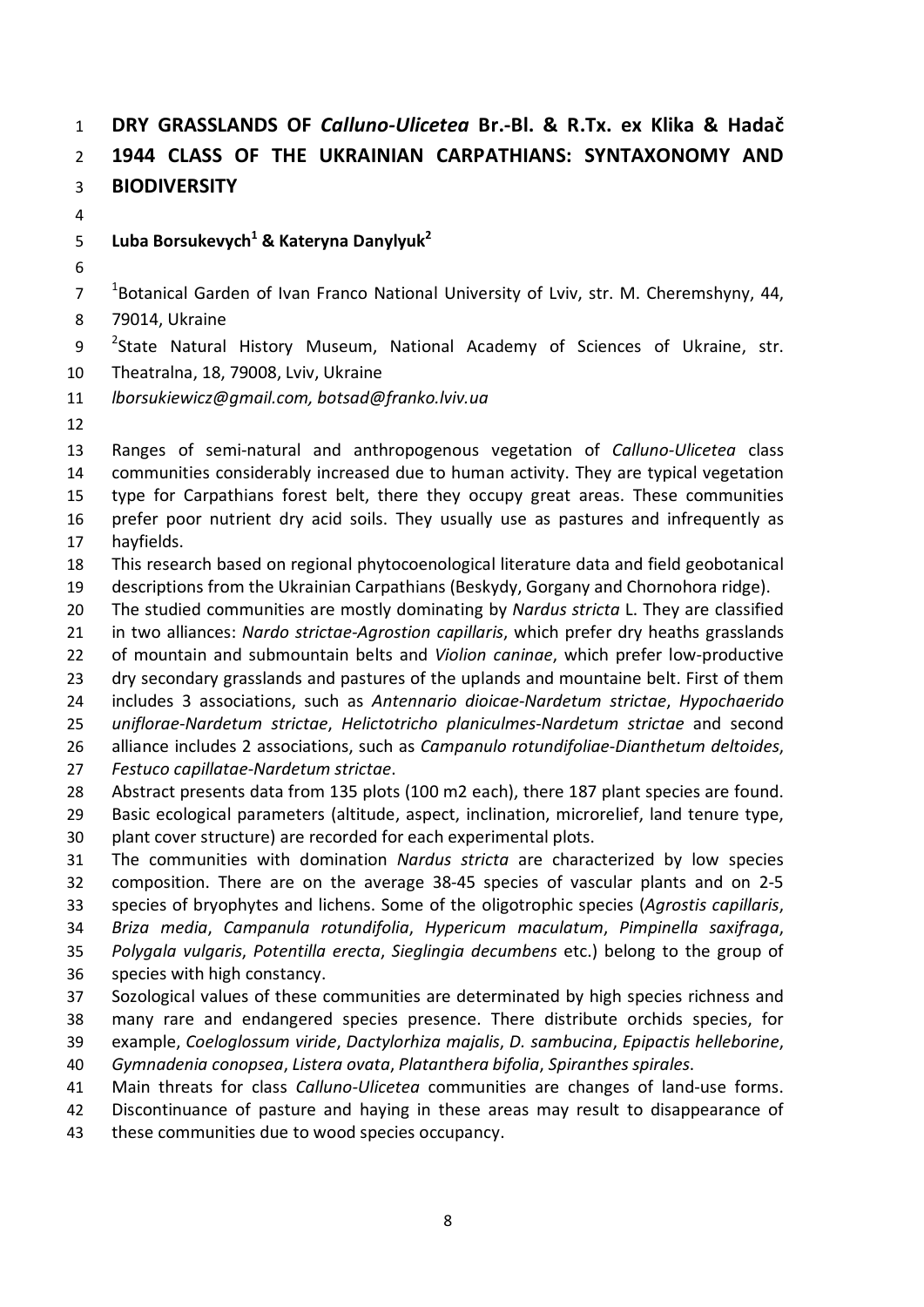## **ROADSIDES, RAILWAY VERGES AND BORDERLINES IN THE GREAT HUNGARIAN PLAIN – AND THEIR CONSERVATION (SE HUNGARY)**

**András István Csathó**

Szent István University, Páter Károly Street 1, H-2103, Gödöllö, Hungary

*csatho@verge.hu*

 In the fragmented agricultural landscape of the Great Hungarian Plain the plant species of Pannonian loess steppe, which show the original vegetation often survived only in verges (boundaries, field margins). Verges are few (on average 2-15, max. 50) meters wide lawn strips running along roads, railways, borderlines and ditches. Two main types of the verges can be distinguished in the landscape: The primary verges take a slice of the original vegetation with several protected or endangered plant species of steppe. The secondary verges are abandoned from arable field, valuable species are found on these habitats only rarely. Our study was undertaken in the Csanádi-hát loess region (SE 17 Hungary) (approx. 940 km<sup>2</sup>). During the 10-year long investigation in each mapping unit of the Central European Flora Mapping System (approx. 6.5×5.5 km) of this area the average number of the protected plant species was 5.5. Among these species 1.0 (18.6%) species was found only in coherent areas (meadow, forest, arable land etc.), 0.4 species (6.6%) occured both in coherent areas and verges and 4.2 species (74.9%!) occured only in verges. In the Csanádi-hát considering the number of habitats and the size of populations 90-100% of the protected plant species *Adonis vernalis*, *Ajuga laxmannii*, *Anchusa barrelieri*, *Clematis integrifolia*, *Inula germanica*, *Oxytropis pilosa*, *Prunus tenella*, *Silene bupleuroides* and the *Vinca herbacea* were found in the verges. Further species *Carduus hamulosus*, *Linaria biebersteinii*, *Ornithogalum brevistylum*, *Phlomis tuberosa*, *Sternbergia colchiciflora* etc. have also significant populations in roadsides and boundaries. At present, the verges are in general not protected. In Csanádi-hát in each mapping unit of the flora mapping system 71,0% of the protected plant species was found in unprotected verges only. These small grassland fragments are supposedly also of great importance in other loess lowland areas (e.g. Central and E Hungary, W Romania, N Serbia). The verges are very endangered because of lack of treatment (mowing, grazing), shrubs, ploughing and pollution. The preservation of the verges needs new nature conservation strategies in the Pannonian Biogeographical Region. Establishment of numerous small nature reserves in the primary verges are necessary and realization of the adequate treatment also.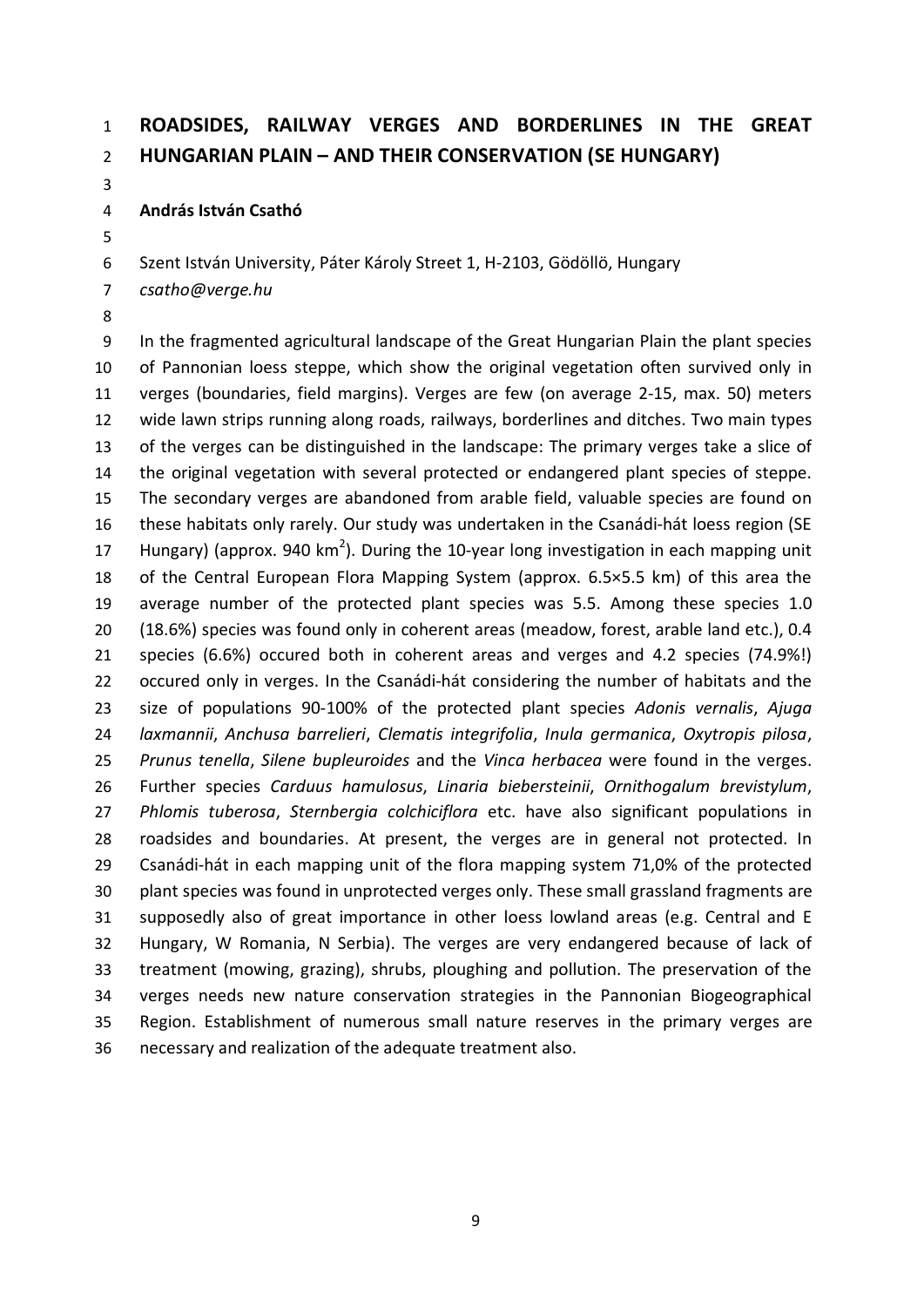## **FACTORS AFFECTING THE DIVERSITY AND STABILITY OF DRY GRASSLAND DEVELOPED IN OLDFIELDS**

### **Anikó Csecserits, Tamás Rédei, Imelda Somodi & Réka Lupták**

Institute of Ecology and Botany, Hungarian Academy of Science, Alkotmány str. 2-4.,

2163, Vácrátót, Hungary

*aniko@botanika.hu*

 There are about 300 000 hectares of old-fields in Hungary on which semi-natural vegetation can develop. At the edge of forest and forest-steppe zone the development of dry grassland is affected by macro- and microhabitat. We studied the effect of spatial position, age of abandonment and shrub encroachment on the grassland species richness and composition. We studied an about 170 hectare large area in Pilis Mountain (North-Hungary, near

Budapest), which was ploughed and gradually abandoned, but partly mowed later. We

distinguished the old-fields according the time of abandonment (4 age-groups) and the

- level of shrub encroachment (3 types). 12-12 2x2m large relevés were made in every
- combination, altogether 108 relevés.

20 We used GLMs for the detection of the effect of the studied factors on the dry grassland

21 species richness and on several species groups (dry grassland specialist, forest specialist species).

23 At fine scales the shrub amount has the most important effect on the richness of dry

grassland specialist and forest species and not the time since abandonment. Without

establishment of shrubs a species rich grassland can develop and persist for a longer

time. Probably the land-use pattern after abandonment has the most important effect

on the diversity of the grassland as it determines shrub establishment and development.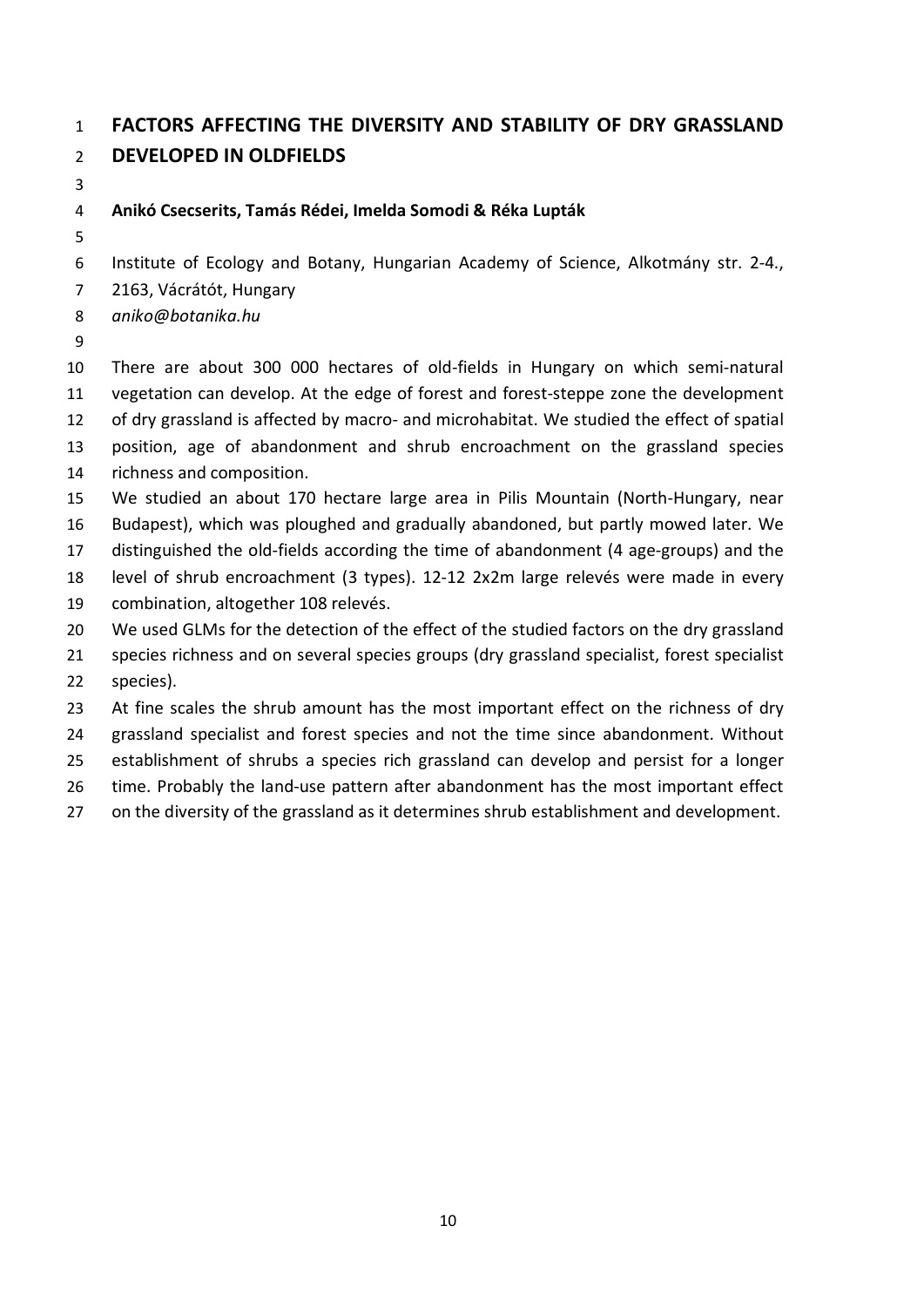### **CHANGES OF FLORA AND VEGETATION IN THE BROCZУWKA STEPPE RESERVE**

**Anna Cwener**

Department of Geobotany, Institute of Biology, Maria Curie-Sklodowska University,

19 Akademicka Str., 20-033 Lublin, Poland

*acwener@wp.pl*

 Broczуwka reserve located about 1.5 km north-east of Skierbieszуw is a part of Skierbieszowski Landscape Park. It is situated in south-east part of Lublin Upland, in the 12 mesoregion of Dzia&#322 y Grabowieckie. It was established in 1989 for conservation of xerothermic plant associations with rare and protected plant species. The floral research in Broczуwka reserve was carried out in 2004-2010. Their results were compared with historical data from 1980s. Numerous species that were noted here 30 years ago were not found in the present study. Many of them (33 from 71) are rare xerothermic species belonging to *Festuco*-*Bromea* class e.g. *Adonis vernalis, Echium russicum, Linosyris vulgaris, Linum flavum, Rosa gallica, Scorzonera purpurea, Orchis militaris, Gentiana cruciata, Iris aphylla*. The vegetation cover, especially grasslands area and structure have changed since researches conducted in 1980s. The xerothermic grasslands associations have became poorer in species and more homogenous. Both the number of species forming individual communities and index of diversity has decreased. Three of distinguished here plant communities were not identified in the present studies: *Potentillo alba-Quercetum, Ulmetum campestris suberosae, Prunetum fruticosae*. The changes that have place in Broczуwka reserve are analogous to that observed in others 26 steppe reserves and generally in xerothermic grasslands.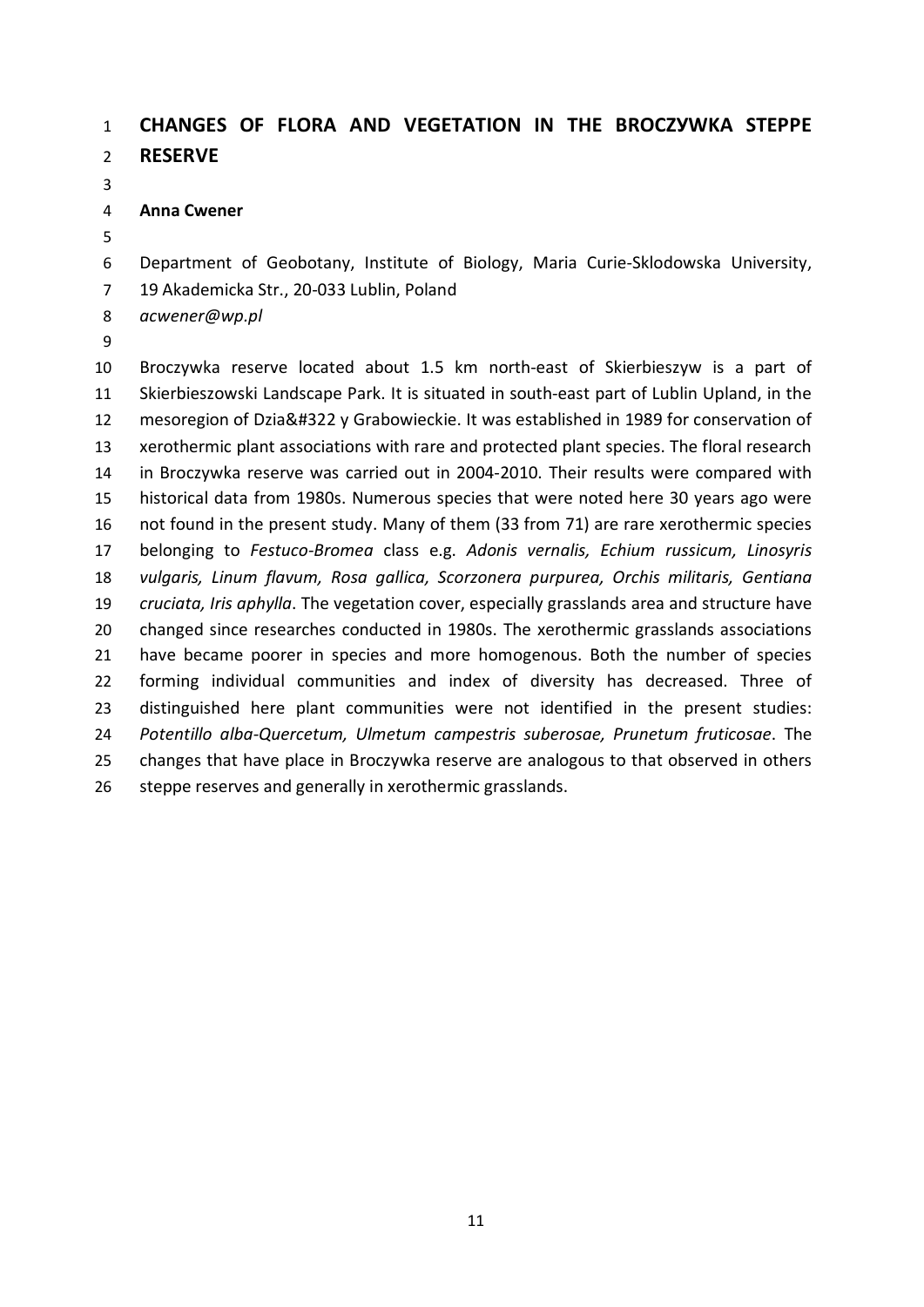## **SCALE-DEPENDENT PATTERNS OF PLANT DIVERSITY IN TRANSYLVANIAN DRY GRASSLANDS (ROMANIA)**

**Jürgen Dengler<sup>1</sup> , Pavel Dan Turtureanu1,2, Eszter Ruprecht2 , Anna Szabó<sup>2</sup> , Monica Beldean<sup>2</sup> , Christian Dolnik<sup>3</sup> , Irina Goia<sup>2</sup> , Jann Peyrat3 & Emin Ugurlu<sup>4</sup>**

 $18$ iodiversity, Evolution and Ecology of Plants, Biocentre Klein Flottbek and Botanical

Garden, University of Hamburg, Ohnhorststr. 18, 22609 Hamburg, Germany

9 <sup>2</sup> Babes-Bolyai University, Cluj-Napoca, Romania

10 University of Kiel, Germany

11 <sup>4</sup> Celal Bayar University, Manisa, Turkey

*dengler@botanik.uni-hamburg.de*

We studied plant diversity pattern in various types of dry grasslands (meso-xeric, xeric,

stony) in different regions of the Transylvanian Lowland (Romania). For this purpose, we

16 used both a nested-plot sampling (0.0001 ml, 0.001 ml, 0.01 ml, 0.1 ml, 1 ml, 10 ml, 100

mІ

 n = 20 series) and additional 10-mІ plots (n = 75 including the 10-mІ plots from the series). In each plot we recorded all vascular plants, bryophytes, and lichens with the any-part (shoot presence) method. Further, we recorded topographic and land use parameters and measured several soil parameters (pH, loss at ignition, carbonate content, texture).

 We found that in general the Transylvanian dry grasslands are very species rich at any grain size. For the grain sizes of 0.1 mІ and 10 mІ we even found world records of vascular plant species richness, with 43 and 98 species, respectively, found in a certain nature reserve near Cluj-Napoca. With single and multiple regressions as well as ANOVAs, we analysed which factors influence richness at the 10-mІ scale. The mesoxeric, mown grasslands were generally the richest. Among all tested continuous variables, heat index was the most important predictor of species richness, with a negative influence. Finally, we analysed the function types and function parameters of species-area relationships (SARs). We compare these between vegetation types and taxa within Transylvania and towards dry grasslands in other parts of Europe.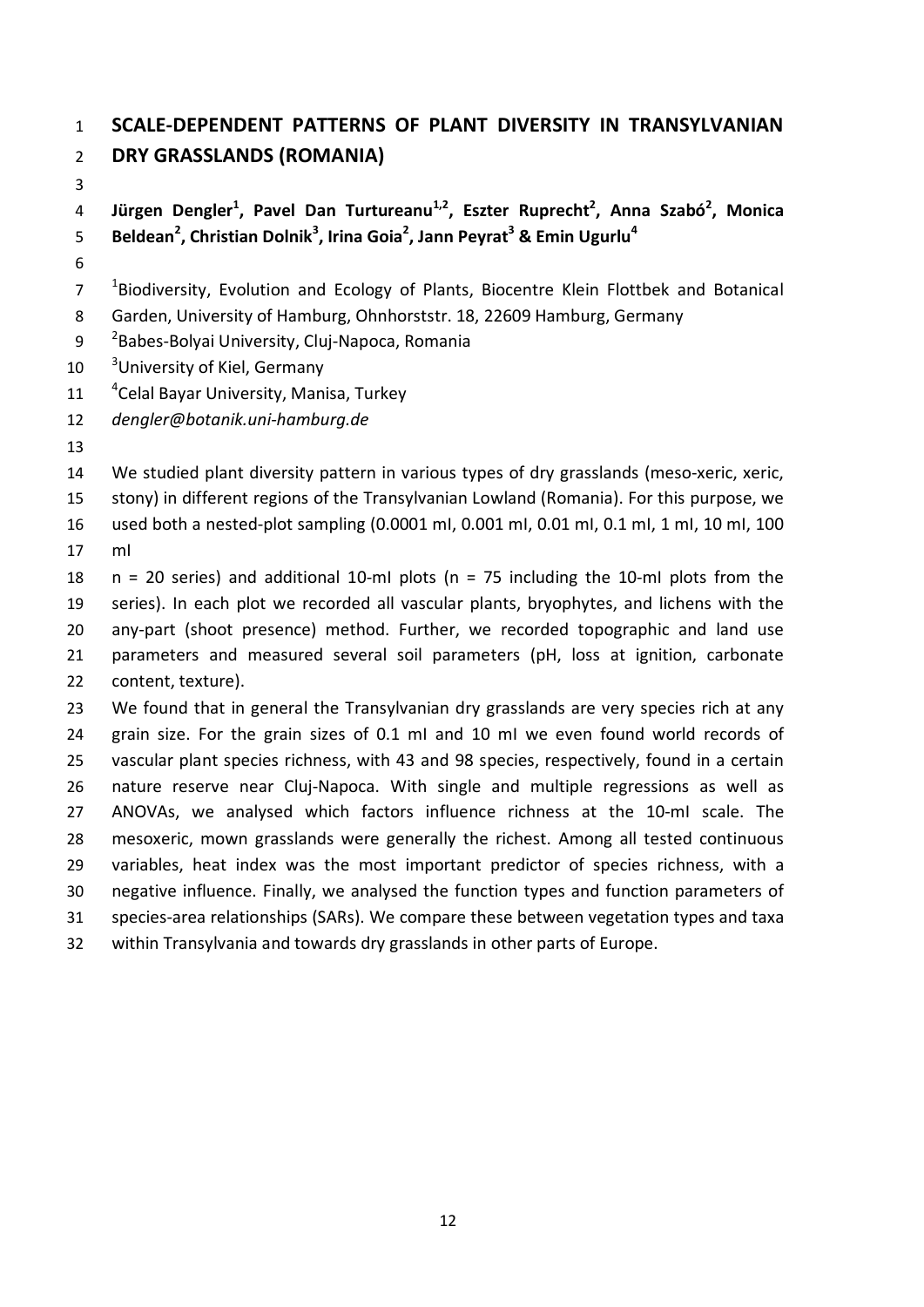### **FLORA AND CULTIVATION RELICTS OF "BŁONIE" AND "CHLEBNIA" EARTHWORKS**

**Iwona Dembicz<sup>1</sup> & Barbara Sudnik-Wójcikowska <sup>2</sup>**

 $10^{10}$ Białowieża Geobotanical Station, Warsaw University, ul. Sportowa 19, 17-230

Białowieża, Poland

*iwona.dembicz@student.uw.edu.pl*

<sup>2</sup> Department of Plant Ecology and Environmental Protection, Warsaw University, Al.Ujazdowskie 4, 00-478 Warsaw, Poland

*barbara.sudnik@uw.edu.pl*

 Relics of cultivation are synanthropic plants grown for a certain period in the history of 14 agriculture, whose localities despite the abandonment of their crop are still existing now in the vicinity of their former use. The examples of ancient relics in Poland are *Allium scorodoprasum*, *Malva alcea*, *Lavatera thuringiaca*, *Leonurus cardiaca* and *Lithospermum officinale*. Probably many steppe plants, included among species of the class Festuco-Brometea such as mentioned *Lavatera thuringiaca*, can have such an origin in Poland. The places particularly abundant in these species and relics of cultivation are good repair archaeological sites such as earthworks - remains of old castels and settlements, which nowadays usually have form of a small hill or shaft- shaped ring surrounded by a moat. Maintaining of localities of aforementioned species on these places to the present (even by a few hundred years) was made possible by slowing or stopping the natural succession, e.g. by grazing.

 On two earthworks "Błonie" and "Chlebnia" (both in the Mazovia Voivodeship) and in their immediate vicinity was made a complete inventory of vascular plants. On each 27 object some potential microhabitats were distinguished and data on the abundance of individual species within them were collected. Floras of earthworks were compared with each other, with the vicinities and with eartworks and barrows in other regions. Totally, 230 taxa of vascular plants were found: on the "Chlebnia" earthwork 145 species, while on the "Błonie" 163 species. At both sites synanthropisation ratios were high (more than 70%), while the largest group of historical-geographical classification (Kornaś 1981) were apophytes (60%). Among the Raunkiaer's life-forms in both places predominated hemicryptophytes (60%). Variations in habitat conditions in different parts of earthworks (from the marshy moat to desiccated peak of the shaft) reflected in high species richness of plants in a relatively small areas.

 Two species - relics of the old crop: *Malva alcea* (on both earthworks) and *Lavatera thuringiaca* (only on the "Błonie" earthwork) were found. Besides the latter species were found also other species associated with xerotermic grasslands in Poland, such as *Ajuga genevensis*, *Carex caryophyllea*, *Centaurea stoebe*, *C. scabiosa, Filipendula vulgaris*, *Phleum phleoides* etc. Studies confirmed the role of earthworks and, indirectly, other archaeological sites in preserving biodiversity in the agricultural landscape.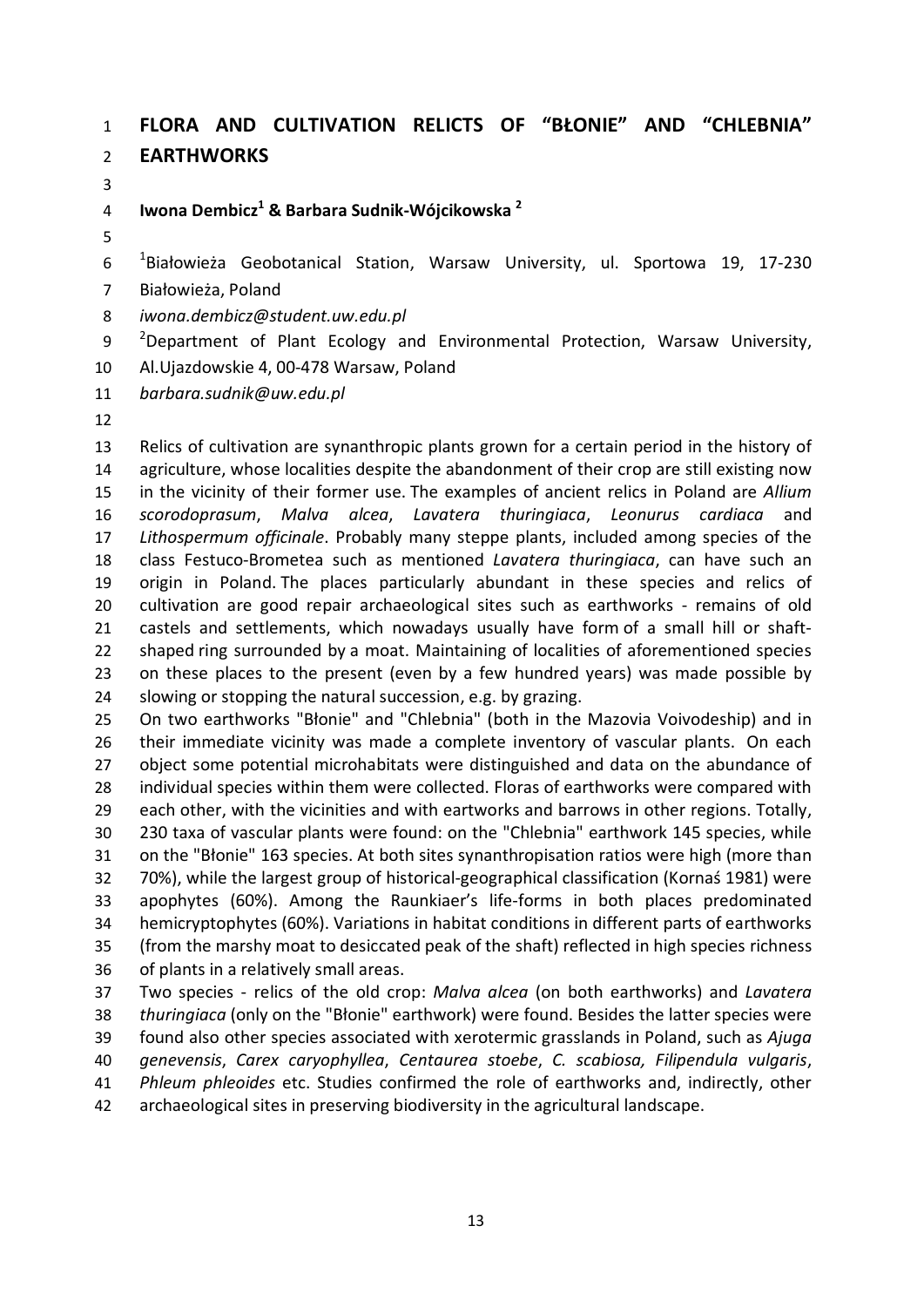# **STRUCTURE OF SOME SPECIES CENOPOPULATIONS IN THE MEADOW- STEPPE COMMUNITIES OF NATIONAL DENDROLOGICAL PARK "SOFIYVKA" AND THEIR CHANGES UNDER ANTHROPOGENIC PRESSURE**

### **Inna Didenko**

National Dendrological Park "Sofiyvka" of the NAS of Ukraine, 12a Kyivska str., 20300,

Uman', Ukraine

*didenko\_ip@mail.ru*

 Study of the coenopopulations structure as integral systems actually considered as an important problems because stability of the existence, stable productivity and dynamic of meadow-steppe communities under different anthropogenic loading in the most cases are determined by population's structure of the species which are composed communities.

 The aim of present work is studying of structure and functioning of population of the *Phlomis tuberosa* L., *Salvia pratensis* L. and *Trifolium montanum* L. in meadow-steppe communities of the National Dendrological Park (NDP) "Sofiyvka" of the NAS of Ukraine.

 With purpose of revealing the features of reproductive and growth processes of the individuals in populations and estimating of their vitality the morphogenesis of the model species was investigated using statistic methods of morphometric parameters (Zlobin, 1980, 1981, 1989). As morphometric parameters use 9 main indications which characterize growth, form-build and reproduction.

 For comparison of the morphogenesis and vitality structure of indicator species in NDP "Sofiyvka" (plot "Gribok") with other conditions and different level of fenisicial (hay- mowing) gradient were additionally investigated *Salvia pratensis* populations on steppe slopes in Hayvoron town (Kirovohrad reg.) and Pikivets village (Cherkasy reg.), *Trifolium montanum* populations in meadow communities Makovytsia mount. near Yaremche town (Ivano-Frankivsk reg.) and Pikivets vil. (Cherkasy reg.), *Phlomis tuberosa*  populations on steppe slopes near Pikivets vil. and Buky vil. (Cherkasy reg.).

 Estimation of the present state and perspectives of cenopopulations of the model species at the territory of NDP "Sofiyvka" allowed to make following conclusions: the 9 parameters of the partial shrub were studied, the most significant are three parameters — total phytomass of the plant, high of plant and number of inflorescences; for all studied indicator species on the control plots observed spectrums of prosperity types with high index of population's quality as an evidence of the good fitness of species to the existence in meadow-steppe cenoses which not undergo intensive man-made activity; under pass through from control plots to the plots of second stage in fenisicial gradient the populations turned out to balanced with significant decrease of the quality index; all studied populations actually are in the state of dynamic balance.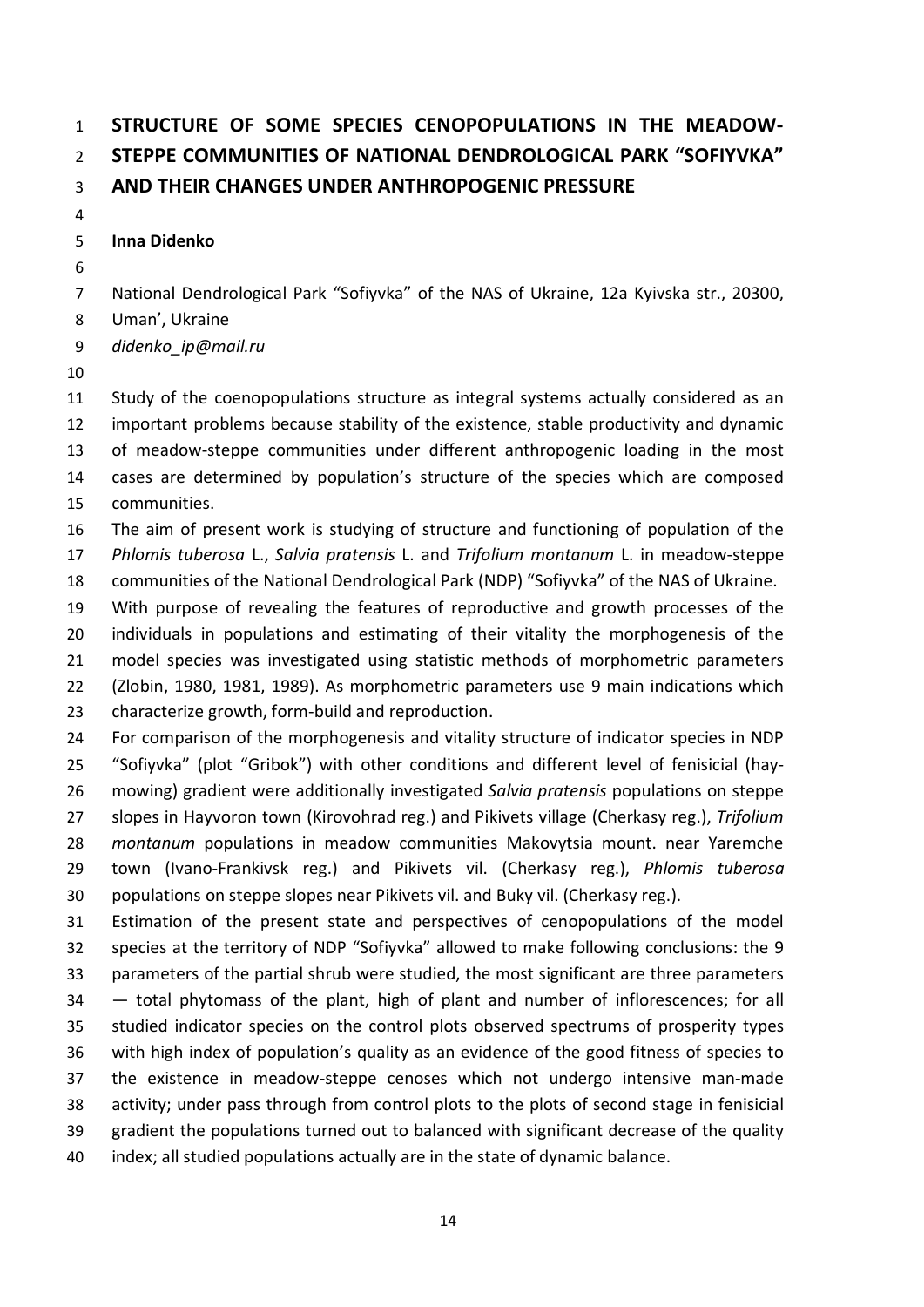### **COMMUNITIES OF THE** *Helianthemo-Thymetea* **Romaschenko, Didukh,**

### **Solomakha 1996 CLASS IN UKRAINE**

### **Yakiv Didukh**

M.G. Kholodny Institute of Botany of NAS of Ukraine, Tereshchenkivska str., 2, 01601,

- Kyiv, Ukraine
- *didukh@mail.ru*
- 

 Plant communities on carbonate substrates in xerophytic conditions are quite specific. We refer them to cl. *Helianthemo-Thymetea* Romaschenko, Didukh, Solomakha 1996. They differ from steppe communities of cl. *Festuco-Brometea* Br.-B1. & R. Tx. 1943, which have high degree of coverage, composed by gramineous hemicryptophyte plants and form deep layer of humus. Communities of cl. *Helianthemo-Thymetea* have low degree of coverage (5-60%), composed by evergreen chamephytes with obligated dormant period, on eroded soils, when upper surface of the roots and caudex are not covered by substrate. Thus, geochemical processes differ from such of steppic communities and cl. *Helianthemo-Thymetea* cannot be included in cl. *Festuco-Brometea*. The floristic peculiarity of this class is presence of *Lamiaceae* plant species, frequently endemic. It resembles mediterranean tomillares. Syntaxonomically it stands near cl. *Cisto-Micrometea* Oberd.1954, although differ by species composition and composed by similar nonmediterranean species. On the other side, it is close to ord. *Alysso-Sedetalia* Moraves 1967 Moraves 1967, although dominated species are *Artemisia, Jurinea, Hyssopus, Scrophularia, Thymus, Pimpinella, Matthiola* etc.

 Communities of this class belong to ord. *Thymo cretacei-Hyssopetalia* Didukh 1989, two classes and several associations.

 The most typical is all. *Artemisio hololeucae-Hyssopion cretacei* Romaschenko, Didukh, Solomakha 1996, distributed in Ukraine and Russia in Siversky Donets, Don and Volga basins on steep slopes, calcareous substrates and poor dry skeleton soils with pH 7,5- 8,1. It includes ass. *Artemisio hololeucae-Polygaletum cretacei* Didukh 1989, *Artemisio nutantis-Plantaginetum salsae* Didukh 1989, *Scrophulario cretacei-Helianthemetum cretacei* Romaschenko, Didukh et V.Sl. 1996, *Onosmo tanaiticae-Andosace tumkoso- poljanskyi* Romaschenko, Didukh et V.Sl. 1996. Communities of all. *Euphorbio cretophilae-Thymion cretacei* Didukh 1989 occupy low sloped hills with slight erosion, they have higher degree of coverage (20-60%), include ass. *Jurineo brachycephalae- Helianthemeto cretophilae* Romaschenko, Didukh et V.Sl. 1996, *Euphorbio cretophilae-Jurinetum brachicephalae* Didukh 1989.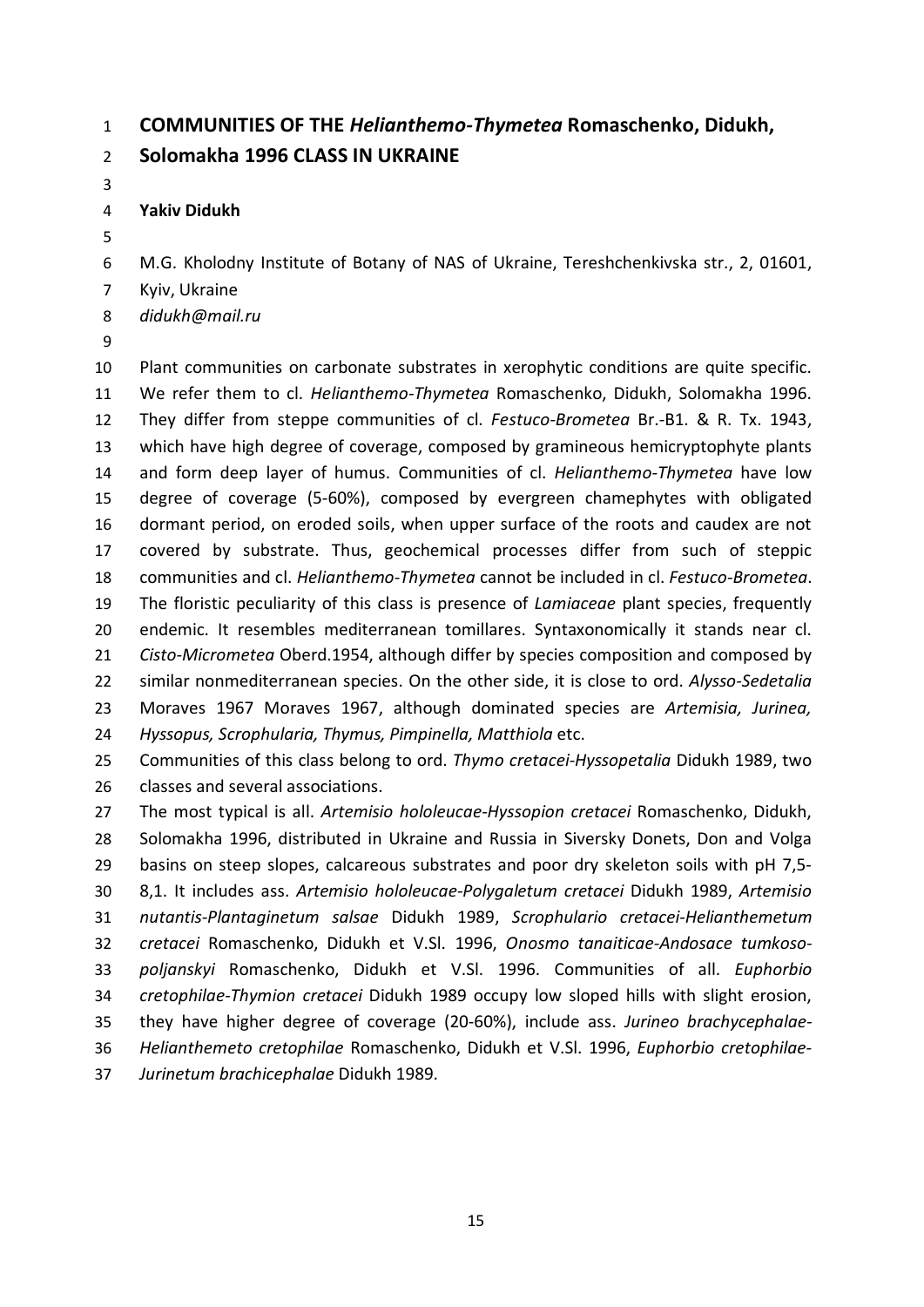### **SYNTAXONOMY OF CLASS** *Festuco-Puccinellietea* **IN UKRAINE**

**Dmytro Dubyna, Tetiana Dziuba & Svitlana Emelianova** 

M.G. Kholodnyy Institute of Botany of the NAS of Ukraine, 2, Tereschenkivska str.,

- 01601, Kyiv, Ukraine
- *geobot@ukr.net*
- 

 Class *Festuco-Puccinellietea* Soу ex Vicherek 1973 includes fresh and dry meadow intracontinental communities on solonetz soils. In Ukraine it counts two orders: *Artemisio santonicae-Limonietalia gmelinii* Golub et V. Solomakha 1988 with five alliances: *Artemision santonicae* Shelyag-Sosonko et V. Solomakha 1987 (6 associations), *Astero tripolii*-*Puccinellion distantis* V. Golub et V. Solomakha 1988 (6), *Puccinellion fominii* Shelyag-Sosonko et V. Solomakha 1987 (5), *Puccinellion giganteae* V. Golub et V. Solomakha in Dubyna et Neuhдuslovб 2000 (10) *Salicornio*-*Puccinellion* Mirkin in V. Golub et V. Solomakha 1988 (2), and *Puccinellietalia* Soу 1947 with three unions: *Festucion pseudovinae* Soу 1933 (4 associations), *Camphorosmo*-*Agropyrion desertorum* Korzhenevskij et Kljukin in Golub et al. 2005 (2), *Atraphaxio*-*Capparion* Korzhenevskij et Kljukin 1988 (1). The leading factors of coenotical diversity and their differentiation are ecotopical relief habitat, flooding duration, soil type and its density, degree of salinity. The class is characterized by the richness and high compared coenodiversity with foreign communities. It is conditionally to the diversity of habitat conditions, particularly in southern Ukraine, where salted soils are widespread. A coenotaxonomical specificity group is revealed on the levels of associations and unions. In particular, alliances *Artemision santonicae*, *Puccinellion fominii*, *Atraphaxio*- *Capparion*, *Salicornio*-*Puccinellion* and relevant associations are unique in Ukraine. Features of coenotical structure in class *Festuco*-*Puccinellietea* communities are very high density of herbage (60-80 (100%)) and average species richness (10-15 species). There are two layers often in the herbage. These communities are usually located between *Juncetea maritimi* and *Scorzonero*-*Juncetea gerardii* ones in the successional

series.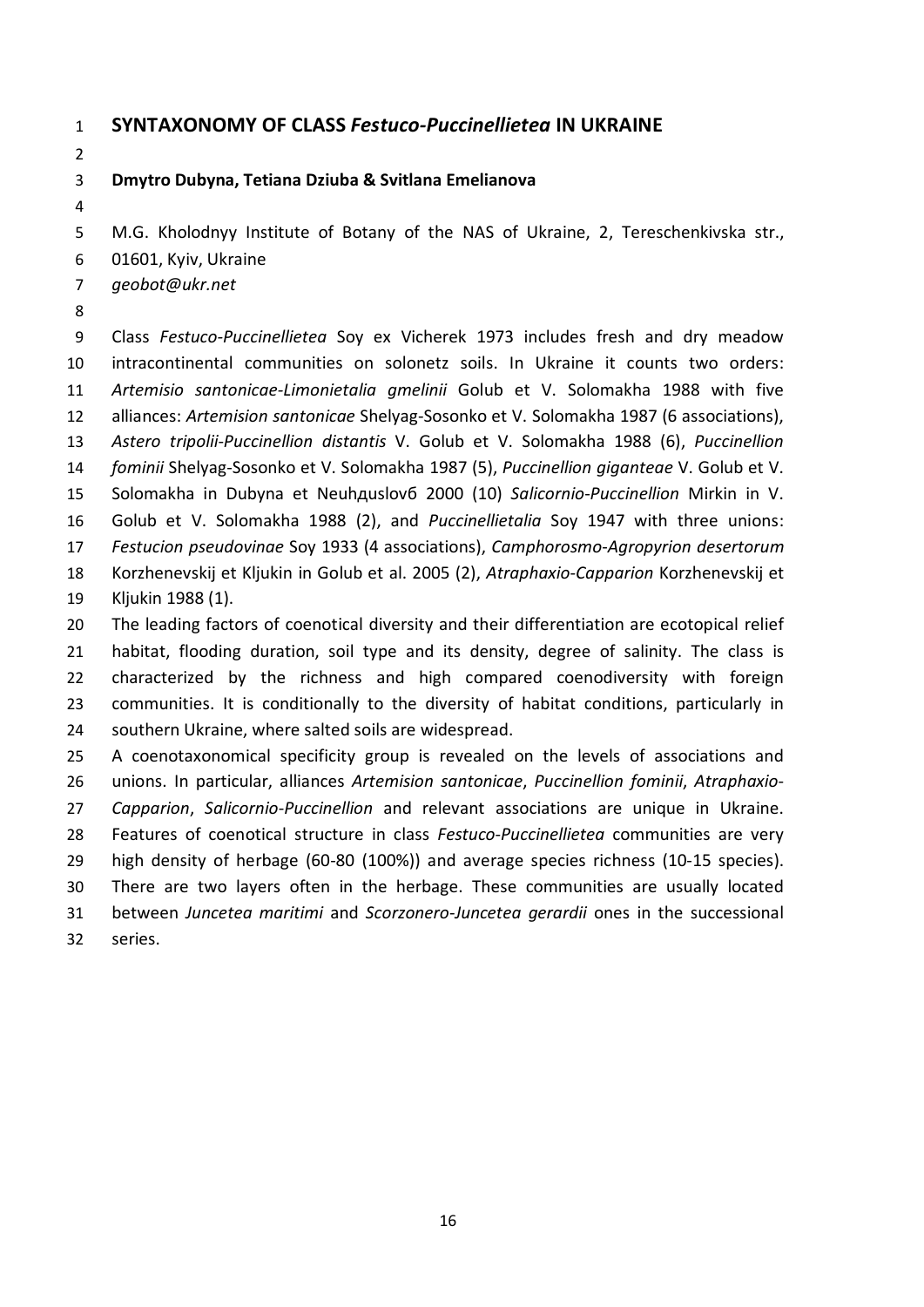# **VEGETATION DATABASE OF DRY GRASSLANDS FROM THE TRANSYLVANIAN BASIN, ROMANIA**

#### **Annamária Fenesi, Orsolya Czirjék, László Bartha, Anna Szabó & Eszter Ruprecht**

Department of Taxonomy and Ecology, Babeş -Bolyai University, Republicii street 42.,

400015 Cluj-Napoca, Romania

*barthal19@yahoo.com*

 Despite the increasing effort of many countries to collect, digitize and analyze vegetation data, Romania has a considerable delay in this respect. To fill this gap at least partially, we initiated a program for compiling a vegetation-plot database, which aims at collecting all available phytosociological relevйs of dry grasslands and related communities from the Transylvanian Basin, Romania. Presently, more than 1200 digitized relevйs of an estimated total of 4000 are available in our database. Communities that are best represented belong to the Class Festuco-Brometea (69%), Seslerietea albicantis (16%) and Festucetea vaginatae (4%), which reflect the frequency of occurrence (distribution) of these grassland types in the studied region fairly well. The database relies mostly on published vegetation surveys (>90% of the relevйs) and give an overview about the history of vegetation research in Transylvania: the oldest relevйs were recorded in 1936, more than 60% of the relevйs were made between 1940–1980, while only 15% after 2000 (a major bias compared to other databases, e.g. Czech National Phytosociological Database, Chytrэ & Rafajovб, 2003, Preslia). The nomenclature of species listed in relevйs is following Flora Europaea (Tutin et al., 1964– 1980), facilitating possible future use in combination with other European databases. The plot sizes of all the relevйs fall between 1–200 m2, and the majority (>85%) of vegetation data included important environmental background data (altitude, slope aspect, inclination). The re-localization of the geographic position of the relevйs (by finding coordinates) could be done only approximately, based on the vague descriptions and local geographical names given in the primary sources.

 The database can be used for answering a large spectrum of phytosociological (e.g. classification) or ecological questions about dry grasslands from the Transylvanian Basin. One of our first goals was to detect variation in floristic composition as a result of different land-use practices (extracted also from the primary sources - published papers), since data about the effect of different management types on these grasslands of high nature conservation value is urgently needed for conservation purposes.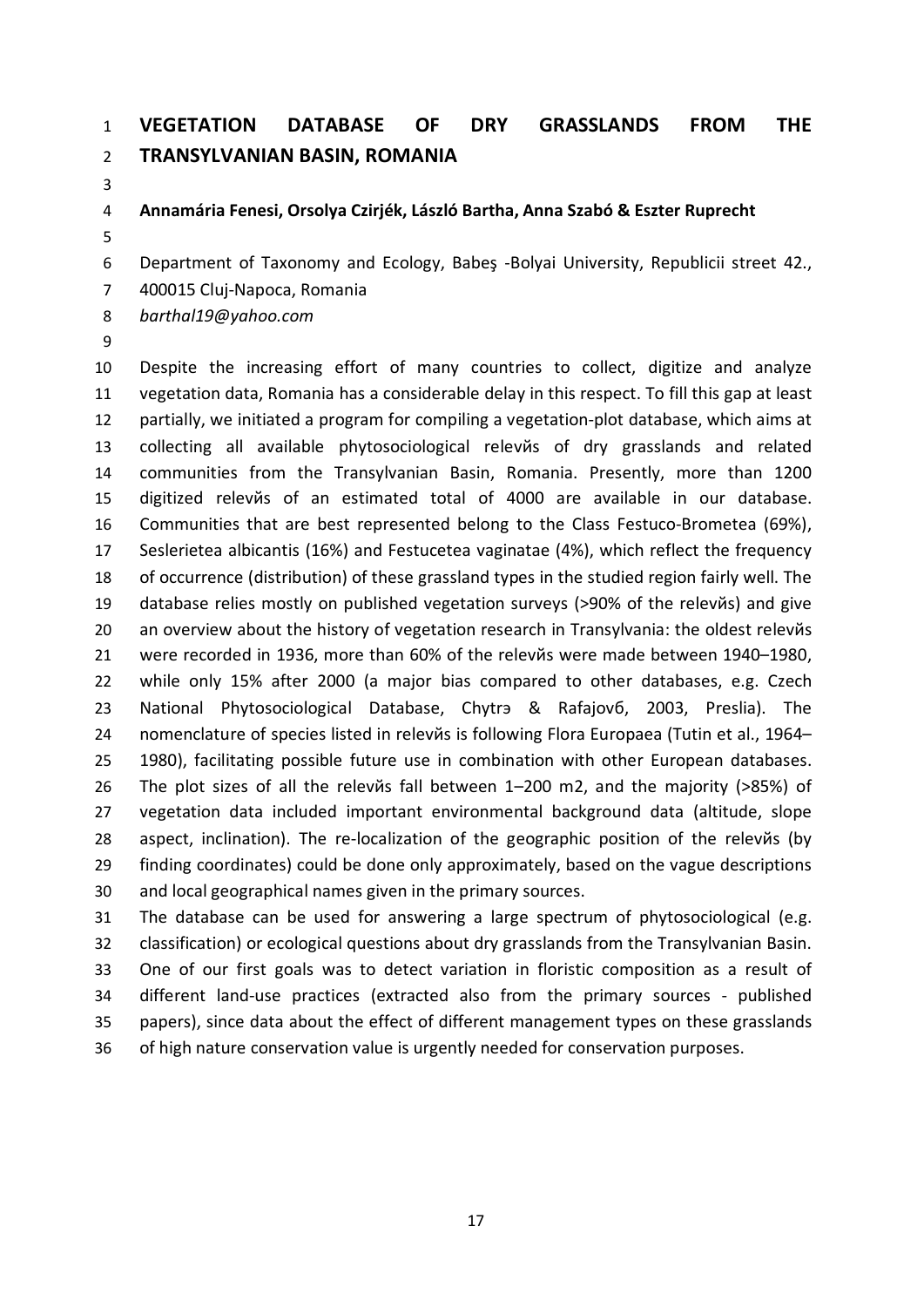### **DRY GRASSLAND COMMUNITIES OF GREEN BELT OF KYIV**

#### **Tetyana Fitsailo & Ulyana Alioshkina**

- M.G. Kholodny Institute of Botany of the National Academy of Sciences of Ukraine
- 2, Tereschenkivska str. Kyiv, Ukraine, 01601
- *fitsailo@yahoo.com*
- 

 The distinctive feature of boreal forest communities of Kyiv is the presence of meadow- steppe grass species (*Iris hungarica, Cerasus fruticosa, Trifolium montanum, Veronica incana, Salvia pratensis* etc) unlike the forests of Polissia region. In return, steppe communities have feeble floristic composition comparing to western, eastern and southern steppes. The typical calcareous species are absent here, but many sandy species appear (*Helichrysum arenarium, Sedum acre, Hieracium pilosella* etc). This distinctive feature of pine forests and meadow steppes we call an "ecological transversion".

 On sandy dunes on the north of green belt of Kyiv the fragments of *Corynephorion canescentis* Klika 1934 communities occur. On the old alluvial sand deposits the perennial open siliceous grasslands of alliance *Koelerion glaucae* Volk 1931 occur. The more developed communities of alliance *Festucion beckeri* Vicherek 1972 (*Festucetea vaginatae* Soo 1968 em Vicherek 1972) are also found.

 Steppic meadows occupy mainly upper places of valley of Dniper River – top and middle parts of high ranges and also raised well drained plots, which belong to *Agrostion vinealis* Sipaylova, Mirk., Shelyag et V. Sl. 1985 alliance (*Molinio*-*Arrhenatheretea* R.Tx. 1937). Floristic composition of these communities vary, the dominants are *Poa angustifolia*, *Agrostis vinealis*, *Galium verum*.

- Steppic vegetation includes communities of *Festucion valesiacae* Kolbek in Moravec et al. 1983 as well as *Fragario viridis*-*Trifolion montani* Korotchenko, Didukh, 1997 (*Festuco*- *Brometea* Br.-Bl. et R.Tx. in Br.-Bl. 1949). The communities of psammophyitic steppes, which occur on the second pine-forest terrace, include many sandy species such as *Helichrysum arenarium, Chondrilla juncea, C. graminea, Trifolium arvense, Polygonum arenarium* as well as endemic *Thymus pallasianus*, *Tragopogon ucrainicus*, *Thymus tschernjajevii*.
- Edging dry grasslands around the agricultural fields are presented by *Artemisietea vulgaris* Lohmeyer et al. ex von Rochow 1951 communities (*Convolvulo*-*Agropyrion repentis* Gors 1966) and *Trifolio*-*Geranietea* Th. Mull. 1961 (*Geranion sanguinei* R.Tx. in Th. Mьller 1962), that occur on the forest edges and disturbed places with pretty dense loess or sandy soils.
- Therefore, despite the considerable anthropogenic pressure of large urban and industrial Kyiv center, which cause the changes in vegetation cover, the dry grassland vegetation communities is pretty diverse mainly due to valley of Dniper River.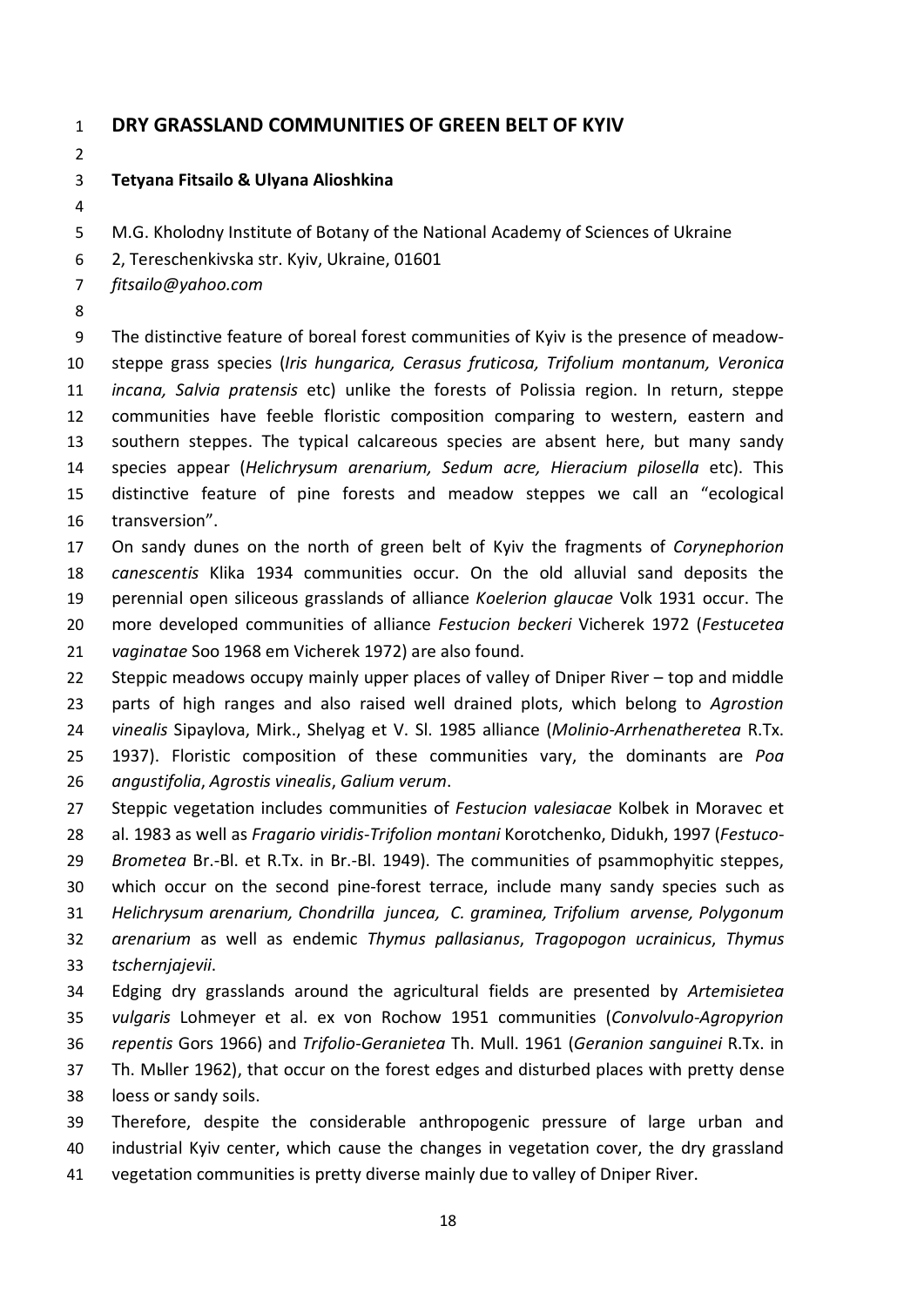## **HABITATS OF ENDEMIC AND RARE PLANT TAXA OF PRESPA NATIONAL PARK, NORTHWESTERN GREECE**

**G. Fotiadis<sup>1</sup> , M. Vrahnakis<sup>2</sup> & Y. Kazoglou<sup>3</sup>**

 $10<sup>-1</sup>$ Department of Forestry and Management of Natural Environment, Technological Educational Institute of Lamia, Gr-36100 Karpenissi, Greece

<sup>2</sup> Department of Forestry and Management of Natural Environment, Technological

Educational Institute of Larissa, Gr-43100 Karditsa, Greece

10 <sup>3</sup>Society for the Protection of Prespa, Gr-53077 Agios Germanos, Greece

*gfotiad@for.auth.gr*

 The floristic catalogue of Prespa National Park (northwestern Greece) includes more than 1500 plant taxa, many of which are endemic and/or rare. Conservation of the populations of these taxa requires survey and protection of their habitats. The present paper aims at presenting the habitats of endemic and/or rare plant taxa in Prespa National Park through a survey carried out in 2009 and 2010. Taxa of particular interest are *Phelypaea boissieri* (Reuter) Stapf (a rare species and a Balkan endemic), which appears in a plant community classified in Festuco-Brometea, and *Erodium guicciardii* Boiss. (Balkan endemic), which grows in plant communities of the *Festuco*-*Brometea* and *Daphno*-*Festucetea* classes. Several endemic taxa, primarily of the *Saxifraga* and *Silene* genera, are found mainly on rocky slopes (class *Asplenietea trichomanis*)*.* The communities of *Juncetea trifidi* (where *Nardus stricta* L. is the dominant species) also host a number of important taxa including *Crocus pelistericus* Pullvic (rare species, mid- west Balkan endemic) and *Viola orphanidis* Boiss. (mid-west Balkan endemic).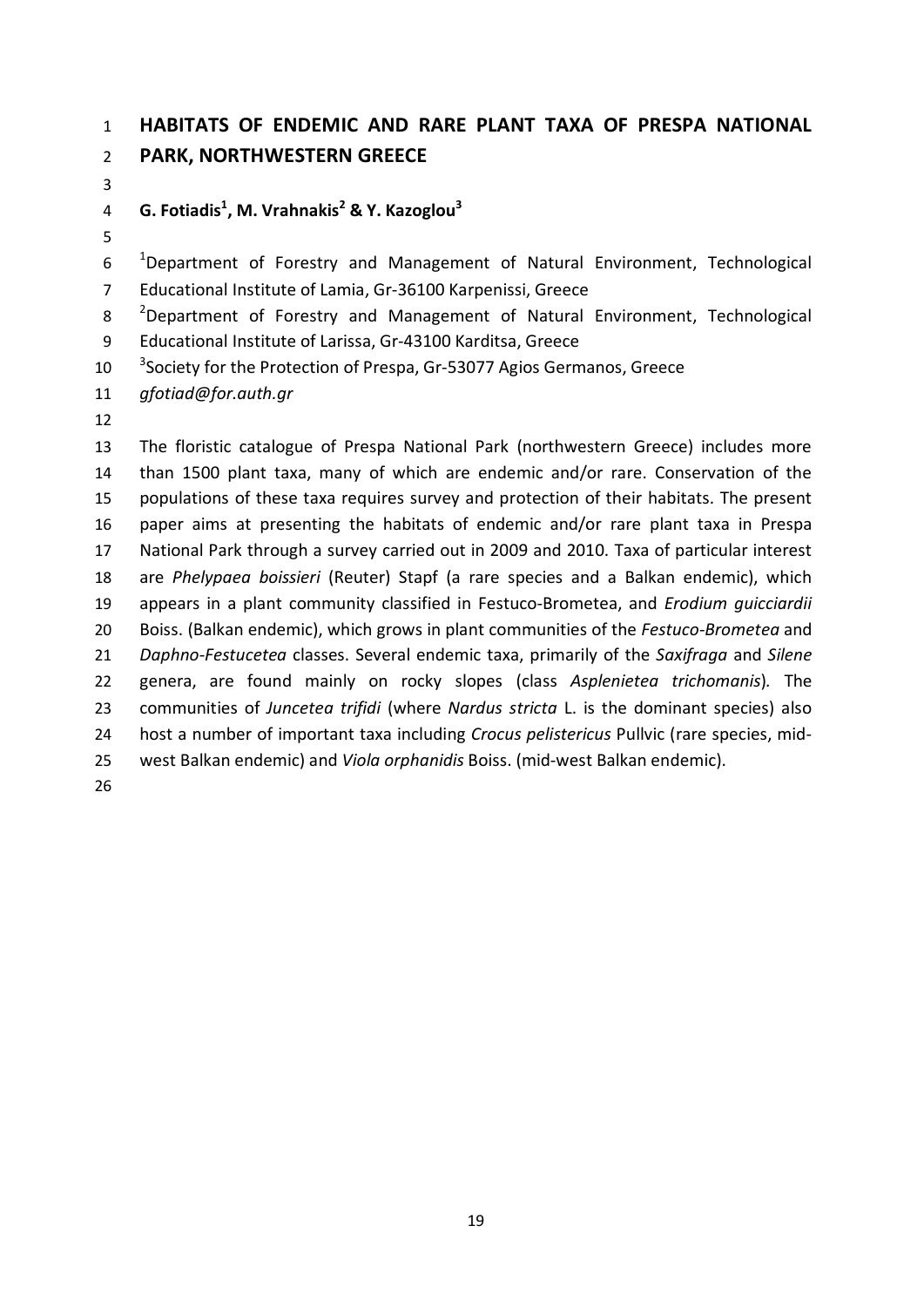# **OVERCOMING SEED LIMITATION IN DEGRADED INLAND SAND ECOSYSTEMS BY EPIZOOCHOROUS DISPERSAL: A SIX-YEAR RESTORATION PROJECT**

### **L. Freund, S. Wessels-de Wit, C. Eichberg, C. Storm & A. Schwabe**

- Technische Universität Darmstadt, Department of Biology/Vegetation and Restoration
- Ecology, Schnittspahnstr. 4, 64287 Darmstadt, Germany
- *freund@bio.tu-darmstadt.de*
- 

 To test the contribution of roaming sheep flocks to the colonisation of seed-limited restoration sites by means of epizoochorous seed dispersal, a field experiment was carried out (2005-2010) on three newly established nutrient-poor deep-sand plots.

At the beginning of the experiment, seeds of 14 species typical for FFH-inland sand

vegetation were experimentally attached to the fur of sheep. For most of these species,

natural epizoochorous dispersal had been documented (Wessels et al. 2008). The sheep

were present for 24 hours on the plots (Wessels-de-Wit & Schwabe 2010). Yearly sheep

grazing as management was implemented.

 Within the investigation period 13 target species (e. g. the threatened species *Koeleria glauca, Stipa capillata, Alyssum montanum* subsp*. gmelinii*) became established. In the course of succession, however, ruderal species were introduced by aerial seed rain. Seed trap investigations showed high proportions of *Conyza canadensis* and *Sisymbrium altissimum*. Ruderalization processes could be diminished by grazing. In 2009, target species ratios (target species number/total species number) were about 0.4 (target area: ca. 0.6). DCA ordination showed that the plots developed in the direction of target areas.

 The experiment proves a contribution of sheep epizoochory to the restoration of endangered sand grassland by connecting target areas and isolated restoration sites.

- 
- References:

Wessels, S., Eichberg, C., Storm, C. & Schwabe, A. 2008: Do plant-community based

 grazing regimes lead to epizoochorous dispersal of high proportions of target species? Flora 203: 304-326.

- Wessels-de-Wit, S. & Schwabe, A. 2010: The fate of sheep-dispersed seeds: plant
- species emergence and spatial patterns. Flora 205: 656-665.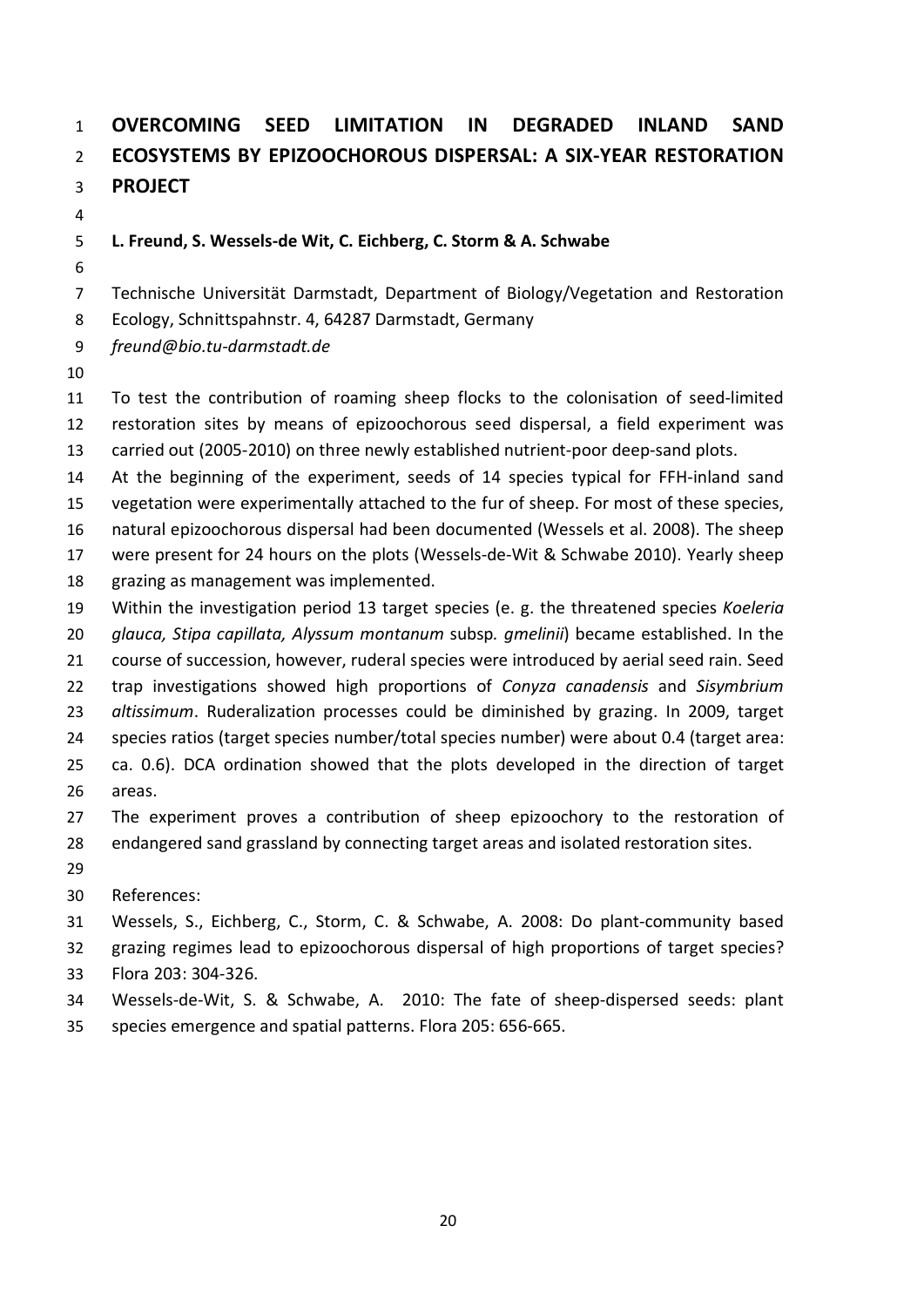# **HYPOTHESIS OF MANAGEMENT IN SECONDARY DRY-GRASSLANDS IN MOLISE (CENTRAL ITALY)**

**Carmen Giancola, Emanuela Carli, Michele Minotti, Paolo Di Martino & Piera Di Marzio**

Dept. STAT, University of Molise, C.da Fonte Lappone, I - 86090 Pesche (IS), Italy

- *giancola@unimol.it*
- 

 "Collemeluccio-Montedimezzo" Man and Biosphere Reserve, located in the Molise Region (Central Italy) is currently constituted by two forestry cores. Since Biosphere reserves are physically organized into 3 inter-related zones (core buffer and transition areas) belonging to Seville Strategy (1995) and Madrid Action Plan (2008), an ongoing project will increase the protected area from the actual 637 to 25,000 Ha.

The study area includes 7 countries joined in a consortium, named ASSO MAB.

 It is characterized by high landscape diversity and by habitat preserved. In fact the 86% of the area is covered by natural vegetation, distinguished in 66% of forests, 7% of shrub vegetation and 12% of grasslands. The high naturalistic value of this area is testified by the presence of 7 SCI, which are characterized by a total of 12 habitats belonging to

Habitat Directive 92/43/EEC.

20 The aim of this study is to identify the main types of grasslands. We focused on 6210 (\*)

 semi-natural dry grasslands and shrubland facies on calcareous substrates (Festuco-Brometalia) (\*important orchid sites), because in the study area they represent one of

the habitats most threatened by the forest colonization.

 We performed multivariate analysis on 50 phytosociological relevés performed in 2010 25 (Podani, 2000, ter Braak C. J. F. & *I*bmilauer P. 2002). The high diversity was resulted particularly related to environmental variables, such as altitude and soil moisture.

Human activities also played an important role in species composition.

 In order to identify the priority areas more subjected to the forest expansion, we analyzed the vegetation contacts between these grasslands and the other vegetation types, using a platform GIS (ArcGis 9.3).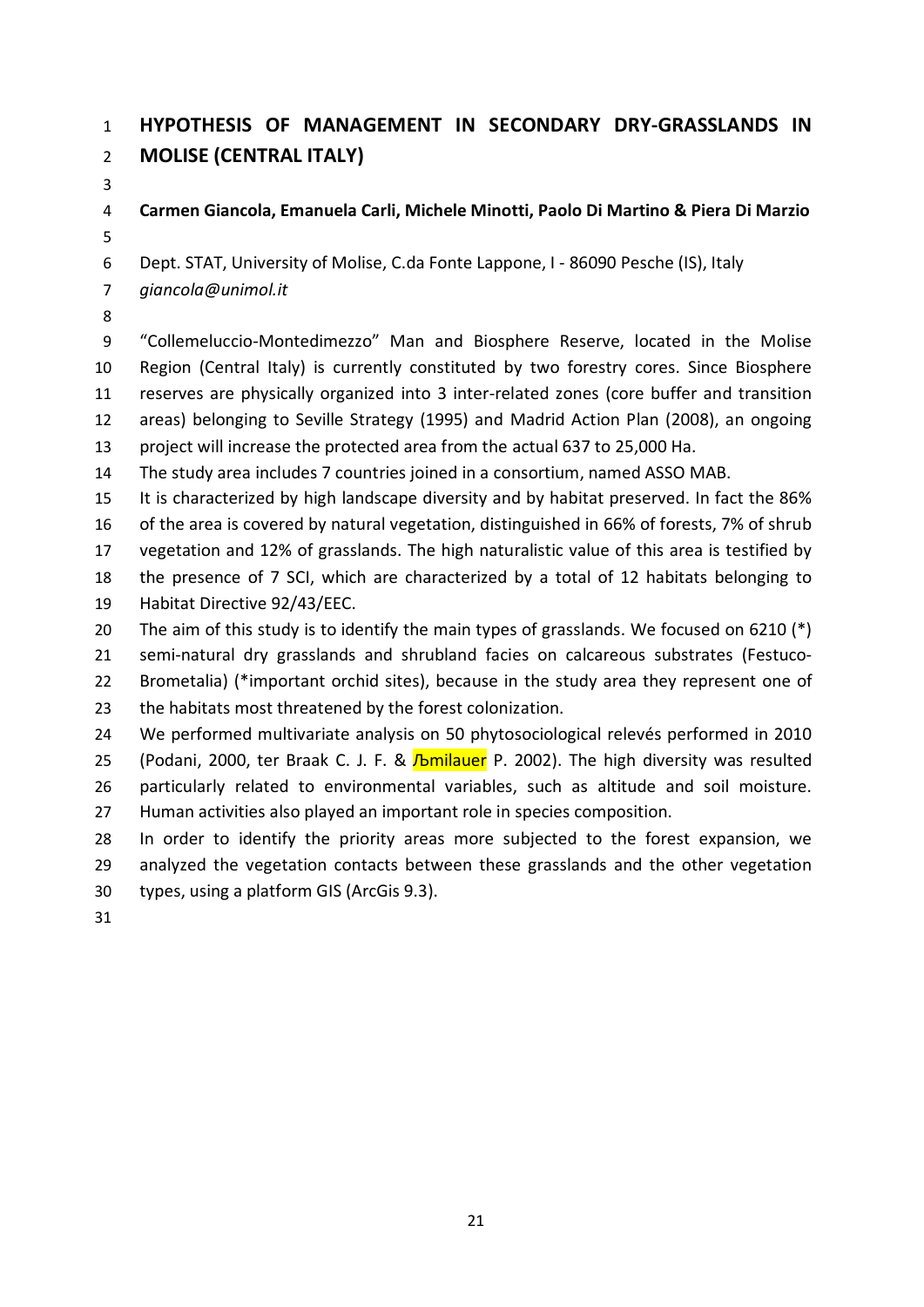# **DRY GRASSLAND VEGETATION OF LANDSCAPES INTENSIVELY USED FOR AGRICULTURE: THE ZEMGALE LOWLAND, LATVIA**

### **Lauma Gustina**

Department of Geography and Earth Sciences, University of Latvia, Alberta str. 10. Latvia

- *lauma.gustina@lu.lv*
- 

 Semi-natural grassland species diversity has decreased in the second half of 20th century due to the intensification of agricultural and abandonment of traditional management practices. The study area, the Zemgale Lowland is situated in the Central part of Latvia and is characterized as region the most intensively used for agriculture – agricultural land occupies 50-80% of the total area. Situation about the distribution of dry grassland species is not clear for the territory. The aim of the study is to find out the distribution patterns of dry grassland species in the Lowland and to identify factors affecting the distribution of the species.

 Field survey data about dry grassland species distribution in the river valleys of the Lowland and the data from the grassland database of the Latvian Fund for Nature, as well as data from herbarium of the Institute of Biology of the University of Latvia were used for the research. Information about 28 environmental factors was collected during the research.

 Results show that more species were found in the western and eastern parts, but less in 23 the central part of the Lowland. Localities of species were concentrated in the valleys of rivers with few exceptions. High proportion of localities is connected to the river valleys, where soil parent rock consists of sand and gravel. Deeper valleys with steeper slopes contained more species than shallow ones.

 Three plant communities were identified. Species composition of *Filipendulo vulgaris- Helictotrichetum pratensis typicum (Festuco-Brometea)* community is more similar to the class communities described in the Central Europe, but subassociation *caricetosum flaccae* (*Festuco*-*Brometea*) is a local syntaxonomic unit. *Trifolio medii* – *Agrimonietum* (*Trifolio*-*Geranietea*) community is characterized by presence of ruderal species. The area of described localities is very small - only 3% of them exceed 1 ha. Dry grassland species richness correlates with increasing of light and decreasing of nutrient amount in soil as well as with soil moisture, reaction and continentality of microclimate.

 Higher diversity of xerothermic vegetation observed in localities distant from arable land. *Thymus ovatus, Polygala comosa, Poa compressa, Plantago media, Carex caryophyllea* avoid places closer than 2 m to arable land. Occurrence of ruderal species

and weeds increased with increasing proximity to arable land.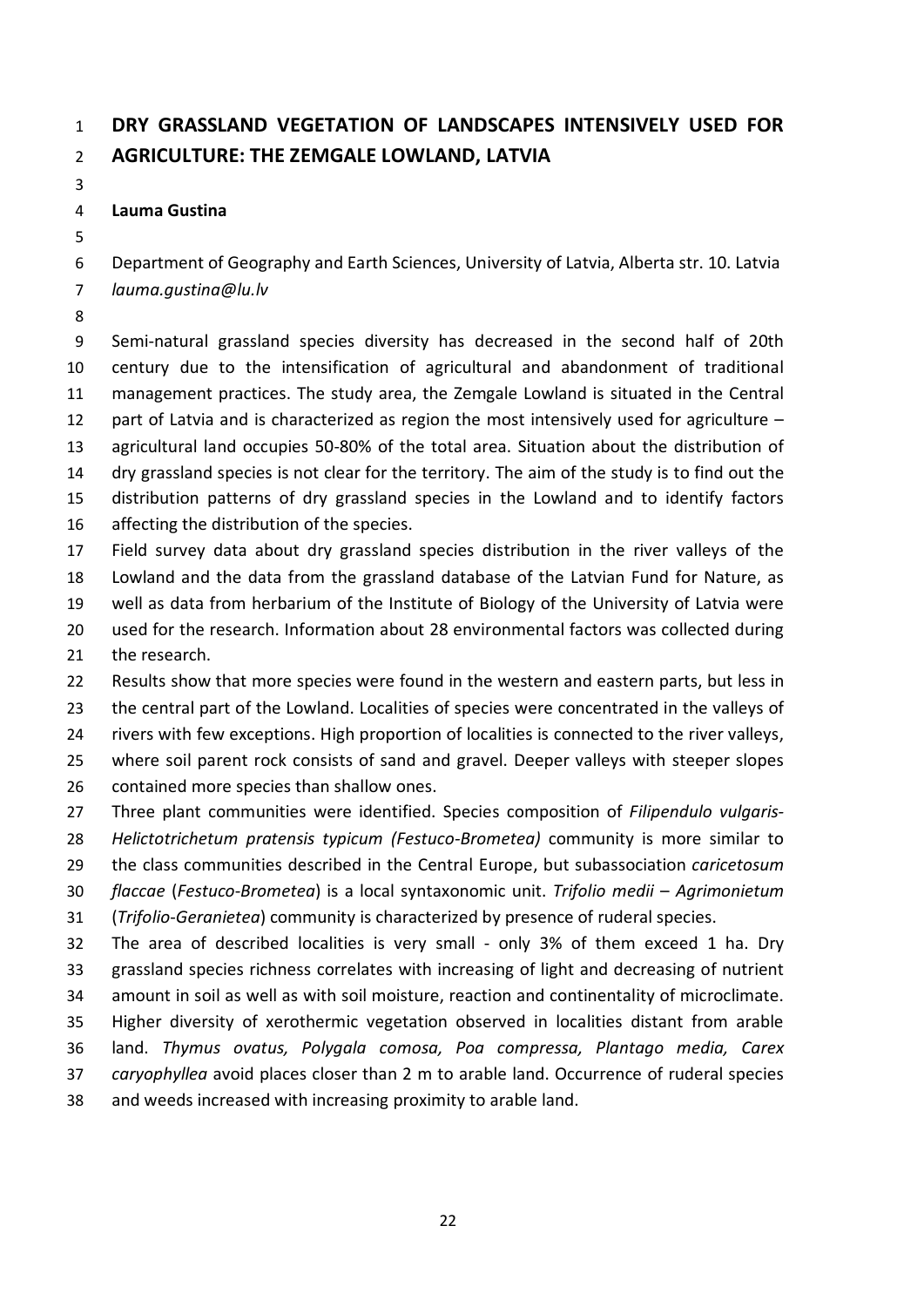# **ON THE INFLUENCE OF DENSITY AND SPATIAL DISTRIBUTION OF AN ATTRACTIVE SPECIES ON THE PLANT POLLINATOR INTERACTION STRUCTURE IN GRASSLANDS**

### **Sven Hanoteaux, Eva-Maria Hoch, Merav Seifan & Katja Tielbörger**

Department of Plant Ecology, Institute for Evolution and Ecology, University of Tübingen

Auf der Morgenstelle, 72074 Tübingen, Germany

*sven.hanoteaux@uni-tuebingen.de*

 A majority of plant species in species rich grasslands are dependent on insects for their pollination. The major pollinator functional groups are known to be polylectic. As such, the reproductive success of grasslands species might be influenced, not only by the species' own traits but also by the presence and hence identity of its neighbors. We constructed a field experiment aiming at investigating the role of the density and spatial distribution of *Centaurea cyanus* on the plant pollinator interaction structure in two grasslands of the Swabian Alb (Germany). Here, we present results based on a network based approach, and discuss the different implications of the presence, density and spatial distribution of the attractive species on the structure of pollination webs. Additionally to results concerning the entire web, influences at the species level (plant species as well as pollinator functional groups) will be discussed.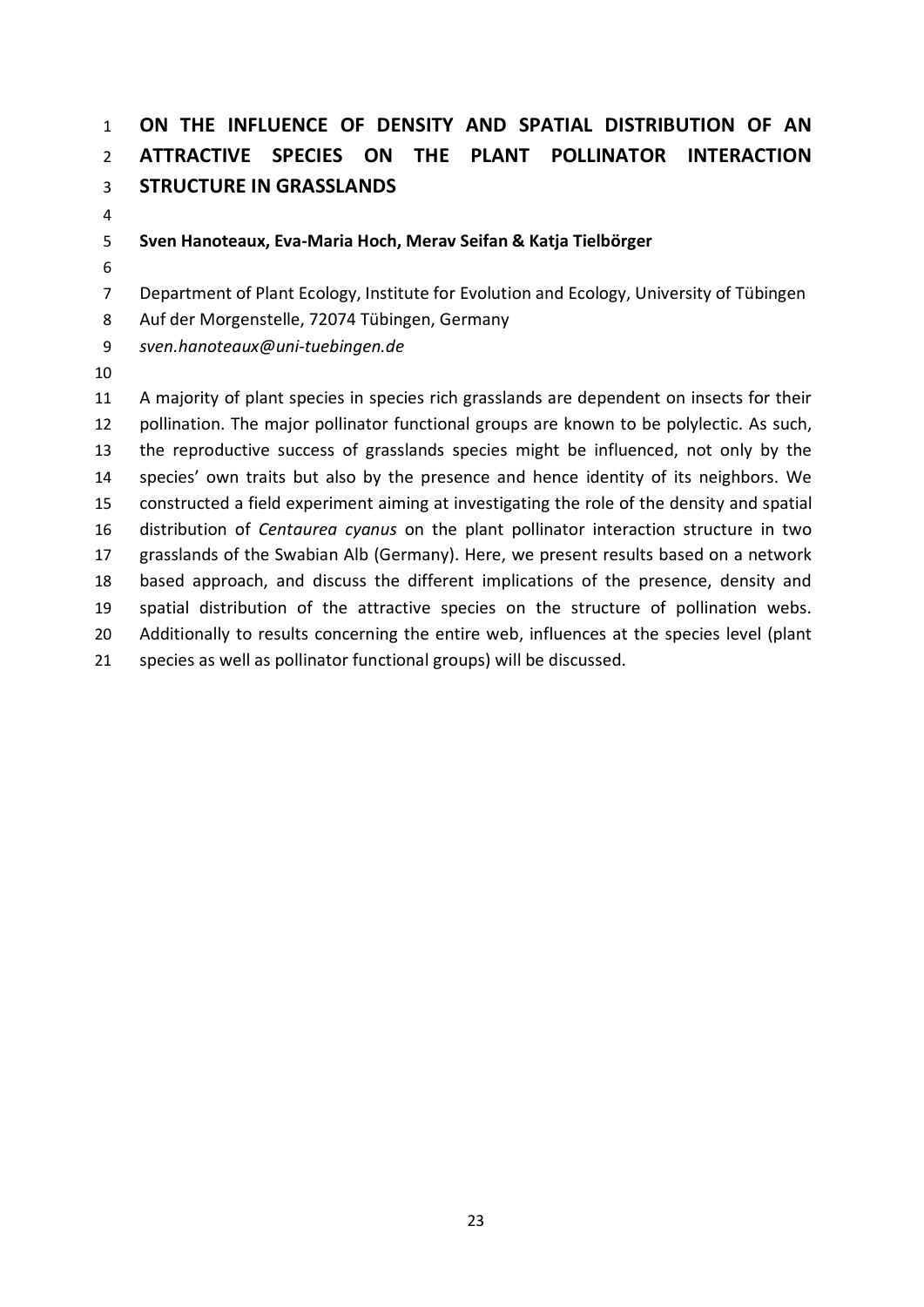# **SECONDARY SUCCESSION IN SEMINATURAL DRY GRASSLANDS IN HUNGARY**

**Judit Házi1 , Sándor Bartha<sup>2</sup> , Szilárd Szentes<sup>3</sup> , Barna Wichmann<sup>3</sup> & Károly Penksza<sup>1</sup>**

 $10<sup>-1</sup>$ Department of Nature Conservation and Landscape Ecology, Szent István University,

Páter K. út 1., 2103, Gödöllő, Hungary

8 <sup>2</sup>Institute of Ecology and Botany of the Hungarian Academy of Sciences, Alkotmány u 2-

- 4., H-2163, Vácrátót, Hungary
- <sup>3</sup> Department of Grassland Management, Szent István University, Páter k. út 1., 2103, Gödöllő, Hungary

<sup>3</sup>Institute of Genetics and Biotechnology, Szent István University, Páter K. út 1., 2103,

Gödöllő, Hungary

*hazijudit246@gmail.com*

 Regeneration of 35-40 years old abandoned vineyards were studied in West-Cserhбt, Hungary. Here we report the results of a 10-year experiment designed to study the behavior of sward matrix species ie: *Festuca rupicola, Dorycnium herbaceum, Calamagrostis epigejos* in mid-successional grasslands in Hungary. The experimental design consisted of 8 permanent plots in west facing slopes, and 8 plots in north facing slopes. Vegetation was sampled in 2x2 m quadrates in each year between 2001-2010. The effects of spontaneous succession were tested using repeated–measure ANOVA and Tukey HSD for post-hoc tests. On the west slopes *C. epigejos* was initially the dominant species, which was present in 73% of relative cover, but decreased toward 51% until 2010. Althought *C. epigejos* declined spontaneously, it remained the dominant species in this exposition. On the north slopes the *C*. *epigejos* was replaced by *Festuca rupicola* in 2007, and by *Dorycnium herbaceum* in 2009. *Andropogon ischaemum* appeared in 2004, and remained subordinated. The most frequent species was *Agrimonia eupatoria*. During the study period, the number of species, the total cover of all species, and the relative cover of subordinated species increased in both investigation areas.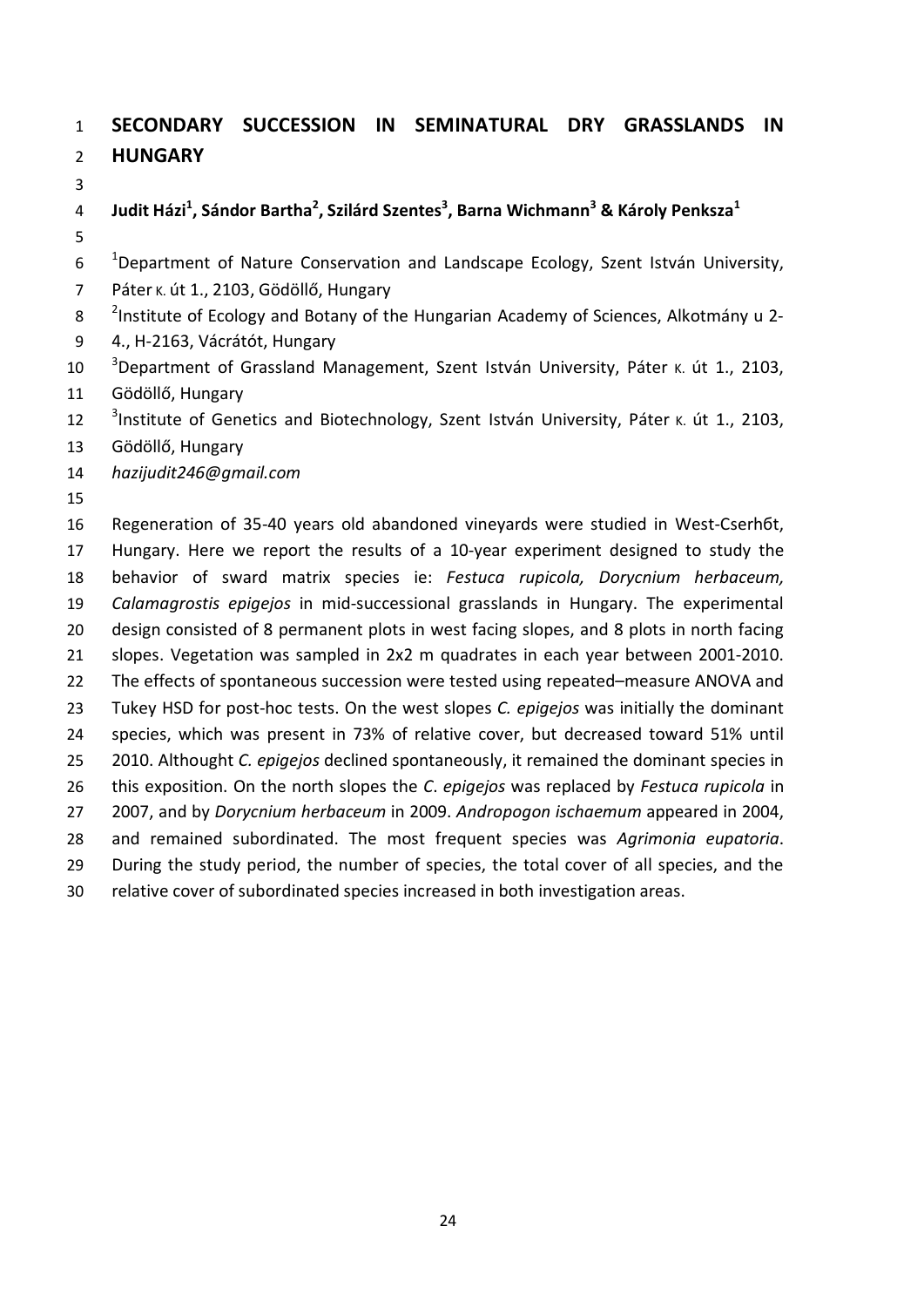## **INVENTORY OF STEPPE VEGETATION OF THE OUTER RIDGES OF CRIMEAN**

**FOOTHILLS**

### **Dmitriy Iepikhin**

 V. Vernadsky Taurida National University, academic V.I. Vernadsky st., 4, 95007, Simferopol, Crimea, Ukraine

*edvbio@yahoo.com* 

 Crimean Foothills is a unique ecotone between mountain and plain zones of Crimea. The vegetation has the forest-steppe zonal type here. Meanwhile, Crimean foothill is historically one of the most sparsely populated and transformed territory.

 Last serious vegetation data was published more than 25 years ago. Whereas the land using structure has been considerably altered within this century quarter.

 The issue of natural vegetation conservation and its restoration for this area has a great conservation value (creation of biodiversity and biological resources reserves), value of planning (the establishment of ecological networks and frameworks of territories, general development schemes), environmental value (performance of ecosystem services of vegetation).

20 The main objective of the research is to assess the current state of steppe vegetation in 21 the outer ridges of the foothills of the Crimea.

 The total investigated area of the outer ridges approximately is 160,000 ha. The total area of the investigated area occupied by steppe vegetation (excluding other types of natural groups) is 10,943 ha. The distribution of the steppe vegetation for the administrative districts of the is as follows: Belogorskiy region (eastern part of the Foothills) – 9676,5 ha, Simferopolskiy (central part) - 1100 ha, Bakhchisarayskiy (western part) – 166,8 ha. Another eastern region - Kirovskiy has not large amounts of steppe vegetation. Total steppe vegetation is less than 7% of the studied territory.

 This uneven distribution of steppe vegetation caused by degree and character of anthropogenic disturbance, areas of administrative districts and zonal features (large areas of forest and shrub vegetation in the Bakhchisarayskiy region).

 Among them, 24 species are rare and are included in conservation lists: 18 are in the Red Data Book of Ukraine (2009), 6 – are in IUCN Red List (1998), 5 – are in the European Red List (1991), 10 are the Crimean endemic species.

 It is established that all kinds of steppe vegetation is represented by four formations: *Stipeta capillatae, Stipeta lessingianae, Festuceta rupicolae, Festuceta valesiacae*. Syntaxonomical variety of them represented by 26 associations.

Ecological-floristic classification for the Simferopolskiy region performed the existence of

vegetation groups which refer to 5 associations, 2 unions, 2 orders of *Festuco*-*Brometea*

Br.-BI. et R.Tx class.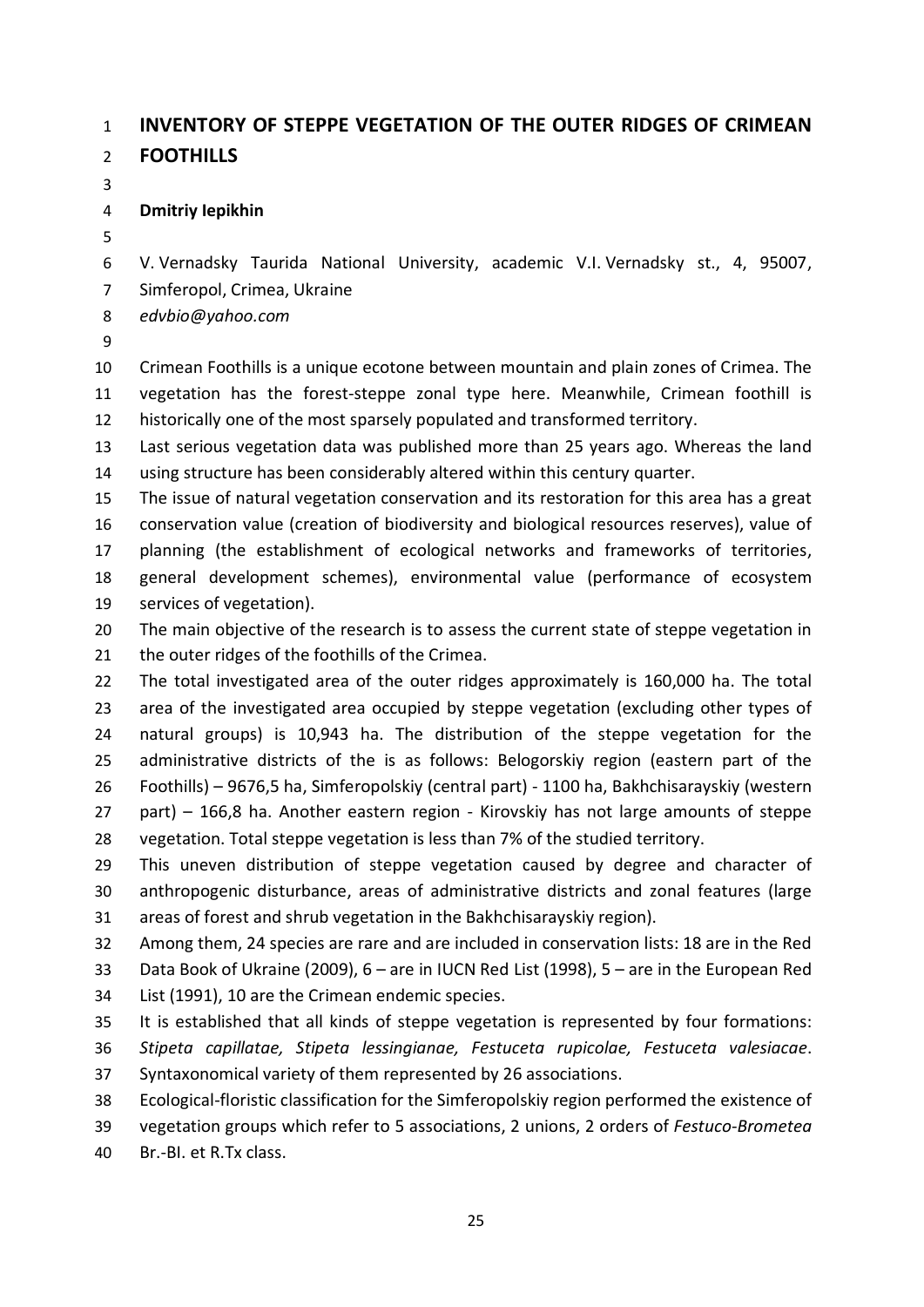## **SPECIES RICHNESS AND BETWEEN-HABITAT DIVERSITY OF DRY GRASSLANDS IN SLOVAKIA**

**Monika Janišová**

Institute of Botany, Slovak Academy of Sciences, Dumbierska 1, 974 11, Banska Bystrica,

Slovakia

*monika.janisova@savba.sk*

 Diversity patterns in semi-natural grasslands were studied on a large set of phytosociological relevés in relation to several environmental factors in order to answer

the following questions:

a) Do dry grasslands belong to species richest communities if compared with other types

of semi-natural grasslands?

b) What are the main environmental factors affecting species richness and between-

- habitat diversity (beta-diversity) in dry grasslands?
- c) What is the effect of local species pools on dry grassland diversity?

 d) What is the relation between species richness and beta-diversity in dry grassland communities?

A stratified data set of 6355 phytosociological relevés (including only plot sizes from 15

to 25 m2) was used for analyses. The effects of the following environmental factors were

 studied: altitude, temperature, moisture, nutrients, soil reaction, latitude, longitude and geological bedrock. The effects of land-use and proportion of high nature value

grasslands in the relevé's surroundings were studied as well.

 The highest species richness was indicated in semi-dry grasslands on base-rich soils with low nutrient supply. Beta-diversity increased along both temperature and soil reaction gradients and was higher at lower altitudes than in the mountains. Habitats at intermediate moisture and nutrients levels had the lowest beta-diversity. The patterns of beta-diversity were region-specific. Beta-diversity seemed to be inversely related to

species richness. The maximum values of species richness were indicated for individual

regions and syntaxa.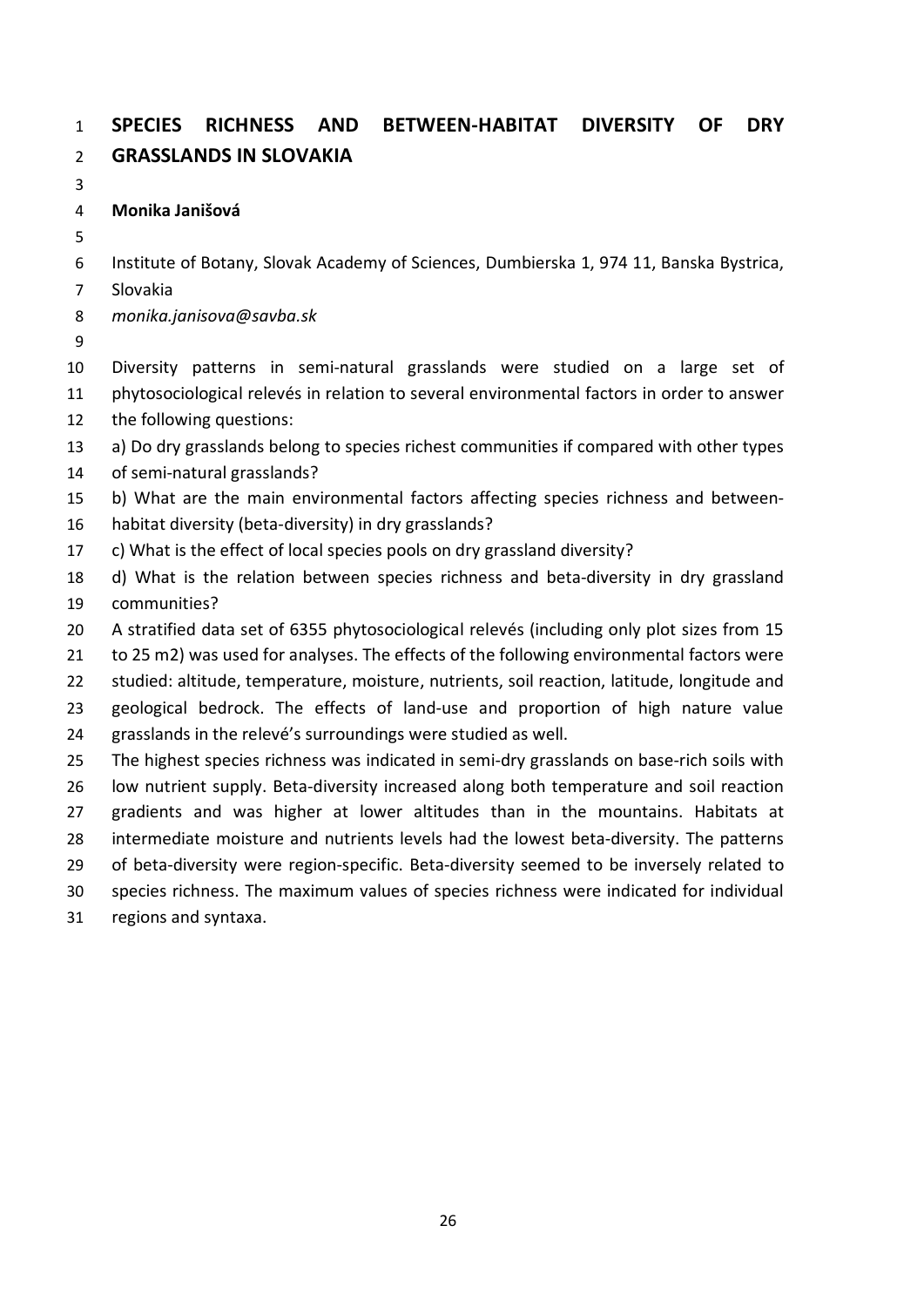## **EARLY VEGETATION DEVELOPMENT ON GRASS MIXTURES SOWN FORMER**

### **SUNFLOWER AND CEREAL FIELDS**

 **András Kelemen, Tamás Miglécz, Orsolya Valkó, Katalin Tóth, Szabolcs Lengyel & Béla Tóthmérész**

Univeristy of Debrecen, Department of Ecology, Hungary

*kelemen.andras12@gmail.com*

 Early vegetation dynamics of former croplands (sunflower and cereal fields) sown with a low-diversity seed mixture (composed of 2 native grass species) were studied in the Hortobбgy National Park, East-Hungary. Percentage cover of vascular plants was recorded in four permanent plots per field on seven restored fields between 2006 and 2009. Aboveground biomass samples (ten per field) were collected in June in each year. Weedy species were characteristic in the first year after sowing. In the second and third year cover and species richness was decreased. From the second year onwards the cover of perennial grasses increased. Spontaneous immigration of characteristic unsown grasslands species was also detected, but their cover was low. Short-lived weeds were suppressed, their cover and biomass significantly decreased during the study. Conversely, the amount of litter and sown grass biomass were increased significantly. However, perennial weed cover, especially for *Cirsium arvense* was increased during the study period. Our results suggest that grassland vegetation can be recovered by sowing low diversity mixtures followed up by yearly mowing. Suppression of perennial weed cover requires frequent mowing (multiple times a year) or intensive grazing.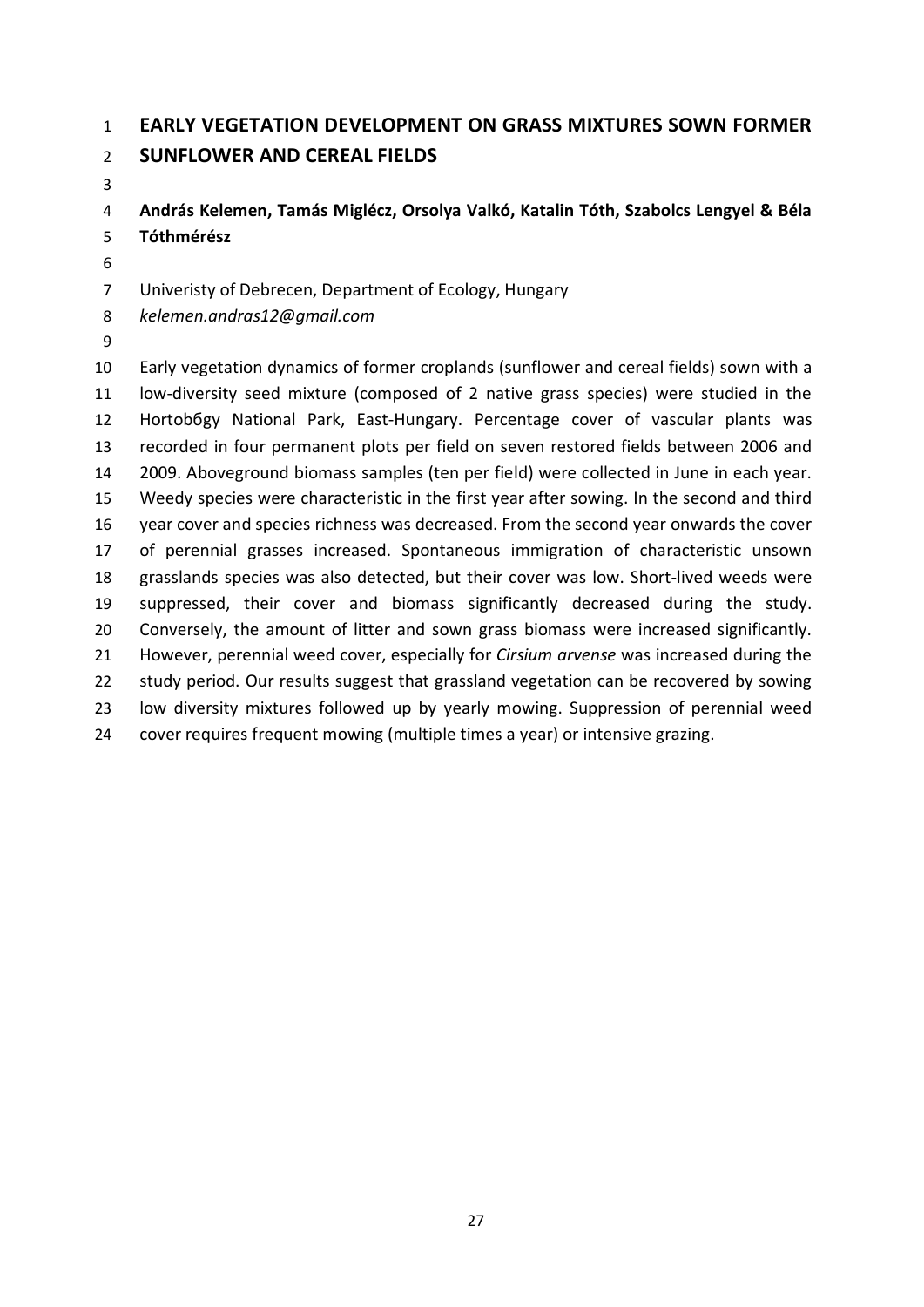### **RESTORATION OF AN ACTIVE INLAND DRIFT SAND LANDSCAPE: A CASE STUDY FROM THE CENTRAL NETHERLANDS**

**Rita Ketner-Oostra<sup>1</sup> , Pieter Ketner<sup>1</sup> , Leonieke Kruit2 , Pim D. Jungerius<sup>3</sup> , Hanneke van den Ancker<sup>4</sup> & Ab van Dijk<sup>5</sup>**

 $17<sup>-1</sup>$  Freelance ecologist, Algemeer 42, NL 6721 GD Bennekom, the Netherlands

8  $<sup>2</sup>$  Freelance inventarisation, Langeveldsloo 4, NL 8131 RT Wijhe, the Netherlands</sup>

 $3<sup>3</sup>$  Institute for Biodiversity and Ecosystem Dynamics, University of Amsterdam,

- the Netherlands.
- 11 <sup>4</sup> Foundation Geomorphology & Landscape, Ede, the Netherlands
- 12 <sup>5</sup> Manager Projectbureau `Mooi Gelderland`, Fontein-allee 8, NL 6865 ND Doorwerth, the Netherlands.

*a.vandijk@mooigelderland.nl*

 Remnants of active drift sands, part of the European Sand Belt, which stretches from Great Britain to the Ural Mountains, are found mainly in the Netherlands (2% left from the 800 km2 of the 19th century). These sands in the central Netherlands (Veluwe region) are famous for their biodiversity, both in flora, as well in fauna. They are designated as being a Natura 2000 habitat (type 2330: Inland dunes with open *Corynephorus* and *Agrostis* grasslands).

 The ecosystem of open sand is very dry with only a limited number of species adapted to the harsh conditions. Among these the grass *Corynephorus canescens*, the xeromorphic moss *Polytrichum piliferum* and many terrestrial lichens, mainly *Cladonia* spp. Natural succession in more sheltered locations in the transition to dry heath or near the borders

of planted forest included a large number of Red listed lichen species and fungi.

 However, without active blowing sand progressing vegetation succession is a threat to the ecosystem. *Calluna vulgaris* and self-sown *Pinus sylvestris* are forerunners, leading to forest. Moreover, at present this natural succession is speeded up by algal growth, followed by moss and grass encroachment, due to the high atmospheric nitrogen (NH4) input from nearby agricultural activities. Especially the invasive alien moss *Campylopus*

*introflexus* is favoured in the early pioneer stages, outgrowing the lichen flora.

 We present our project of large-scale management in the drift sand area of nature reserve `De Haere` (Veluwe North), which is part of a succession of aeolian cells activated in the Middle Ages. Our recommendations are based on inventories of landscape forms and their historical development. The measures were carried out in December 2010 and included cutting of 10 ha of forest to promote the effect of the wind force on the central open area. Moreover 5 ha of topsoil were removed to enlarge the open area which is the source of the blowing sand. Small-scale restoration measures, such as cutting down self-sown trees in the lichen steppes were supervised in order to minimize unnecessary damage to valuable species.

 Jungerius, P.D. & Riksen, M. J. P. M. 2010. Contribution of laser altimetry to the geomorphology of the Late Holocene inland drift sands of the European Sand Belt. BALTICA 23(1): 59-70.

Ketner-Oostra. R. & Kruit, L. 2010.Recommendations on the valuable lichen vegetation

of the drift sand area of De Haere. Geldersch Landschap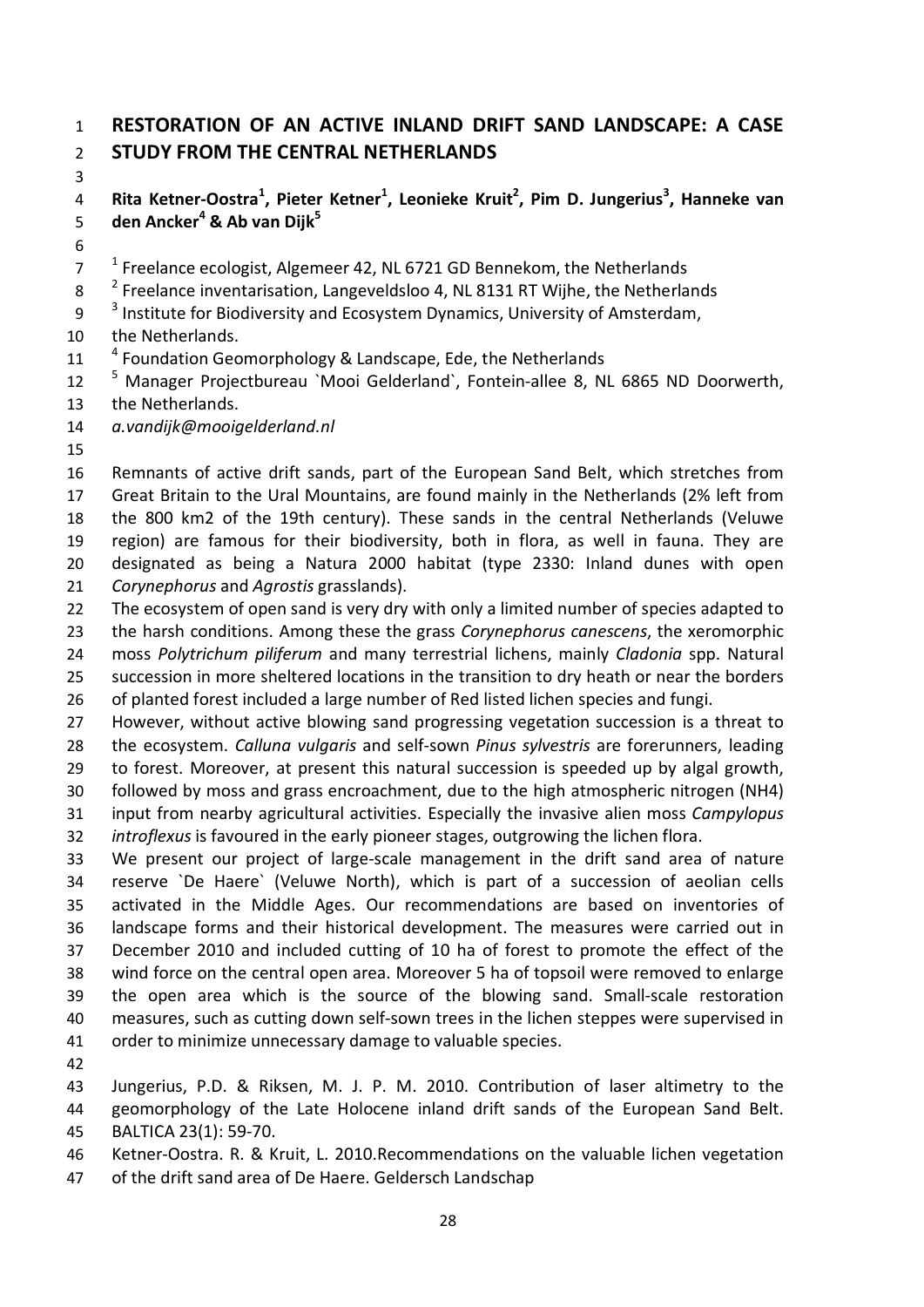### **MEADOW-STEPPE VEGETATION OF THE ALLIANCE** *Fragario viridis-Trifolion montani* **Korotchenko & Didukh 1997 IN UKRAINE**

### **Iryna Korotchenko**

- M.G. Kholodny Institute of Botany of the National Academy of Sciences of Ukraine,
- Tereshchenkivska St., 2, 01601, Kyiv, Ukraine
- *korotchen@mail.ru*
- 

 For the territory of Ukraine steppe is the zonal type of vegetation. They are formed largely on different types of black soil (chornozem) and are represented by the communities belonging to the class *Festuco*-*Brometea* Br.-Bl. et Tuxen ex Soo 1947. At present due to intensive anthropogenic transformation the steppe area has decreased from 40% to 2% In the meadow steppe ecotopes the large fraction of perennial xeromesophilic and eumesophilic species, mainly herbaceous plants and rootstock grasses, is constantly admixing to the edificators – mesoxerophilic and euxerophilic grasses. Typical meadow steppes of Ukraine with well-formed grass basis and grass canopy are represented by the plant communities of the alliance *Fragario viridis*- *Trifolion montani* Korotchenko, Didukh, 1997. They grow on slopes of varying steepness and exposure on typical or leached chernozem soils, where limestone and gypsum lie close to the surface. These represent the typical meadow-steppe vegetation of the Forest-Steppe zone of Ukraine, occurring rarely in the western part of the Forest-Steppe zone and sporadically in the north of the Steppe zone. It is established that in the territory of Ukraine the alliance is represented by 7 associations. The association *Thymo marschalliani*-*Caricetum praecocis* Korotchenko, Didukh, 1997 is the most mesophytic. 26 They are floristically rich, involving a large number of mesophytic forbs species from the classes *Trifolio*-*Geranietea sanquinei* Th. Muller 1962 and *Molinio*-*Arrhenatheretea* R. Tx. 1937, capable to resist moderate pasture pressure without significant shift in their floristic composition. The most common well formed communities of the meadow steppes belong to the association *Salvio pratensis*-*Poetum angustifoliae* Korotchenko, Didukh 1997. The characteristic of these phytocoenoses is the great variety of forbs. Rootstock grasses play a lesser role than the edificator *Poa angustifolia* L. The association *Stipetum pennatae* R. Jovanovic 1956 represents typical indigenous feather- grass communities. These communities occur sporadically in the southern part of the Forest-Steppe zone, and are rare on the boundary with the Steppe zone, mainly in the ravine systems. Shrub meadow-steppes belong to the association *Veronico austriacae*- *Chamaecytisetum austriaci* Korotchenko, Didukh 1997 which extends rapidly, occupying new areas of protected meadow steppe vegetation that were previously exposed to periodic mowing.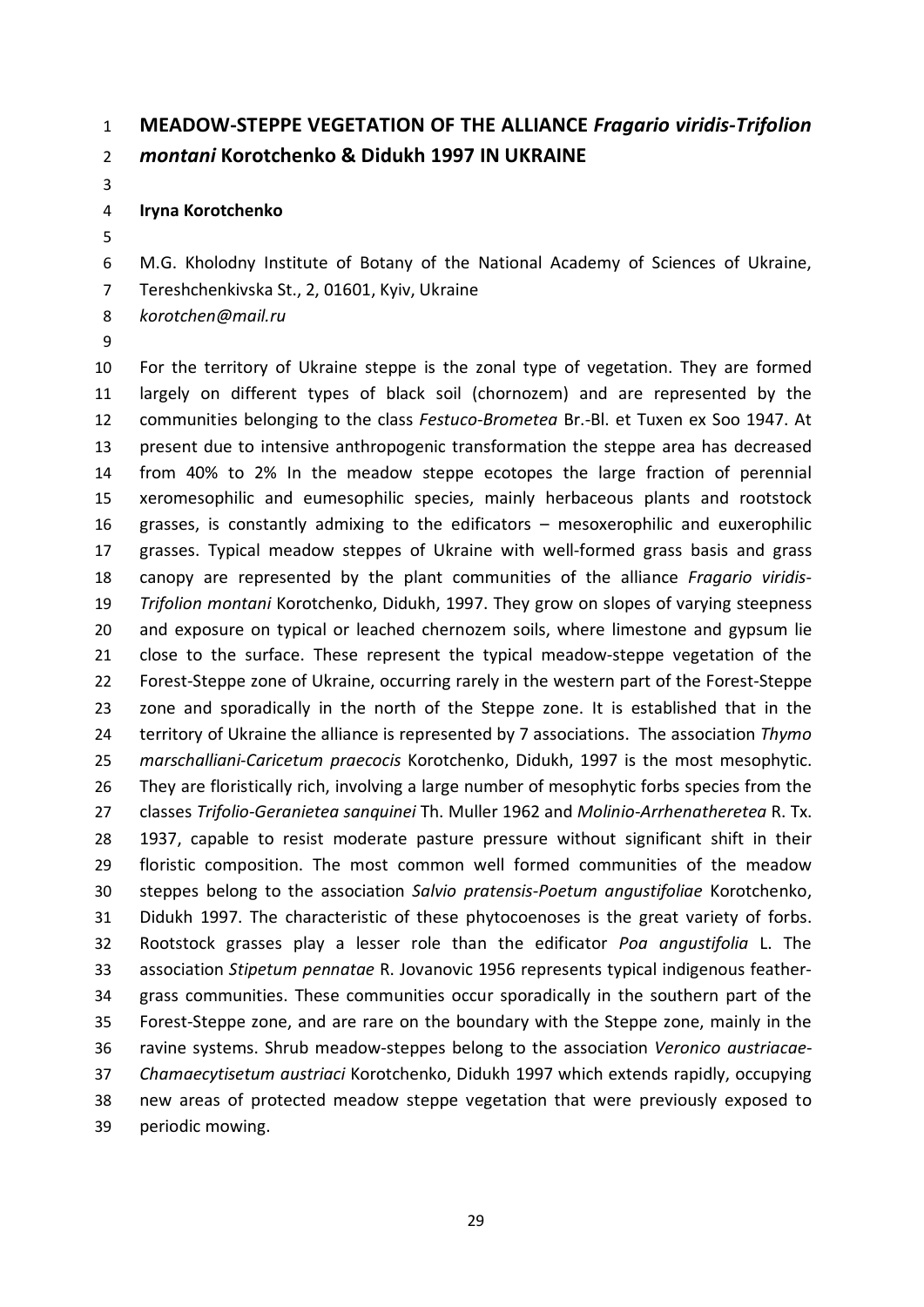### **GRASSLANDS OF COASTAL SALINAS FOR BIRDS, FOR NATURE, FOR PEOPLE**

### **P. Kourakli1 , A. Bounas<sup>1</sup> , H. Tsilianidis<sup>1</sup> & G. Fotiadis<sup>2</sup>**

 <sup>1</sup>Hellenic Ornithological Society BirdLife Greece), 24 Vas. Irakliou, Gr-16082 Athens, Greece.

 $2^2$  Pepartment of Forestry and Management of Natural Environment, Technological

Educational Institute of Lamia, Gr-36100 Karpenissi, Greece

*gfotiad@for.auth.gr*

 Coastal salinas in the Mediterranean region have always been considered as a very adjusted and profitable human activity. Apart from being useful for the local community, salinas are attractive for nature, as well. Actually, the main coastal saline of Greece (Mesi- Rodopi, N. Kessani- Xanthi, M. Emvolo- Thessaloniki, Kitros- Pieria, Kalloni- Lesvos, Aspri- Messolongi) are remained a non- residential coastal zone and have been designated as protected areas under NATURA 2000 for their ecological value. Hellenic Ornithological Society (H.O.S.) monitors all the Greek Important Bird Areas (IBA) for more than 25 years now. Salinas has a special weight in the IBA network since they host a lot of birds (both in species and numbers) all through the year. Salina of Megalo Emvolo in Angelohori, Thessaloniki (NC Greece) is an excellent case study. Although a small salina and between Ramsar wetlands, it still concentrates a great variety of wild fauna and flora. So far, 203 bird species have been recorded and almost half of them are included in Wild Birds Directive (Directive 2009/147/EC). M. Emvolo proved to have a significant role in bird's migration, especially the autumn's migration, while important bird species (such as Pied Avocet, Collared Pratincole and Little Tern) are recorded there in the breeding season. Apart from the salina's grasslands, wild life is also present in a narrow buffer zone, but in different conditions over the years as a result of the different human pressure for recreation. This is very obvious in the vegetation and habitats of the area since most of the plant species are annuals. 2010's field work presented a quite shifted vegetation map compared to the one of 2000. H.O.S. proposed to the local community a plan of small but important interventions compatible with salina's operation, so the wild nature could be better protected.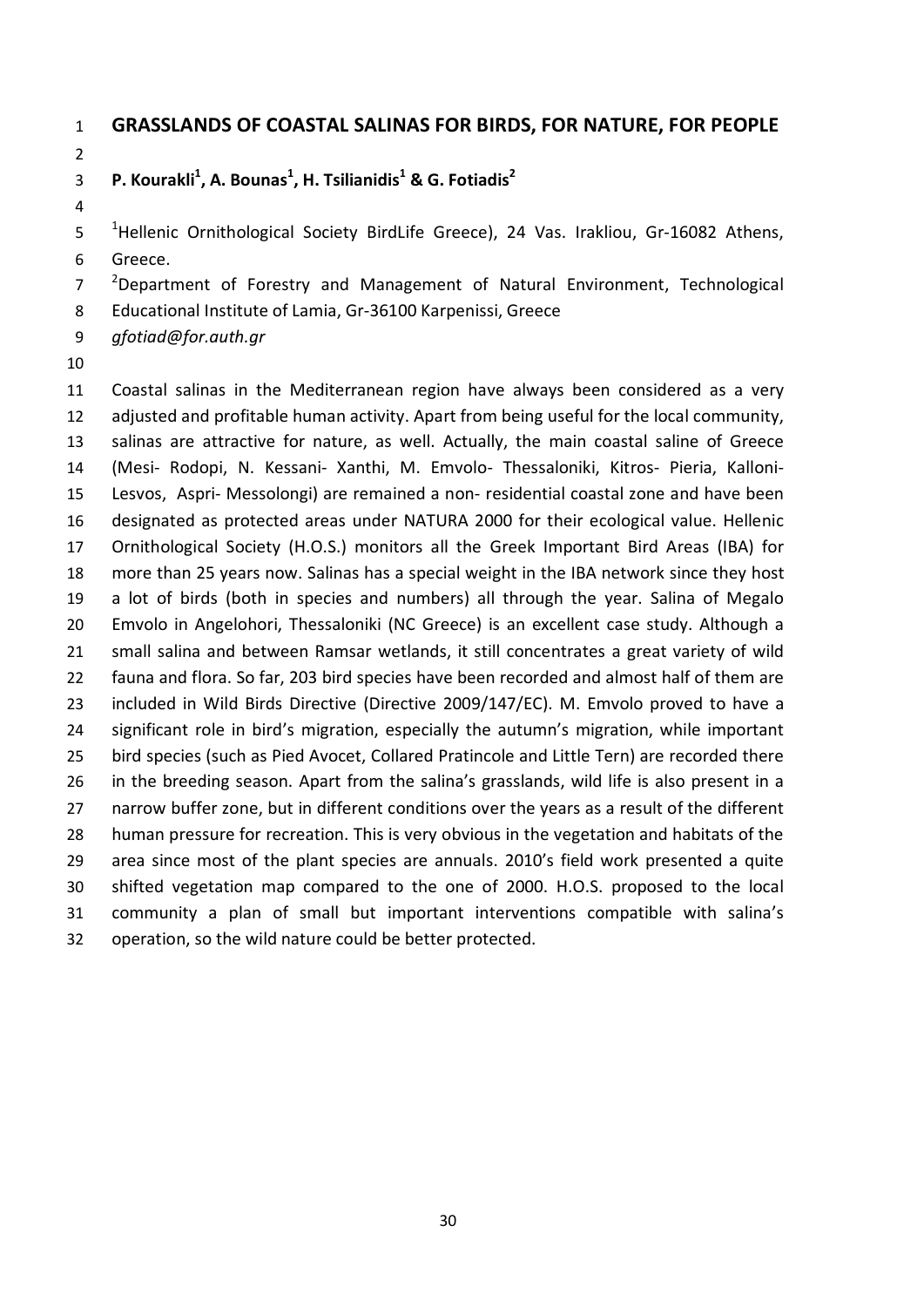### **SYNANTHROPIZATION OF DRY GRASSLAND IN KYIV**

#### **Iryna Kovtun**

Megapolis Ecomonitiring and Biodiversity Research Centre of the NAS of Ukraine, 37,

Lebedeva str., Kyiv, 03143, Ukraine

*irakovtun@mail.ru*

 Kyiv is the capital and the biggest city of Ukraine. Its population is 2,7 million people. In spite of strong anthropogenic pressure there are tailings of natural Dry Grassland. Whole urbanoflora of Kyiv contain 1615 species of plant. The meadow steppes presented by 162 species (10,03%), sandy grasslands – 113 species (7,00%), meadows -182 species (11,27%), synanthropic habitats – 828 species (51,27%).

 Natural Dry Grassland is strongly broken. We used the indexes for comparisons of degree of synatropization: Is (index sinatropization) =S/F×100%, IАp (index apophytization)=Ap/(Sp+An) ×100%, IM (index of modernization)=Ken/An ×100%, where S - number of synanthropic species, F - whole number of species, Ap - number of apophyts, Sp – number of spontaneophytes, An – number of anthropophytes, Ken – number of kenophytes.

 The highest Is appeared in meadows – 50,54; sandy vegetation – 46,90 and meadow steppes – 45,68. The same conformity to law is looked over in IАp: meadows – 42,86. But second place occupies meadow steppes – 39,51, while sandy grasslands – 33,63. All becomes clear when we will look in IM: sandy vegetation – 80; meadow steppes – 60 and meadows only 57, 14.

 That is means meadows at violation filled up natural apophytes but not alien species. Quite another situation is with sandy grasslands. A lot of alien species spreads on transport networks, railway embankment in particular. Therefore sandy habitats with a low degree reserve and cenosis barrier is comfortable habitats same invasive species as *Ambrosia artemisiifolia* L., *Acroptilon repens* (L.) DC., *Cenchrus longispinus* (Hack.) Fernald, *Sorgum halepense* (L.) Pers. and other.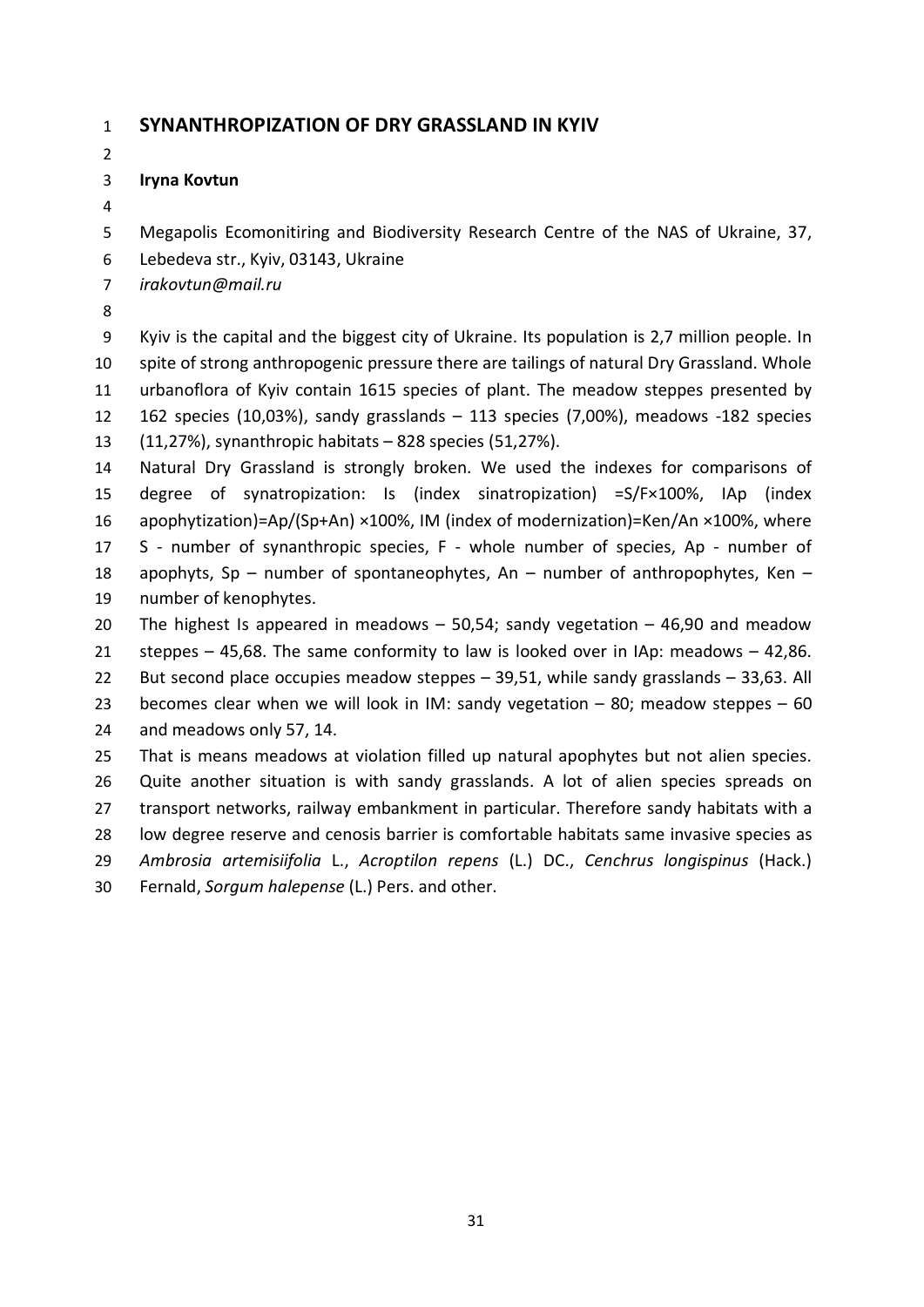## **DRY GRASSLAND OF THE FOREST AND FOREST-STEPPE ZONES OF UKRAINE: WHERE ARE THE BORDERS OF CLASSES?**

#### **Anna Kuzemko**

National Dendrological Park "Sofiyvka" of the NAS of Ukraine, 12a Kyivska str., 20300,

- Uman', Ukraine
- *anya\_meadow@mail.ru*
- 

 In accordance of actual Ukrainian phytosociological conception dry grasslands of the Forest and Forest-Steppe zones of Ukraine are belong to the several classes of vegetation: *Koelerio*-*Corynephoretea*, *Festuco*-*Brometea*, and *Molinio Arrhenatheretea* (*Galietealia veri* order). The borders between the classes are not clear, some syntaxa, especially transitional have uncertain status. The aim of the present study was determination of the border between these classes on the base of numerical classification, Ellenberg indicator values and Sociological Species Groups. The Modified TWINSPAN algorithm was used for numerical classification of the dataset of herbaceous vegetation (2998 relevés). The 8 clusters which represented dry grassland communities were separated. It were identified on the base of diagnostic species (phi-coefficient more than 0.25) on the level of alliances as *Corynephorion canescens* (25 d.s., Sharpness = 74.74), *Koelerion glaucae* (15 d.s., S = 38.32), *Festucion beckeri* (10 d.s., S = 26.50), *Agrostion vinealis* (4 d.s., S = 6.95), *Bromo pannonici*-*Festucion pallentis* (48 d.s., S = 70.11), *Trifolion montani* (20 d.s., S = 36.73), *Cirsio*-*Brachypodion pinnati* (30 d.s., S = 39.67), *Festucion valesiacae* (21 d.s., S = 27.69). Differences between alliances are reflect in ecological analysis: *Agrostion vinealis* and *Trifolion montani* alliances characterized by the highest values of moisture and nutrients, *Bromo pannonici*-*Festucion pallentis*, *Trifolion montani*, *Cirsio*-*Brachypodion pinnati* and *Festucion valesiacae* distinguished by high values of pH. Composition of the Sociological Species Groups is also good index of the difference between classes: presence of *Corynephorus canescens*, *Festuca beckeri*, *Koeleria glauca* and *Secale sylvestre* groups allowed to identify the *Koelerio*- *Corynephoretea* class, *Stipa capillata*, *Teucrium pannonicum*, *Salvia nutans*, *Stipa lessingiana*, *Carex humilis*, *Salvia nemorosa* and *Thymus marschallianus* groups characterized the *Festuco*-*Brometea* class, absence of these groups with simultaneous presence of *Arrhenatherum elatius*, *Leucanthemum vulgare*, *Poa pratensis* and *Koeleria delavignei* groups is typical for *Galietalia order* of the *Molinio*-*Arrhenatheretea* class; *Poa angustifolia*, *Achillea millefolium* and *Trifolium montanum* groups are present in communities of the three classes.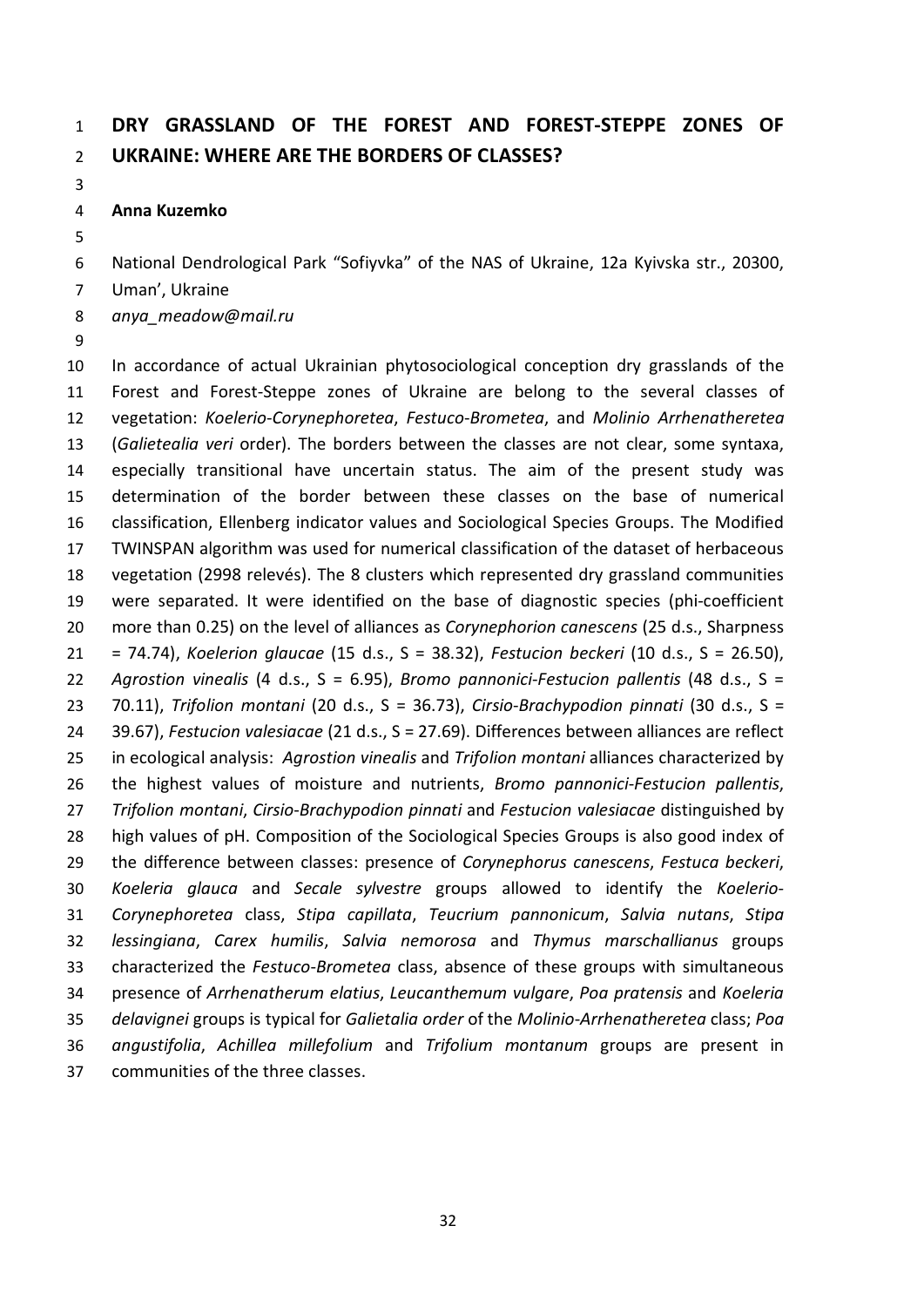### **BIOLOGICAL SOIL CRUSTS OF TWO SUCCESSIONAL STAGES IN PIONEER SAND GRASSLAND**

### **T.M. Langhans, C. Storm & A. Schwabe**

Technische Universität Darmstadt, Department of Biology/Vegetation Ecology and

Restoration Ecology, Schnittspahn str. 4, 64287 Darmstadt, Germany

*storm@bio.tu-darmstadt.de*

 18 random samples (400 cmІ) of both types were taken. Direct determinations were made out of four subsamples. Enrichments cultures were exposed 3-6 months (room temperature, ca. 500 µmol photons m-2 s-1, light:dark regime 10:14 h) before determination. The data were analyzed by t or U tests and detrended correspondence analysis (DCA).

 In total, 45 species of cyanobacteria and eukaryotic algae were detected in the study area with both techniques (26 eukaryotic algae and 19 cyanobacteria species). With both determination techniques, 22 identical taxa were detected. In the cultures, eight eukaryotic algae and two cyanobacteria species were exclusively found, whereas seven eukaryotic algae and six cyanobacteria species were only determined directly.

 The DCA showed that the BSCs of both successional stages were clearly distinct communities, but ca. one half of the taxa occurred in both crust stages. Indicator species of initial crusts were *Klebsormidium flaccidum*, *Klebsormidium* cf. *klebsii* and *Stichococcus bacillaris*, of stable crusts *Tortella inclinata*.

 During succession, there was a significant decrease in the biodiversity of cyanobacteria and eukaryotic algae, whereas the biodiversity of vascular plants and bryophytes significantly increased. Both stages of are diversity "hot spots" with a mean total species number of about 29 per 400 cmІ.

Thus, hypotheses 1 2 are confirmed, while hypothesis 3 is taxa-dependent.

Langhans, T.M., Storm, C. & Schwabe, A. (2009): Community assembly of biological soil

crusts of different successional stages in a temperate sand ecosystem, as assessed by

direct determination and enrichment techniques. Microbial Ecology 58: 394-407.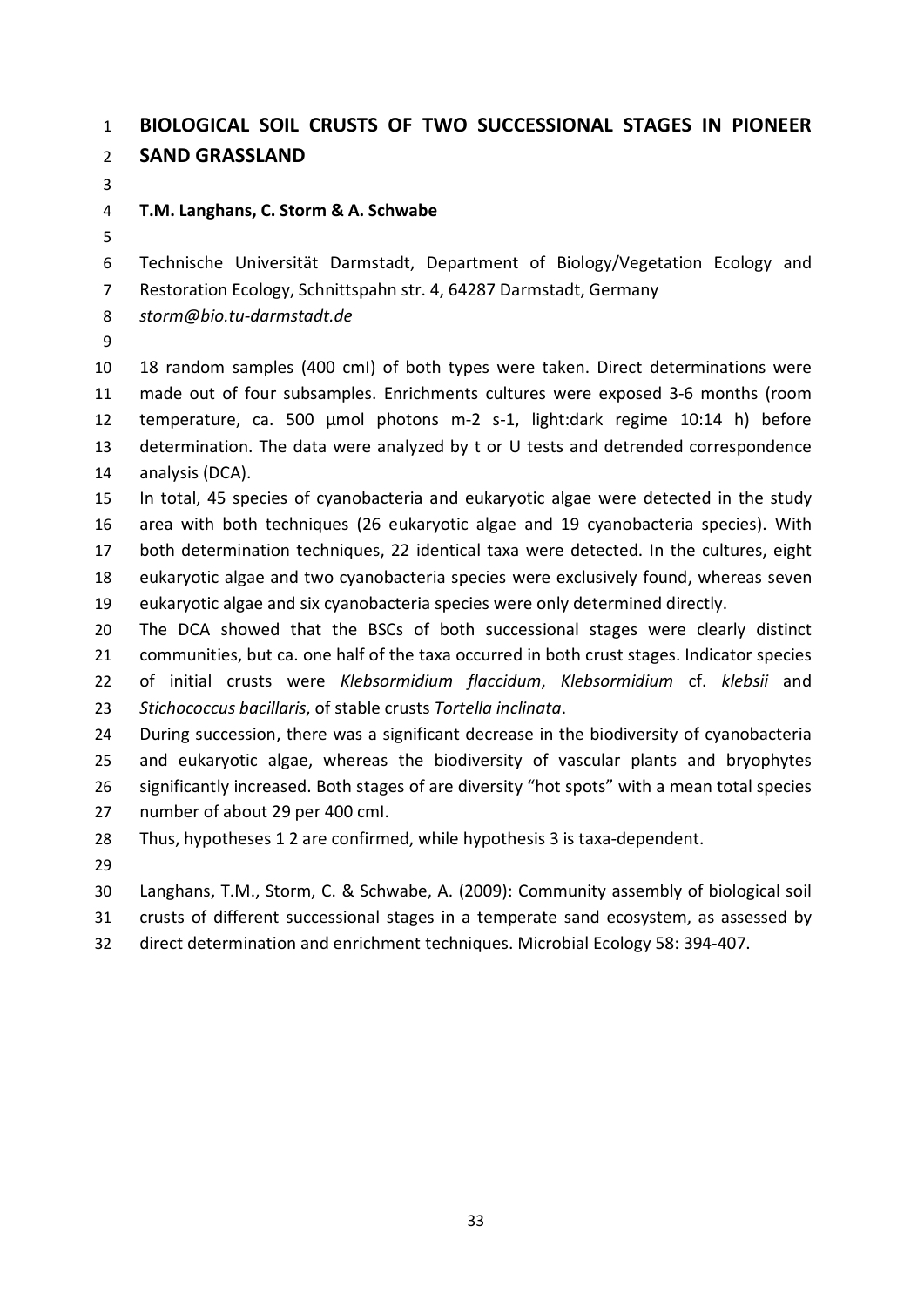# **MANAGEMENT AND PRESERVATION OF DRY MEADOW HABITATS IN URBAN AREAS ENHANCES CARABID DIVERSITY (COLEOPTERA, CARABIDAE)**

### **Titta Lassila & Stephen Venn**

Faculty of Biological and Environmental Sciences, University of Helsinki, PL 56

(Viikinkaari 9), 00014, Helsinki, Finland

*Stephen.Venn@Helsinki.Fi*

 Urban meadows are threatened environments, and ecological information is crucial in order to conserve and manage their rich biodiversity. The aims of our study were to 1) assess the ground beetle assemblages in meadows of potentially high conservation value and 2) investigate the effects of meadow management and urbanization on the composition of carabid assemblages. The fieldwork was conducted during May – September 2008. We pitfall-trapped carabid beetles in 12 urban and suburban meadows in the Helsinki metropolitan region, Finland and compared sites that require management with drier ones that do not need management. A total of 78 species of ground beetles, including rare species, were found during the study. The species composition differed significantly between the treatments and species richness differed between sites. There was greater evenness in unmanaged meadows than in managed ones, where one species tended to be highly dominant. Species composition was much more dependent on the vegetation type than on management. Analysis of individual species using Generalized Linear Model (GLM) showed that several species associated with open and dry habitats favoured urban dry meadows over the more rural ones. In conclusion, urban meadows can support high carabid diversity and rare species occurrence if managed for openness.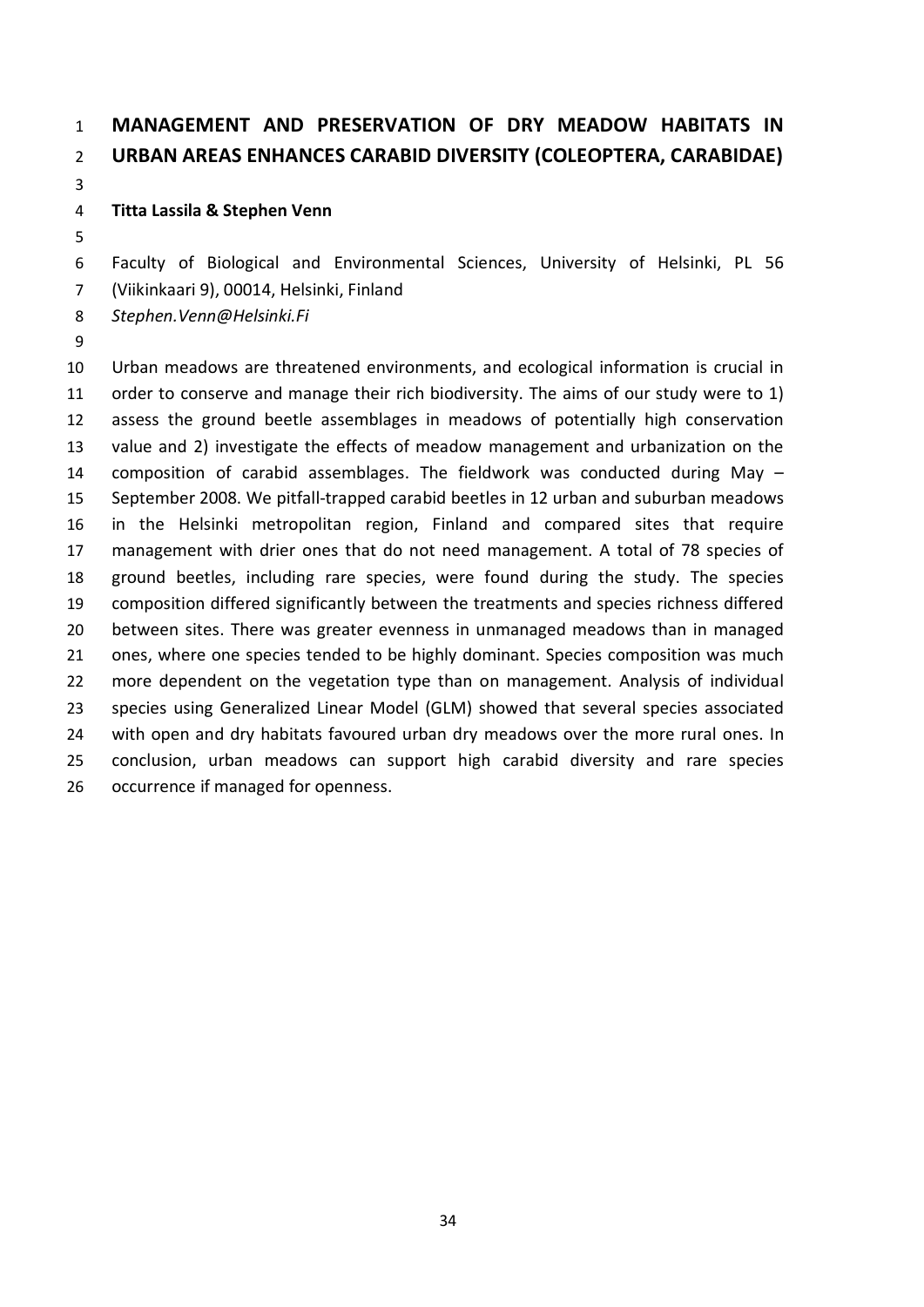# **FORMATION OF VEGETATION OF** *Astragalo-Stipion* **Knapp 1944 ALLIANCE OF THE BOUNDARY BETWEEN FOREST-STEPPE AND STEPPE OF THE RIGHT BANK OF THE DNIEPRO REGION OF UKRAINE**

#### **Yuliya Mala**

- 
- M.G. Kholodny Institute of Botany of the National Academy of Sciences of Ukraine
- Tereshchenkivska St., 2, 01601, Kyiv, Ukraine

*guiniver@yandex.ru*

 Our investigation is directed to the establishment of phytocoenotic features of the boundary between natural zones. The object of our investigation is chosen the boundary between forest-steppe and steppe zones of the right bank of the Dniepro region of Ukraine. On the territory of investigation, we was studied the steppe vegetation alliance *Astragalo-Stipion* Knapp 1944. 88 standard geobotanical relevés were perfomed by author in 2004-2006. The database was formed with the help of the software Ficen2. The data processing was done by the method of the phytocoenotic tables reorganization. Microsoft Excel was used for editing and separating of syntaxonomical units of different ranges. Alliance *Astragalo*-*Stipion* combines xerophytic, southern forb- grass typical steppe communities. In the floristic composition of these communities are dominated species of the genus *Stipa* and substantially containing species from the family *Fabaceae*. Communities of alliance occupy different parts of gentle or medium- steep slopes of different exposure. Vegetation cover is well developed. In locations with high anthropogenic influence is observed liquefaction of plant cover and impoverishment of the floristic composition. Communities are forming on the typical and ordinary chernozem. As the result of data obtained we determined that the alliance *Astragalo*-*Stipion* represented by such associations: *Stipetum lessingianae* Soo 1948, *Stipetum lessingianae* var. *Lathyrus tuberosus* nov, *Thymo marschalliani*-*Crinitarietum villosae* Korotchenko et Diduch 1997, *Teucrio pannonici* - *Stipetum capillatae* Diduch, Korotchenko 2000, *Vinco herbaceae*-*Caraganetum fruticis* Korotchenko et Diduch 1997, *Astragalo austriaci*-*Salvietum nutantis* Korotchenko et Diduch 1997. The main feature of these results is that the steppe alliance *Astragalo*-*Stipion* represented on the northern border of the steppe and forest-steppe replaced by steppe vegetation alliance *Fragario viridis*-*Trifolion montani*.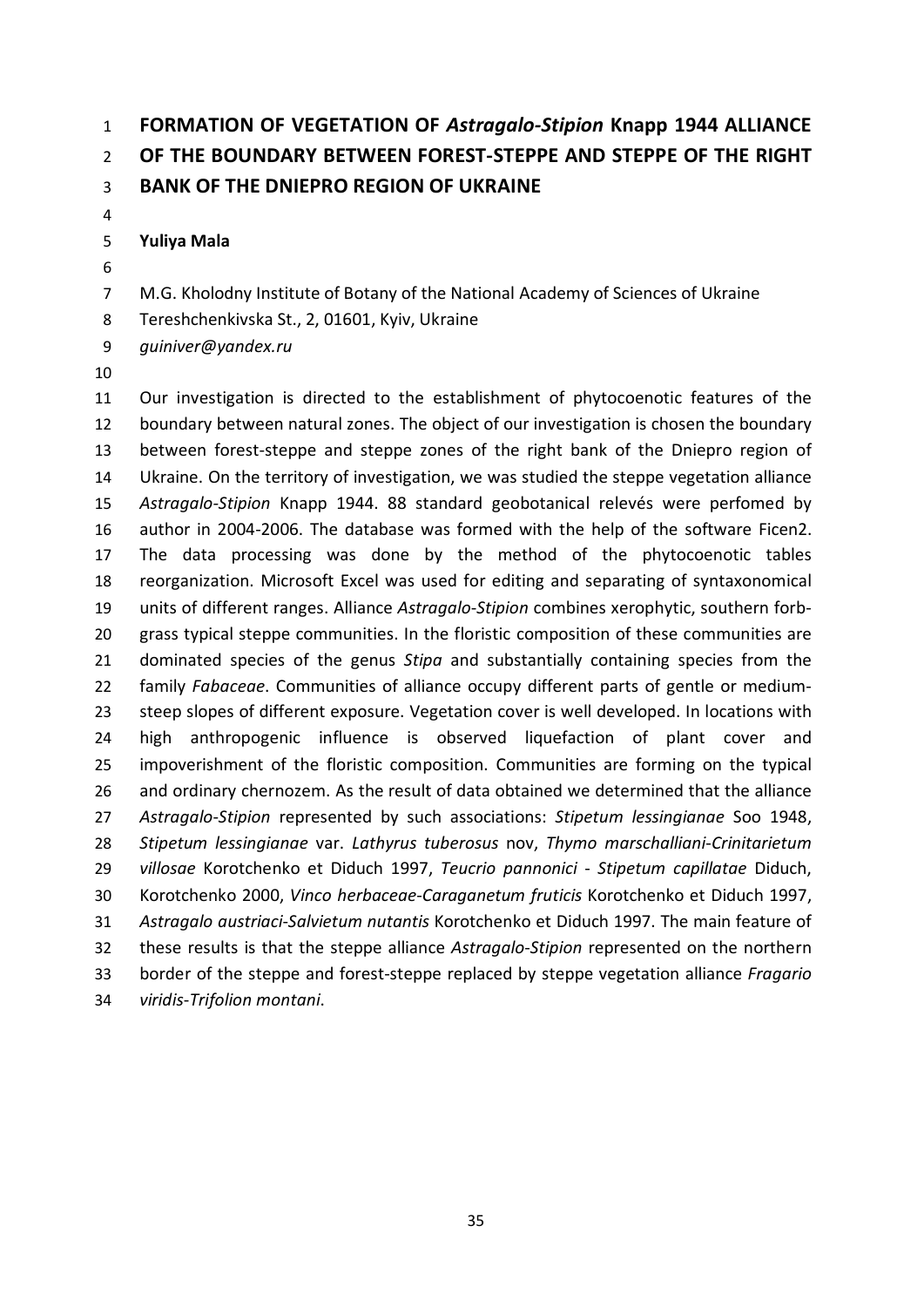# **VEGETATION DIVERSITY OF URBAN MEADOWS IN THE HELSINKI METROPOLITAN REGION**

### **Sirkku Manninen, Sonja Forss & Stephen Venn**

Faculty of Biological and Environmental Sciences, University of Helsinki, Finland

*Stephen.Venn@Helsinki.Fi*

 Sprawling urban regions often contain remnants of semi-natural habitats that, with appropriate management, can provide suitable environments for threatened species. However, little is known about the influences of urbanization on meadow assemblages. Here we present results of a study on plant diversity in relation to environmental factors and management for 19 grassland habitat sites in the Helsinki metropolitan region, on the southern coast of Finland during the summer of 2007. All the meadows are lowland grasslands on acid soil and bedrock (pH 5.0-6.0). The diversity of plant species is lower in urban meadows than in rural meadows, which often may have more than 25-30 species/m2, especially in the case of traditionally managed or grazed mesic grasslands. Management of urban meadows successfully mitigates eutrophication and the associated increase in the abundance of tall grasses caused by increased N deposition, and hence promotes the occurrence of forbs that are typical of open, dry lowland grassland on acid soil, which is low in N and P.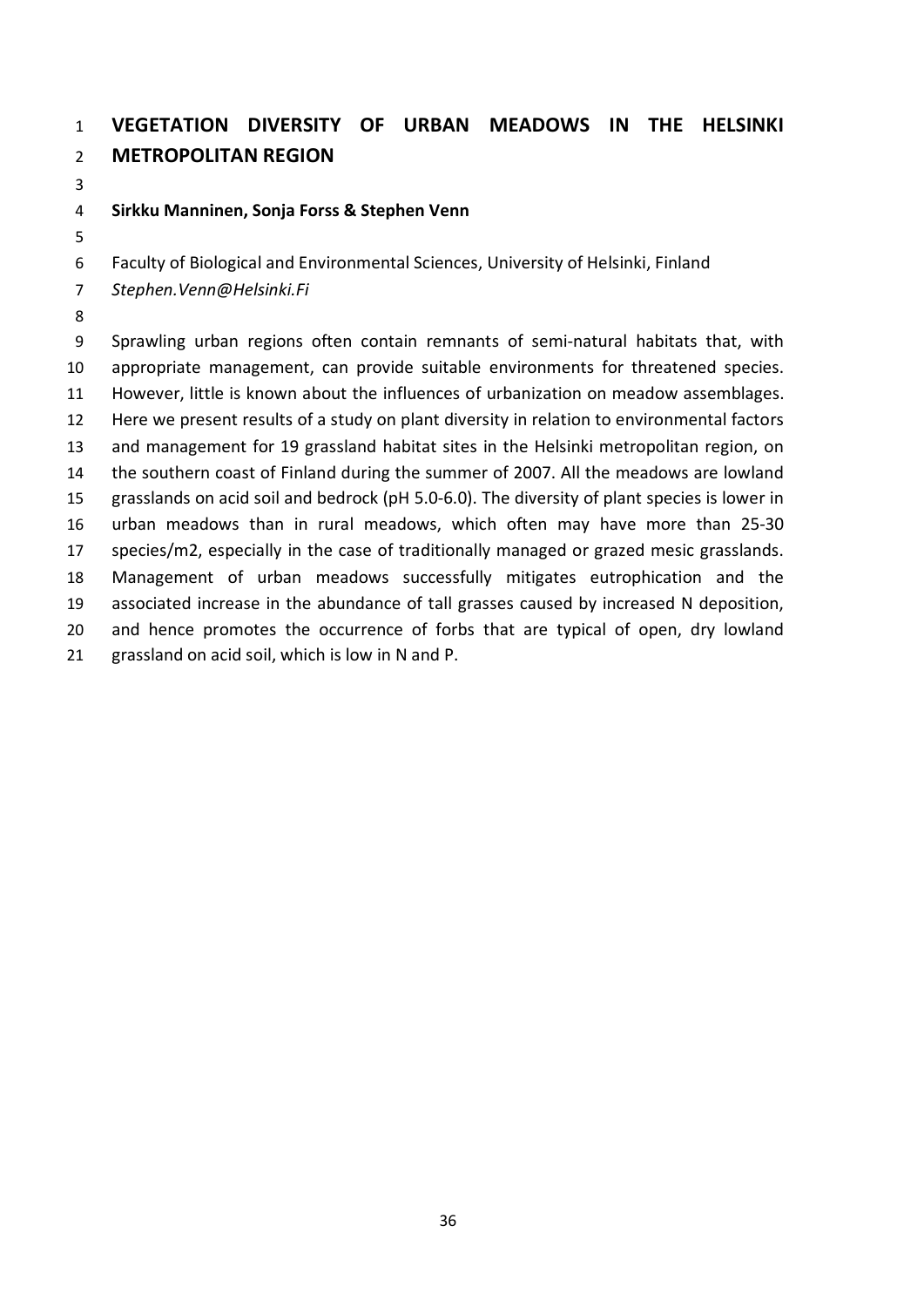## **FLORISTIC VALUE OF KURGANS VERSUS FLORA OF THE RESERVES IN THE WEST PONTIC GRASS STEPPE ZONE (SOUTHERN UKRAINE)**

**Ivan I. Moysiyenko<sup>1</sup> , Barbara Sudnik-Wуjcikowska<sup>2</sup> & Iwona Dembicz<sup>3</sup>**

 $10^{-1}$ Department of Botany, Kherson State University, Str. 40 Rokiv Zhovtnia 27, 73000,

Kherson, Ukraine

<sup>2</sup> Department of Plant Ecology and Environmental Protection, University of Warsaw, Al.

Ujazdowskie 4, 00-478 Warsaw, Poland

<sup>3</sup> Białowieża Geobotanical Station, Warsaw University, ul. Sportowa 19, 17-230 Białowieża, Poland

*moysiyenko@i.ua*

 The steppe and forest steppe zones in Ukraine have been strongly transformed by man and over 80% of the steppe area has been converted into fields. In the present study the character and floristic value of 26 kurgans (among 120 visited) in the west Pontic grass steppe zone were determined and compared to the flora of three steppe reserves established within the above zone. The flora of the investigated reserves ('Askaniya Nova', 'Yakovlivs'kii', 'Lesovii Kan'ion') was typical of the west Pontic grass steppe zone but differed between these reserves. 'Askaniya Nova' reserve contains significant areas 21 of the steppe, as well as shallow depressions with no outflow (called 'pods') with specific flora. 'Yakovlivs'kii' reserve consists of a high number of typical steppe species as well as relatively high proportion of petrophilous plants (xerophilous and thermophilous vegetation on outcrops). The flora of 'Lesovii Kan'ion' is associated with deep gullies developed on loess-and clay-derived soils.

 The species richness and the structure of the flora were compared. Particular attention was paid to the proportion of non-synanthropic species, steppe species, sozophytes as well as to the spectrum of synanthropes. A total of 355 species of vascular plants were recorded on 26 kurgans. Among these species, natives comprised 70,5% of the total flora of kurgans investigated, non-synathropes – 38,9%, steppe species – 56,1%, particularly valuable threatened taxa (sozophytes) – 5,1%. The comparative analysis showed that, in terms of structure of the flora, the flora of kurgans resembles that of the steppe reserves, which indicates that kurgans have high floristic value. It was found that the structure of the flora of the reserve on loess soils ('Lesovii Kan'ion') was most similar to that of the flora of the kurgans.

 The relationships between the total flora of kurgans and the investigated reserves, based on the species composition, were analysed using indirect ordination (CANOCO computer software), which confirmed that the 'Askaniya Nova' reserve was most distinct with regard to the flora, and the flora of the kurgans was most similar to that of the 'Lesovii Kan'ion' reserve.

 The reserves compared represent different types of grasslands of the Pontic grass steppe zone. The greatest floristic similarity between the kurgans and 'Lesovii Kan'ion' is attributed to the loess soils at both of these sites and absence of outcrops and 'pods'.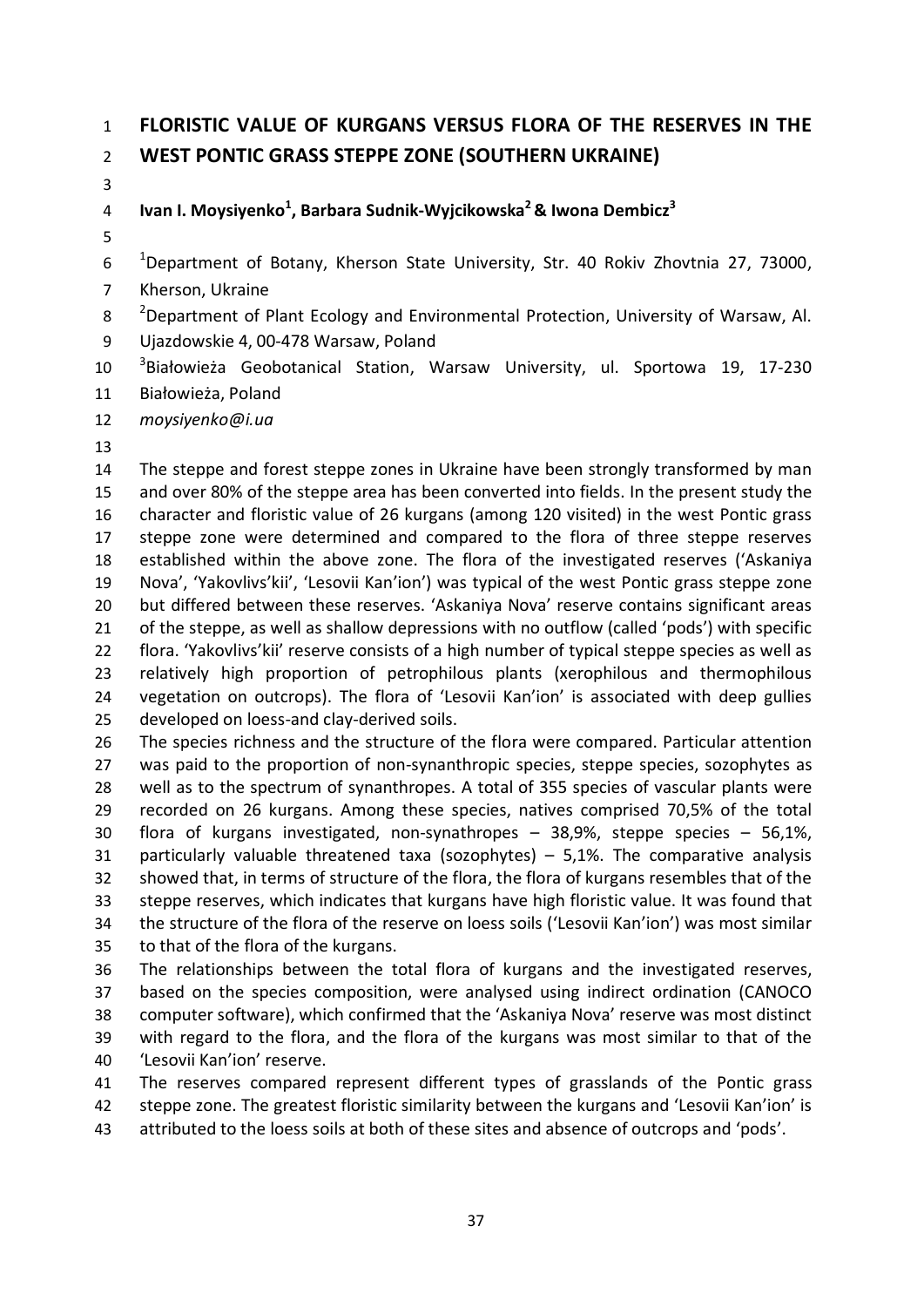## **PERSPECTIVES OF PROTECTED AREAS NETWORK EXPANSION ON THE KERCH PENINSULA, UKRAINE**

**Ivan Parnikoza**

Kyiv ecological & cultural center, 31-48 Rajduzna Str., 02218, Kyiv, Ukraine

*parnikoza@gmail.com* 

 According to recent estimates, less than 4% of the natural steppe zone remains in its intact state in Ukraine. However, this may well be an underestimation, as steppe vegetation has either survived or revived over considerable areas in a number of regions. One of these is the Kerch Peninsula in the Crimea, which is among the most valuable steppe regions of our country. The depression of agricultural activity in the 1990s launched steppe herbage recovery on tilled areas, which has resulted in its increased importance for the zonal biota. Besides steppe, valuable wetlands persist in the region. To date, there are natural herds here, as well as regions that can serve as natural passageways (coastal strips, steppe river valleys, as well as old fortifications). The total area of these lands exceeds 50% of the area of the peninsula. Most of these areas are not protected neither formally nor in fact. Today, natural complexes of the peninsula are only protected in two small reserves, Opukski (1592.3 ha) and Kazantipski (450.1 ha), and the recently created regional landscape park (RLP) Karalarski (6806 ha) the prospects of which raise many questions. Ten natural memorials and two reserves of regional and national significance have also been created in the region with the inland area totalling 9516.4 ha. Clearly, these entities do not embrace all the diversity of local ecosystems, accounting just for 3% of the area of the peninsula (total area is 325,500 ha). Nonetheless, they could serve as benchmarks for further development of the network of protected areas in Crimea via incorporation of valuable verging regions and creation of new protected areas (even without staff) subordinate to the existing reserves and RLPs of the region. Conservation of valuable natural territories on the peninsula should go in complex with conservation of historical and archeological areals, with designing the latter as historical and archeological reserves or as entities of historical and cultural heritage.

 We divided the valuable areas we inspected in two groups: 1) those located in the northern part of the peninsula (north of the Prymorske-Kerch highway) and 2) those from the southern part (south of the highway). Such a division is not devoid of some practical sense, because in this way, the northern areas fall under the purview of the Kazantipski reserve and the Karalarski RLP, and the southern group is maintained by the Opukski reserve.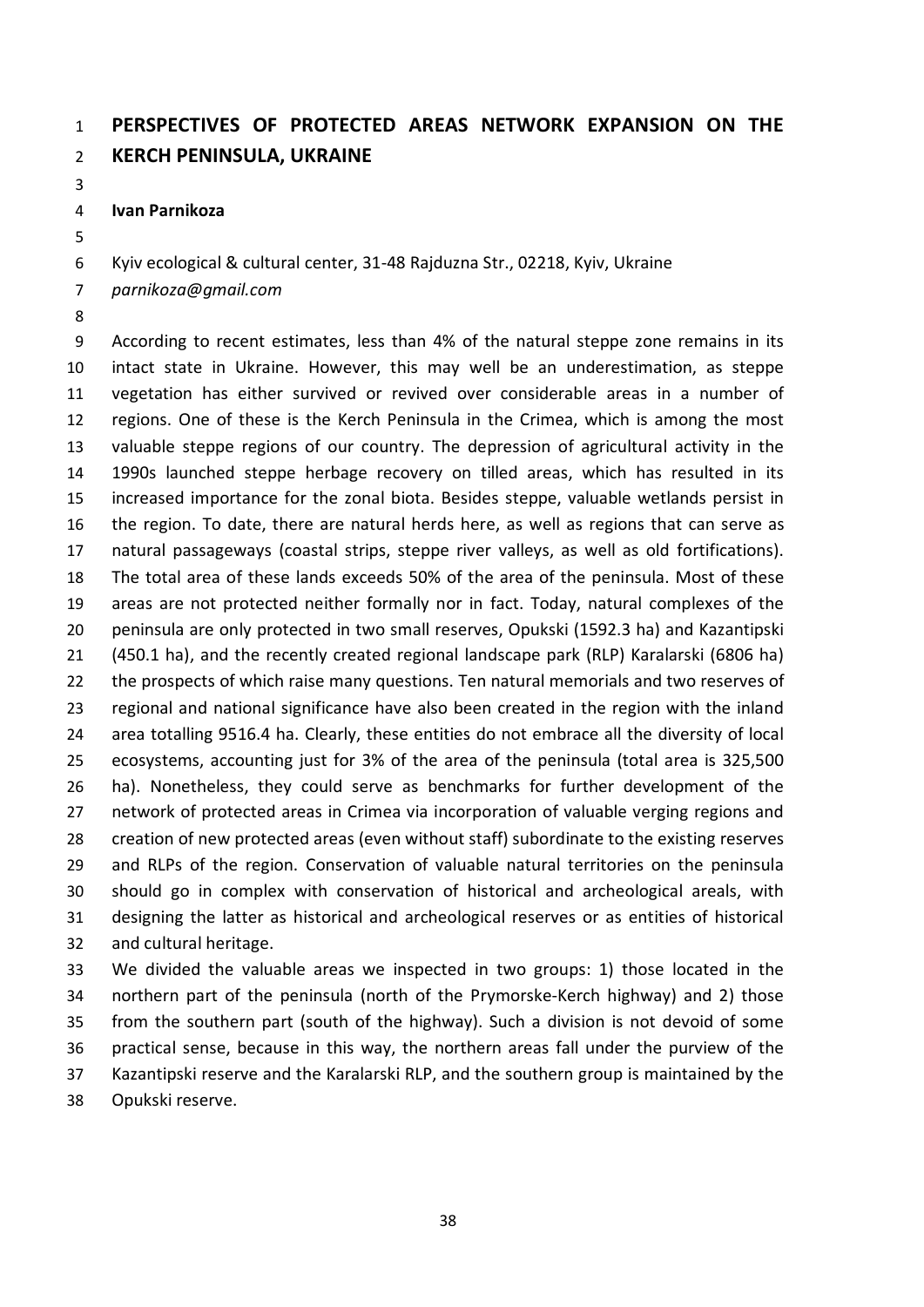#### **VEGETATION OF ABANDONED FIELDS IN UKRAINE**

#### **Natalia Pashkevych**

Institute of Agroecology and Environmental Economy, Metrologichna St., 12, 03143,

- Kyiv, Ukraine
- *pashkew@mail.ru*
- 

 The over-growth of abandoned fields and their further usage is of current interest now in Ukraine. It concerns those fields, which had not been tilled from autumn for more than one year and not prepared for fallows. According to gradual change of vegetation of abandoned field, the several types of abandoned field successions are distinguished.

 For the first years a weed fallow is appear, which is formed mainly by annual explerents (*Stenactis annua, Erigeron canadensis, E. acris, Filago minima*). Next succession stage (up to 10 years) is characterized by addition of gramineus and elimination of annual weeds (*Elytrigia repens, Calamagrostis epigeios, Poa pretense, Festuca sp., Hypericum perforatum, Helichrysum arenarium, Matricaria perforata, Chamomilla recutita*). Unregulated over-growth of abandoned fields and close disposition to forests in Forest and Forest-Steppe zones can be the reason of appearance of bushes and shrubs and ligneous species (*Genista tinctoria, Chamaecytisus sp., Solidago canadensis, Acer negundo*). Also, the absence of seed bank of phanerophytes in the soils together with favorable edaphic and climatic conditions may cause the development of abandoned field of meadow and steppic types. The classification of abandoned field vegetation is complicated because these vegetation

 communities form unstable succession stages, therefore these issues needs more elaboration.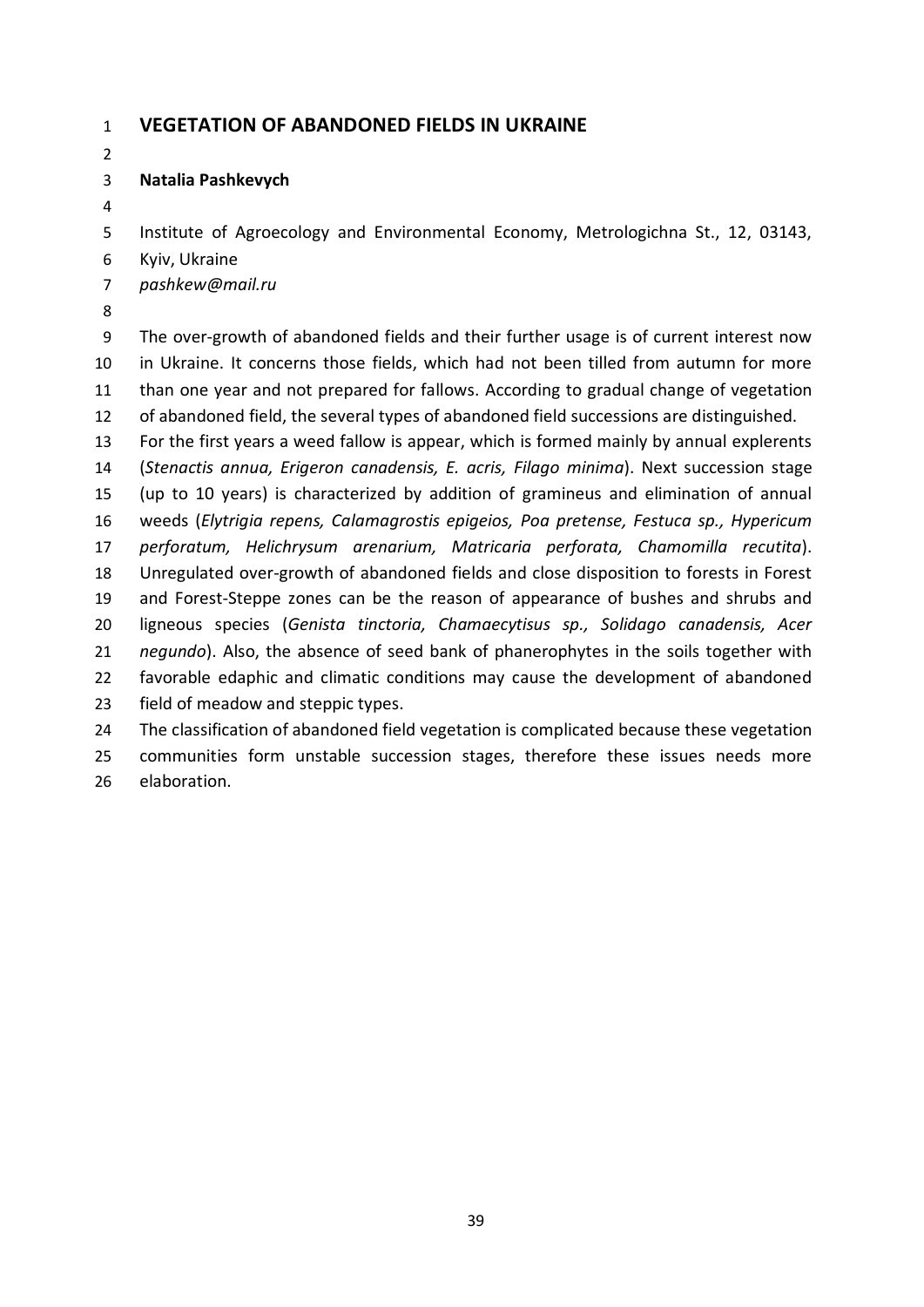## **EFFECTS OF CUT MOWING AND GRAZING WITH HUNGARIAN GREY CATTLE ON SPECIES COMPOSITION AND BIOMASS PRODUCTIVITY ON PANNON GRASSLANDS**

## **Károly Penksza<sup>1</sup> , Szilárd Szentes<sup>2</sup> , Judit Házi1 , Ferenc Pajor<sup>3</sup> & Péter Póti3**

<sup>1</sup> Szent István University, Faculty of Agricultural and Environmental Sciences, Institute of Environmental and Landscape Management, Department of Nature Conservation and

- Landscape Ecology, Hungary
- <sup>2</sup> Szent István University, Faculty of Agricultural and Environmental Sciences, Institute of Plant Production, Department of Grassland Management, Hungary
- <sup>3</sup> 3 12 <sup>3</sup> Szent István University, Faculty of Agricultural and Environmental Sciences, Institute of
- Animal Husbandry, Hungary

 Corresponding author: K. Penksza, SZIE, 2103 Gödöllő, Páter K. 1. Hungary, *[penksza@gmail.com](mailto:penksza@gmail.com)*

 Phytosociological samples were collected: grassland stands with low intensity grazing (under-grazed pasture), overgrazed pastures, meadows (hayfield) and the stands where animals drinking. The areas were suitable for following up the changes of vegetation and production in every grazing season of a year. 5 pieces of 2Ч2 m phytosociological samples were examined on each sample area in April, May, June, August and September.

 In case of the undergrazed pastures low number of species was detected in the and the control area. About one month per year grazing time in the undergrazed area was not enough to achieve a better state for species diversity, and the amount of forage remained high. The overgrazed pasture carries a low forage value and contains a high number of weed species, despite the spectacularly high total number of plant species, consequently, grazing pressure has to be decreased. Although the number of species is lower in the hayfield, species composition and ability for forage supply is much better, showing that the proper management of the area is taken here.

- 
-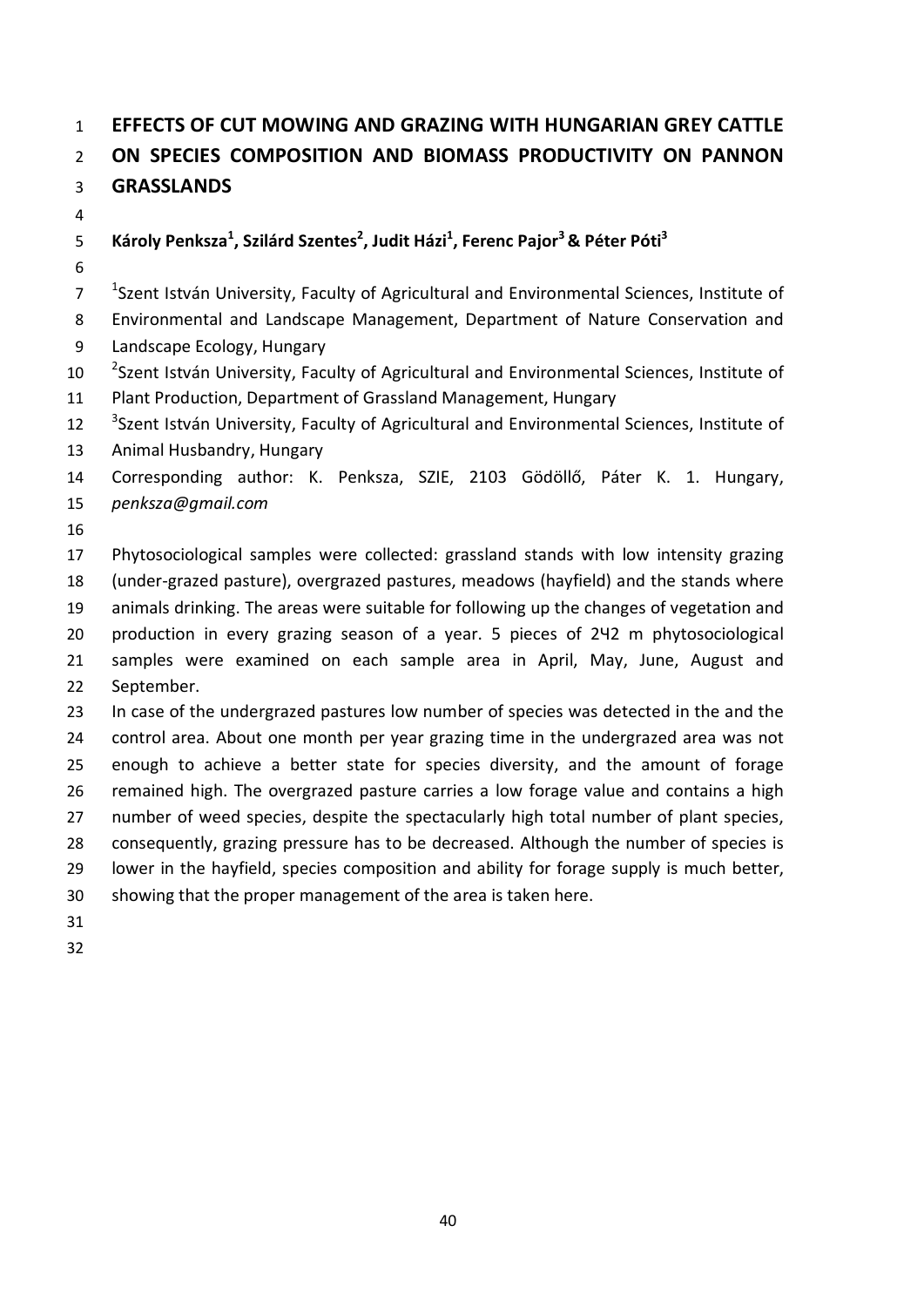## **RARE AND ENDANGERED STEPPE BULB AND BULBOTUBERIFEROUS PLANTS: CAUSES OF RARITY,** *EX SITU* **AND** *IN SITU* **CONSERVATION**

#### **Mykyta Peregrym**

- O.V. Fomin Botanical Garden, National Taras Schevchenko University of Kyiv, 1 Symon
- Petlura Str., 01032, Kyiv, Ukraine
- *peregrym@ua.fm, mykyta.peregrym@gmail.com*
- 

 Steppe areas are situated in Crimea Peninsula, steppe and forest-steppe zones in Ukraine. Unfortunately, only near 3% of natural and semi natural steppes are saved in Ukraine at present, though it was till 40% of country territory in the past. One from important components in life of steppe ecosystems is bulb and bulbotuberiferous plants which have big value for people also, because they are ornamental, medical and food plants. There are 88 species of bulb and bulbotuberiferous plants in steppes of Ukraine (it is about 66% from all bulb and bulbotuberiferous plants of the flora of Ukraine). These plants are in structure of 6 families (*Alliaceae, Amaryllidaceae, Hyacinthaceae, Iridaceae, Liliaceae, Melanthiaceae*) and 14 genera. More presented genera are *Allium* L. (28 species), *Gagea* Salisb. (23 species), *Ornithogalum* L. (12 species) and *Tulipa* L. (7 species). There are 28 species of bulb and bulbotuberiferous plants of Ukrainian steppes 21 included in the Red Data Book of Ukraine (2009), 7 species - in the IUCN Red List, 8 species - in the European Red List and 2 species - in Annexes of Bern Convention. Thus, 23 32 species of these plants have state or international status of protection.

 What are causes of rarity of these plants? First of all, it is powerful anthropogenic influence on steppe ecosystems in forms of destruction of integrity of soil cover (ploughing up, mining operations and excavations), burning, pasturing, mowing and purposeful use of some species by local population. All it had destructed majority of natural habitats of bulb and bulbotuberiferous plants in steppes of Ukraine during last 200-300 years. Secondly, causes of rare status of some bulb and bulbotuberiferous plants are natural rarity. For example, *Ornithogalum melancholicum* Klokov ex A. Krasnova and *Colchicum fominii* Bordz. are endemic of narrow territories

 *Allium lineare* L. is relict of "near glacial" steppes, *Tulipa gesneriana* L., *Ornithogalum oreoides* Zahar. and others have borders of its distribution in the Ukrainian steppes.

 Majority of studied species are represented in protected territories and botanical gardens of Ukraine, but *Colchicum fominii*, *Ortithogalum amphibolum* Zahar. and some other species aren't in territories of Biosphere and Natural Reserves, National Natural Parks of Ukraine. *Allium savranicum* Besser, *Ornithogalum oreoides* Zahar. and some other species aren't in living collections of Ukrainian botanical gardens and dendroparks still now.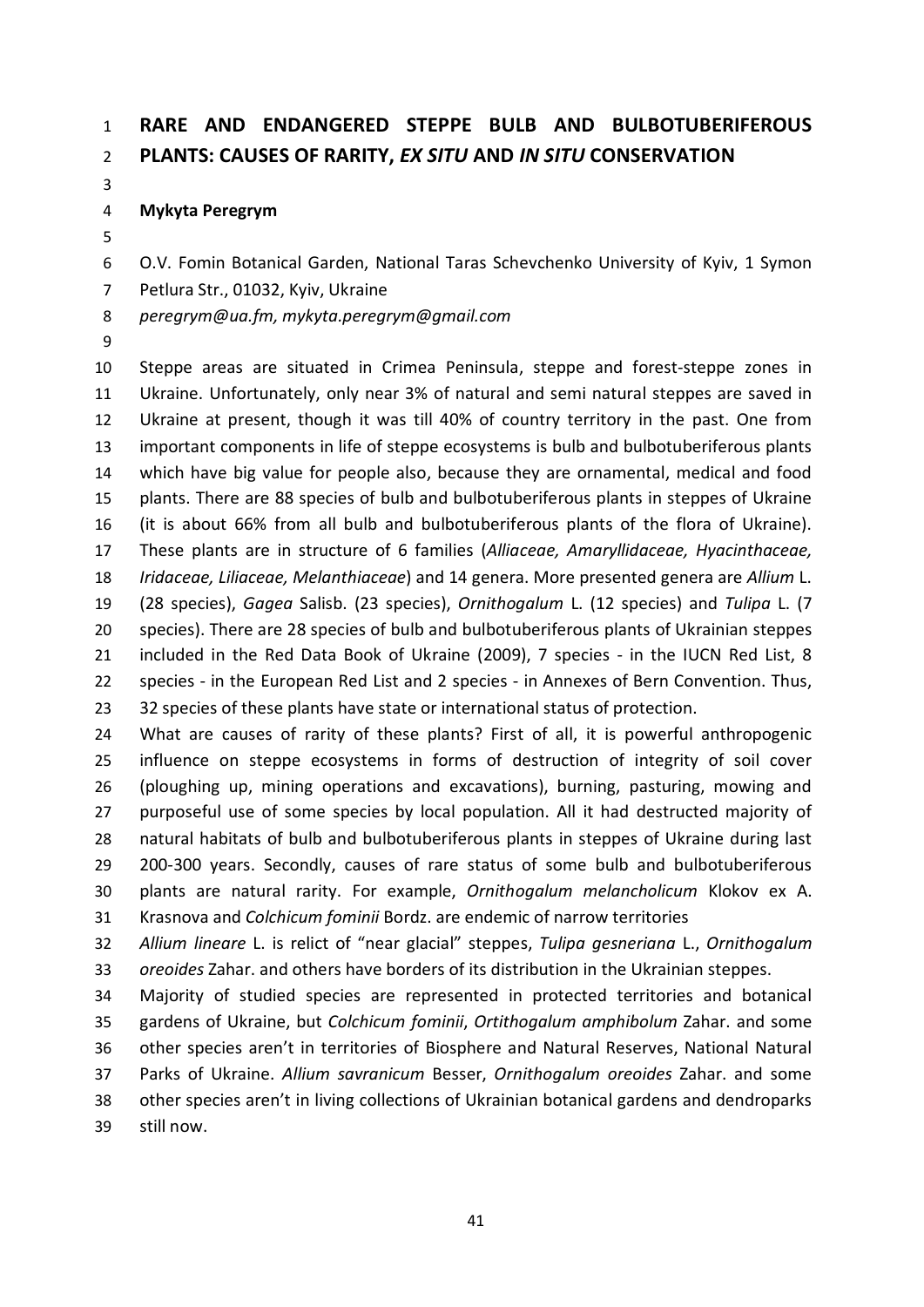## **PHYTOCOENOTIC RANGE OF** *Orobanche coerulescens* **Stephan ex Willd. IN POLAND AGAINST A BACKGROUND OF CENTRAL EUROPE**

### **Renata Piwowarczyk**

Department of Botany, Institute of Biology, Jan Kochanowski University in Kielce,

- Swietokrzyska 15, 25-406 Kielce, Poland
- *renka76@wp.pl*
- 

 *Orobanche coerulescens* represents the Euro-Asian type of distribution. The species is recognized as extinct at the majority of its localities at the western limit of its distribution. Its populations are very scarce in Central Europe. The species parasitizes mainly *Artemisia campestris*. Data on the phytocoenotic amplitude of *O*. *coerulescens* are insufficient. In Europe, the species has been recorded mainly in the communities of the *Festucetalia valesiacae* order: *Festucion valesiacae*, *Alysso*-*Festucion pallentis* (*Potentillo arenariae*-*Festucenion pallentis*) and *Helichryso*-*Festucetum* (*Brometalia erecti*). The species is known in Poland from now historical localities in Pomerania. It was recently recorded at single localities in the Podlaski Przelom Bugu gap, the Wyzyna

 Malopolska upland, Wysoczyzna Dorohiczynska and Wzniesienia Lуdzkie hills. The bluish broomrape grows on calcareous sands in a thermophilous grasslands, gravel pit, fallows

and arable fields, with a high number of species of the *Koelerion glaucae* alliance, *Sileno*

*otitis*-*Festucetum* (*Koelerio glaucae*-*Corynephoretea canescentis* class) and an admixture

of xerophytes (*Festucetalia valesiacae*), meadow (*Arrhenatheretalia*), ruderal

 (*Onopordetalia*, *Echio*-*Meliloletum*) and segetal (*Stellarietea mediae*) species at the present localities.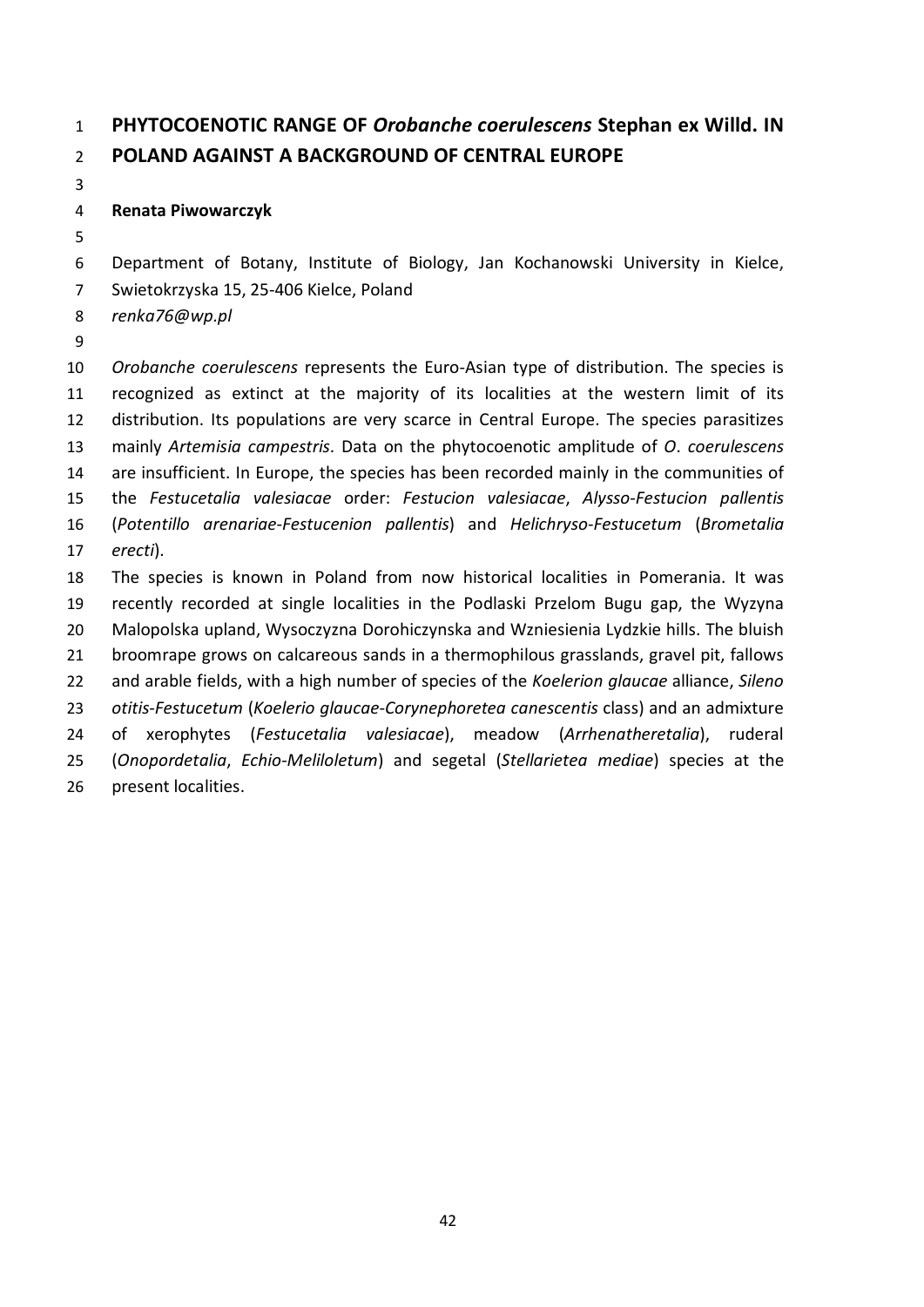# **PROTECTED STEPPE VASCULAR PLANTS IN PROTECTED AREAS AND AGRICULTURAL LANDSCAPES OF ODESSA REGION (UKRAINE)**

### **Elena Popova**

Odessa National University, Gaidara St.,42/44, fl.122, 65078, Odessa, Ukraine

*e\_popova@ukr.net*

 Odessa Region entirely is a steppe zone: the northern part is forest-steppe subzone, other territory is steppe subzone. There are all the zone types of steppe (meadow, herb- bunch-grass, bunchgrass, semidesertic) and their edaphic varieties fragments (psammophytic, halophytic, petrophytic). Therefore vascular plant Red List of Odessa Region includes a lot of protected species.

 In 2009 there was a third edition of the Red Book of Ukraine, and a second edition of the Green Book of Ukraine. On February, 18th 2011 Odessa country council has confirmed «the List of species of animals and the plants which are subject to special protection in territory of the Odessa area». According these new Lists analysis of rare species is actual. On 25/08/2010 there were 120 protected objects and territories in Odessa Region. Only 19 of them have steppe areas. The largest steppe square is in regional landscape park 20 "Tiligulsky". 16 territories with steppe fragments are reserved, their square is more than 21 3000 hectares. The most valuable among the perspective protected territories (out of this list) are National nature park "Kujalnik" and regional landscape park «Tarutinsky steppe".

 There are 234 protected vascular plant species in Odessa Region, 99 species of which grow in steppe phytocenoses. Red Data Book of Ukraine includes 54 species, European Red List – 15, 38 are of local protected level.

 As our accounts testify 59 species grow on protected territories, 40 species – out of them.

17 species are in perspective protected territories (since 1993). Without actual or

 perspective protection there are 23 species, including 13 species from Red Data Book of Ukraine, 3 – from European Red List and 7 local species.

 According our information 78 steppe vascular plants (79% of all the list) grow in agricultural landscapes (natural cuttings, pastures, fallows, forest strips). The most of all species grow in natural pasture and unsuitable lands. A lot of plants are in natural cuttings and forest strips. Obviously, forest strips play an important role in preservation of some protected species.

Some protected species grow in fallows. Dominants of a vegetative cover of steppes –

 Stipa – appear here also. It testifies to considerable self-regenerative potential of steppe vegetation.

 Some role in preservation of rare species is played by local population - on personal plots 11 species are grown up, including 7 species from Red Data Book of Ukraine.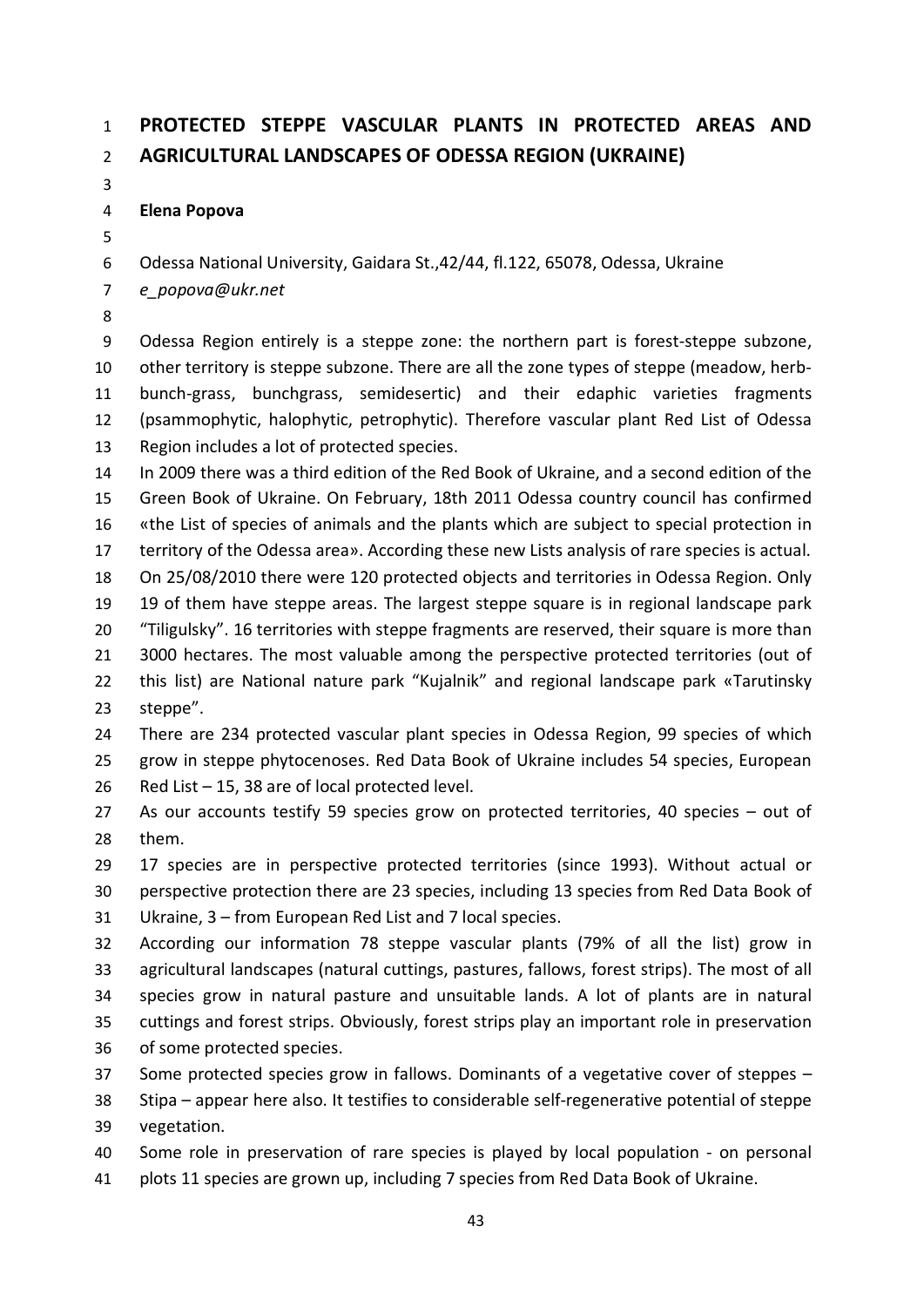#### **LITHUANIAN DRY GRASSLANDS: UNSOLVED PROBLEMS**

#### **Valerijus Rašomavicius**

Institute of Botany of Nature Research Centre, Zaliuju Ezeru 49, LT-08406 Vilnius,

- Lithuania
- *valerijus.rasomavicius@botanika.lt*
- 

 In Lithuania, which is situated between boreal and temperate vegetation zones, dry grasslands of *Festuco*-*Brometea*, *Trifolio*-*Geranietea* and *Koelerio*-*Corynephoretea* classes are considered as azonal and relict plant communities. Their apparent uniqueness constantly prompted researchers' interest in these communities, but the changing natural environment, new data and new approaches highlight the shortfalls of knowledge on Lithuanian dry grasslands.

- Diversity. Previously described syntaxonomical diversity (1998) should be revised. Evaluation of locally described units, including *Poetum compressae* and *Helictrotricho*
- *pubescentis*-*Filipenduletum vulgaris*, is very important.

 Distribution. According to the results of National Grassland Inventory (2005), dry grasslands that represent the indicated three syntaxa cover 2.700 hectares. However, these data were not complete, as the inventory did not cover all the territory of Lithuania. The distribution areas of phytosociologically interesting dry grasslands with *Cirsium acaule* and *Carex flacca* in the northern and western parts of the country were not ascertained. Situation on landscape. Degradation of species composition and structure due to discontinued land use are the main current trends of succession in dry grassland

 communities. There are about 200 nature management plans prepared in Lithuania, but the management measures for dry grassland habitats (2330, 6120, 6210) cover only about 150 hectares in total. The implementation of these plans has not been started in most sites yet, therefore, the effectiveness of management measures cannot be

evaluated.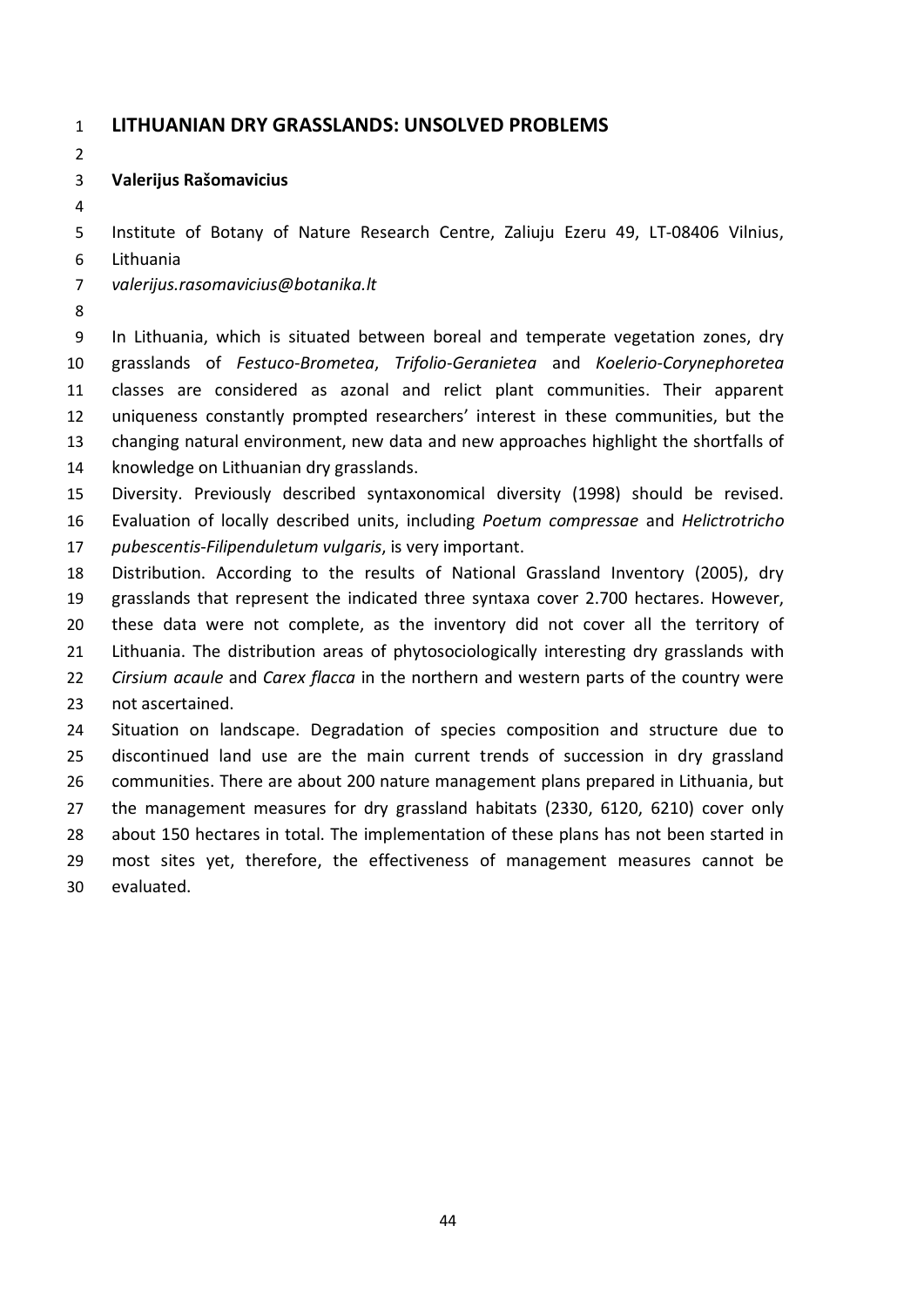# **THE EFFECT OF LAND USE HISTORY AND HABITAT FRAGMENTATION ON THE PLANT SPECIES RICHNESS AND COMPOSITION OF PANNONIAN SAND FOREST-STEPPE VEGETATION**

 **Tamás Rédei\*, Sándor Barabás, Anikó Csecserits, Eszter Lellei-Kovács, György Kröel-Dulay, Ildikó Pándi, László Somay, Rebeka Szabó & Katalin Szitár**

Institute of Ecology and Botany of HAS, Alkotmány út 2-4, 2163, Vácrátót, Hungary

- *redy@botanika.hu*
- 

 The remaining fragments of Pannonian forest-steppe are seriously threatened by the effects of present and past land use. In our research we analyze the effects of habitat fragmentation on seminatural stands Pannonian sand forest steppe vegetation.

14 We sampled 161 relevés of 400  $m^2$  in six forest-steppe habitat types of 16 differently used landscapes of the Kiskunsбg, central Hungary. We analyzed the species number and the composition of relevés as a function of present and past land use intensity of the surrounding landscape.

 Our results suggest that the floristic composition of the seminatural open and closed steppe oak forest stands depends on the past land use. Forest specialist species are missing from spontaneous and planted secondary forests on earlier grassland or agricultural areas. Most stands are heavily infected by invasive species.

 The species composition of grasslands has significant regeneration potential in this region. Most grassland specialists are able to colonize in secondary stands. The species pool can survive for long time in small fragments of seminatural grasslands. The presence of the seminatural forest in the surrounding landscape has a positive effect on 26 the number of grasslands specialists. Invasion is a major threat

27 only the largest undisturbed grasslands can resist.

 The resilience of grasslands depends on their soil conditions. Closed grasslands of nutrient-rich soils in deeper elevations are more resistant to invasive species, but they lose their specialists if they are fragmented and overused. The specialists of open grasslands on nutrient-poor sand soils can easily survive and recolonise, but their stands are more vulnerable to invasion.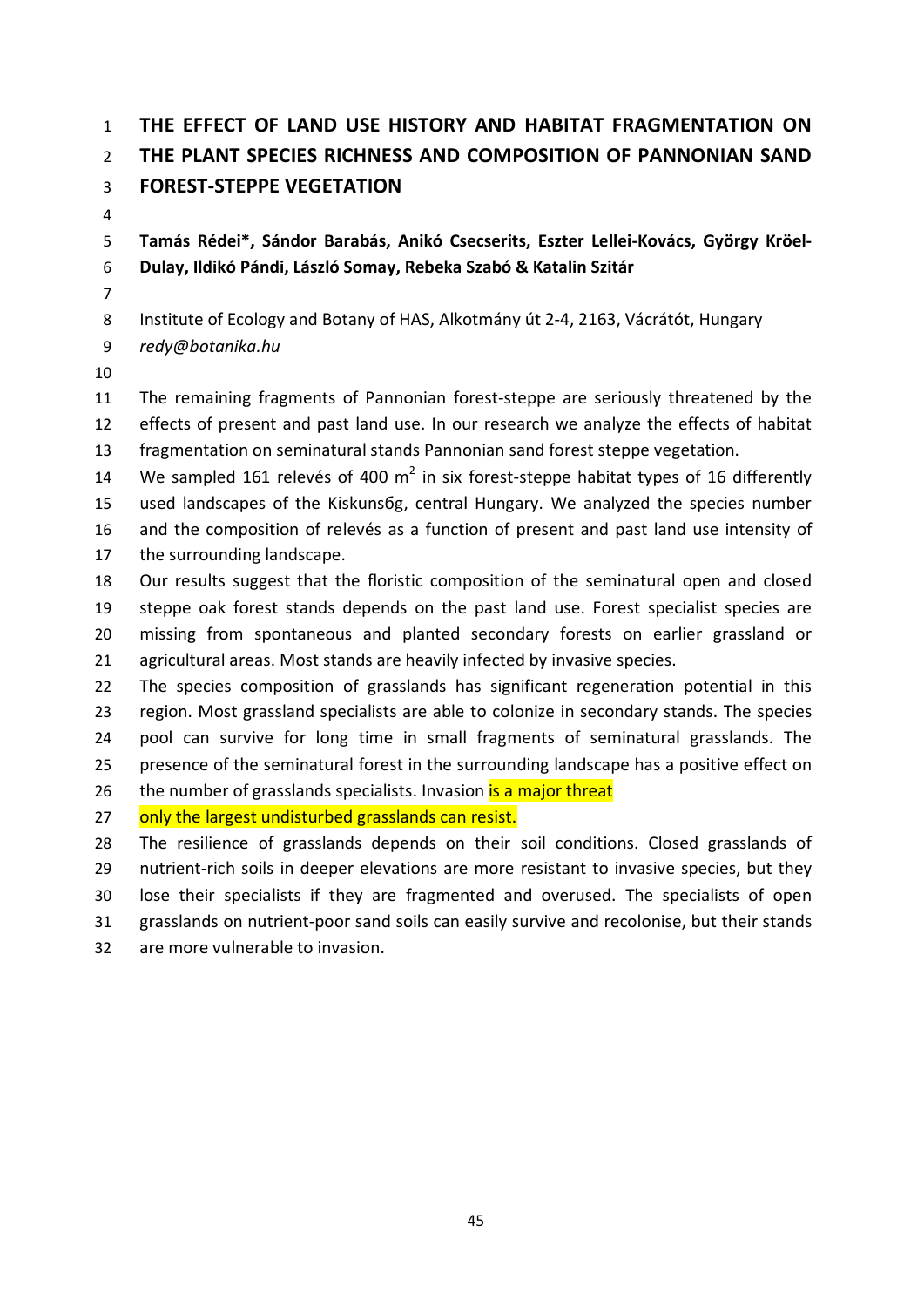## **THE SYNTAXONOMY OF CLASS** *Festuco-Brometea* **Br.-Bl. et R.Tx in Br.-Bl. 1943 AT THE DINARIC ALPS (W. BALKAN)**

### **Sulejman Redzic**

Academy of Sciences and Art of B-H, 7 Bistrik St., 71 000 Sarajevo, Bosnia and

Herzegovina

*redzic0102@yahoo.com, ecology.environment@yahoo.com*

 Thermophilous vegetation of grassland and pastures in the Dinarides is being developed on carbonate bedrock, at the vertical profile between 200m and 1550m. Going from the Mediterranean belt, this class makes syndynamic relationship with vegetation of rocky grasslands of class *Thero-Brachypodietea*. At the old volcanic rocks, the vegetation is in close connection with the class *Festucetea vaginatae*. In the sub-alpine area, the vegetation continues to sub- alpine pastures of class *Elyno*-*Seslerietea*. The climatogenous vegetation on the distribution of vegetation class *Festuco*-*Brometea* are: *Quercion troyanae*, *Ostryo*-*Carpinion orientalis*, *Seslerio*-*Ostryon*, *Quercion petreae*- *pubescentis*, *Quercion petreae*-*cerris*, *Seslerio*-*Fagion*, *Abieti*-*Piceion* and *Picion abietis*. By using the method of Braun-Blanquet made more than 1000 releves. Releves were later grouped in the analytical and the synthetic tables. Vegetation class *Festuco*- *Brometea* at the Dinarides to be differentiated at the orders: *Brometalia erecti*, *Scorzonero*-*Chrysopogonetalia* and *Koelerietalia splendentis*. The order *Brometalia erecti* differentiated in the alliances: *Cirsio acauli*-*Bromion erecti*, *Carici humilis*-*Bromion erecti* and *Fumano*-*Scabiosion leucophyllae*. The alliance *Cirsio acauli*-*Bromion* inhabits the coldest habitats. It differentiated in the alliances: *Gentiano tergestinae*-*Crepidenion dinaricae*, *Filipendulo vulgaris*-*Danthonenion alpinae* and *Cirsio acauli*-*Bromenion erecti*. Order *Scorzoneretalia villosae* includes alliances: *Scorzonerion villosae*, *Saturejion subspicatae* and *Saturejion montanae*.

- The vegetation of the class includes more than 50 associations. In the composition of
- this vegetation is around 1 500 plant species. Many of them are endemic, and some and
- relict, that to differentiate those communities from similar vegetation of other parts of
- Europe.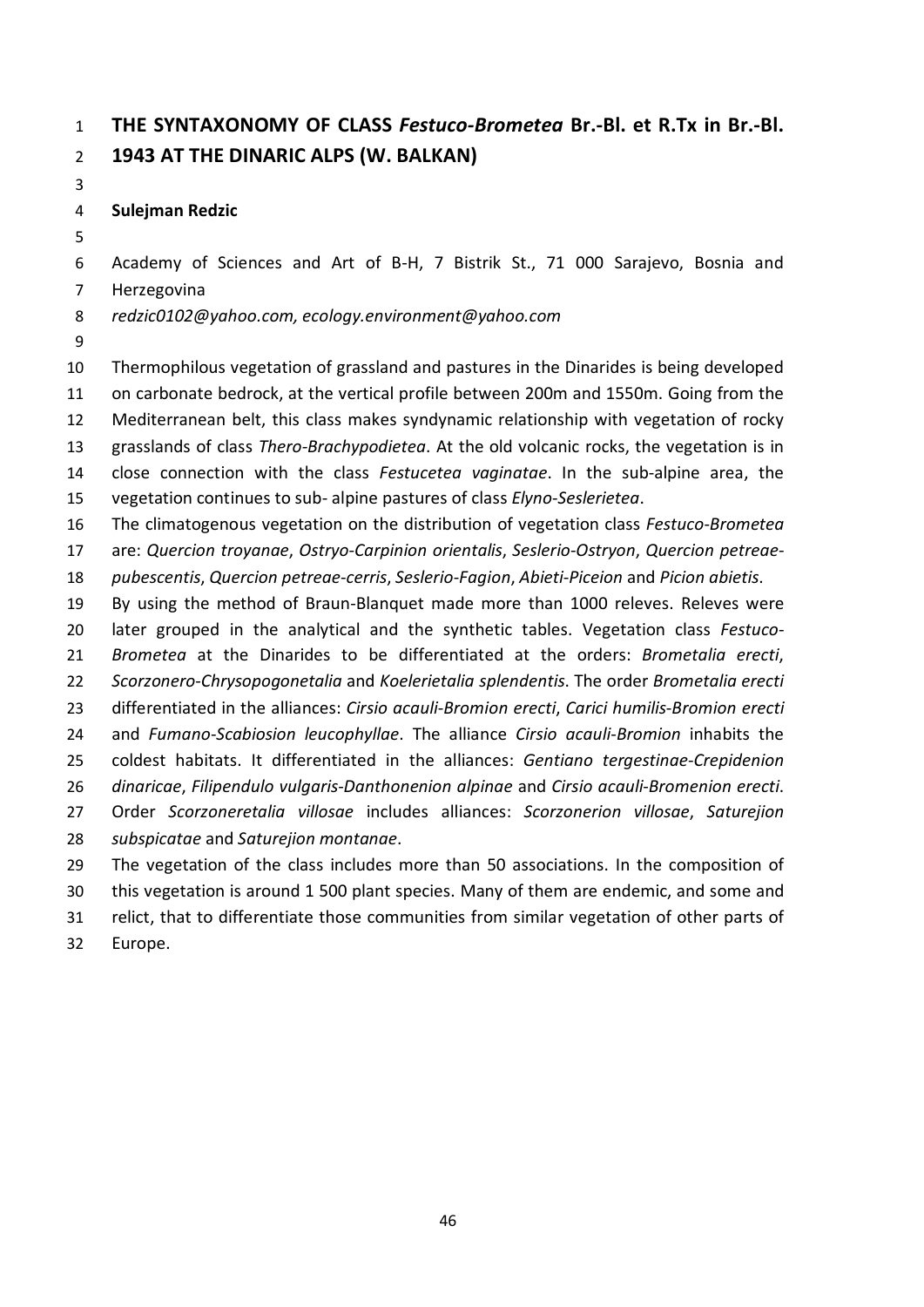### **RESPONSES OF GRASSLAND SPECIES RICHNESS TO LOCAL AND LANDSCAPE FACTORS DEPEND ON SPATIAL SCALE AND HABITAT SPECIALISATION**

4 Triin Reitalu<sup>1</sup>, Oliver Purschke<sup>2</sup>, Honor C. Prentice<sup>2</sup>, Lotten J. Johansson<sup>3</sup>, Karin Hall<sup>3</sup> & **Martin T. Sykes<sup>3</sup>**

 <sup>1</sup> Department of Biology, Lund University, Sölvegatan 37, SE-223 62 Lund, Sweden, Institute of Geology, Tallinn University of Technology, Ehitajate tee 5, EE-19086 Tallinn,

- Estonia,
- corresponding author, *triin.reitalu@mail.ee*
- $^{-2}$ Department of Biology, Lund University, Sölvegatan 37, SE-223 62 Lund, Sweden,
- *Oliver.Purschke@nateko.lu.se, Honor\_C.Prentice@ekol.lu.se*
- <sup>3</sup> Department of Earth and Ecosystem Sciences, Lund University, Sölvegatan 12, SE-223

 62 Lund, Sweden, *lottenjonsson@gmail.com, Karin.Hall@nateko.lu.se, Martin.Sykes@nateko.lu.se*

 Present study explores the relationships between grassland species richness and a series of local and landscape factors and we explore to what extent do the responses of species richness depend on the degree of habitat specialization (specialists vs. generalists) and/or the scale of the study (plot vs. patch)?

 Richness of all herbaceous vascular plants was recorded within 50 Ч 50 cm plots and 22 within (0.1-4.8 ha) grassland polygons within a local agricultural landscape on the Baltic 23 island Цland, Sweden, and total richness was subdivided into the richness of grassland specialists and generalists. Multivariate linear models and hierarchical partitioning were used to identify local factors (habitat area and heterogeneity, grazing intensity, habitat age) and landscape factors (the proportion of surrounding grassland in 2004, 1938 and 1800 and surrounding landscape diversity in 2004) that were significantly associated with species richness.

 The responses of plant species richness to local and landscape factors depended on the degree of habitat specialization and on the scale of the sampling. On the polygon scale, the richness of both specialists and generalists was positively associated with habitat area and heterogeneity, grazing intensity, habitat age and the proportion of surrounding grassland in 1800. On the plot scale, specialist species richness was positively associated with habitat heterogeneity, the proportion of surrounding grassland in 2004, and landscape diversity. Plot-scale generalist species richness, on the other hand, was negatively associated with the proportion of surrounding grassland in 1938 and positively associated with grazing intensity.

 On the large (polygon) scale, the levels of species richness of grassland specialists and generalists are influenced by similar processes, and both specialist and generalist plants have accumulated in the old grasslands over centuries of grassland management. On the fine (plot) scale, levels of species richness of specialists and generalists are influenced by different processes: while specialist species are sensitive to grassland isolation, generalist species may benefit from habitat isolation.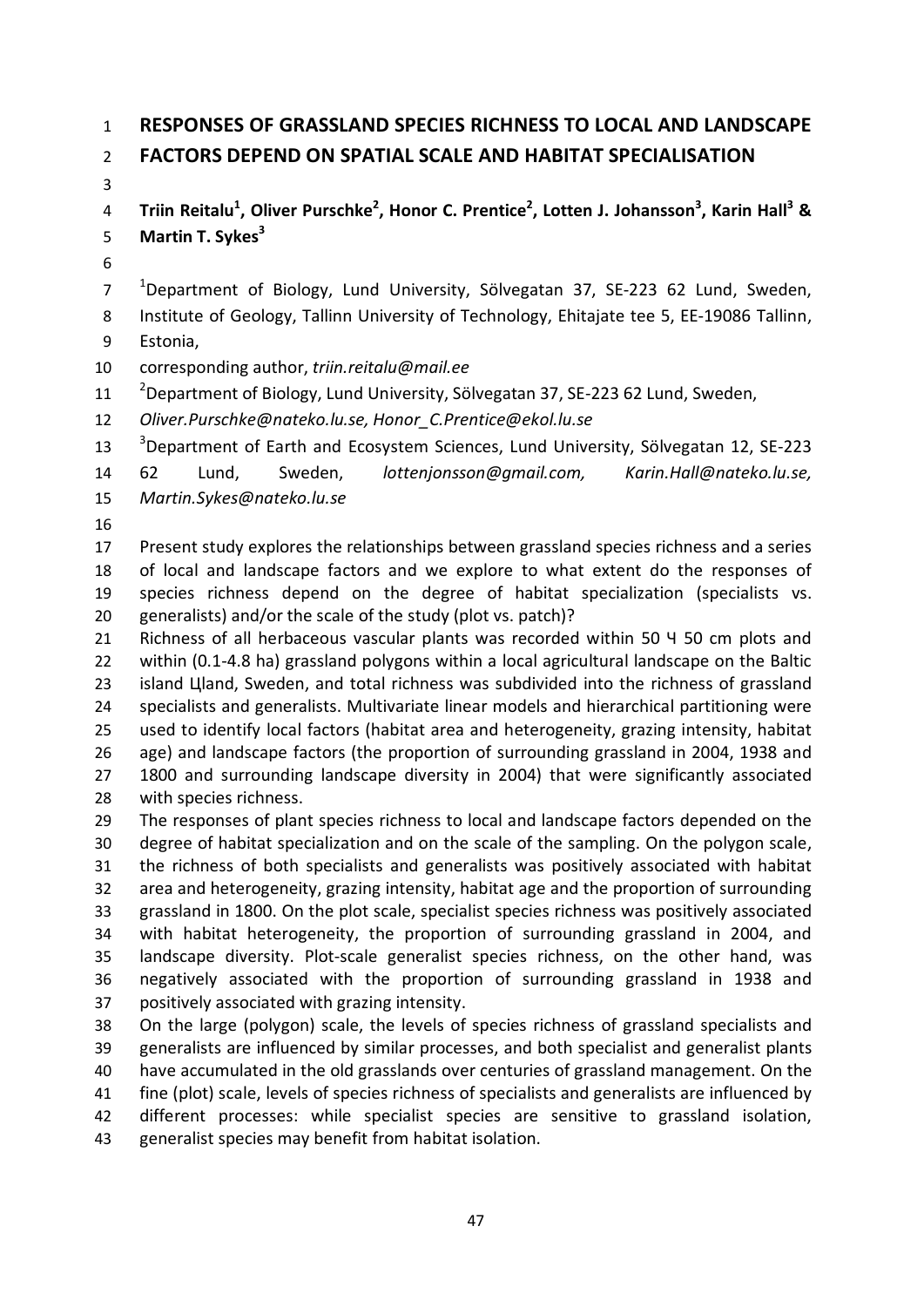# **DIVERSITY OF DRY AND WET SEMI-NATURAL GRASSLAND ECOCLINES IN RIVERINE LANDSCAPE: IMPORTANCE OF MANAGEMENT HISTORY AND TOPOGRAPHICAL HETEROGENEITY**

#### **Solvita Rusina & Ilze Puspure**

Faculty of Geography and Earth Sciences, University of Latvia, 19 Raina boul., Riga, LV -

- 1658, Latvia
- *rusina@lu.lv*
- 

 Floodplains are disturbance-governed ecosystems characterized by high landscape heterogeneity. Floodplains of traditional agricultural landscapes are mostly dominated by semi-natural grassland vegetation. Microtopography formed by erosional and depositional processes of a river provide conditions for high density of transitional zones between different habitats. Much of the floristic diversity is attributable to such transitional zones at the habitat scale. While forest-grassland boundaries have often been investigated, the transitional zones between different plant communities of the same vegetation type have gained far less attention. The aim of this research is to ascertain the diversity of dry-wet semi-natural grassland ecoclines in riverine landscape in the light of landscape topographical heterogeneity and management history.

 The research was carried out in Northern Latvia in two landscapes of the Gauja River dominated by *Festuco*-*Brometea* grasslands with *Magnocaricetalia* grasslands in depressions. Both landscapes differed in topographical and vegetation heterogeneity and management history. In total, 11 ecoclines were sampled in 1 m wide and 8 to 28 m long belt transects gridded into 0.5 x 1 m plots. The position and the width of the ecoclines were determined by the DCA ordination scores with the moving-window regression method. Differences in species composition between ecocline and adjacent vegetation were analyzed by Cluster Analysis and Indicator Species Analysis.

 Ecocline width varied from 2 to 10 m, species diversity was much higher in ecoclines than in wet grasslands but slightly lower than in dry grasslands. Several species occurred considerably more frequently within ecoclines than in the adjacent communities. No species were restricted entirely to an ecocline. High within-habitat heterogeneity of dry grasslands could be responsible for this pattern. Ecoclines of heterogeneous landscape were longer, less sharp, and richer in species than those of homogeneous landscape. It can be explained by steeper moisture gradient as slopes of oxbow-lakes and depressions were generally steeper in homogenous landscape. Mowing once in the mid-summer has created uniform vegetation with sharp boundaries between dry and wet grasslands in homogenous landscape. Year round grazing combined with mowing in late summer could be a factor accelerating dispersal of dry and wet grassland species and their establishment in ecoclines of heterogeneous landscape.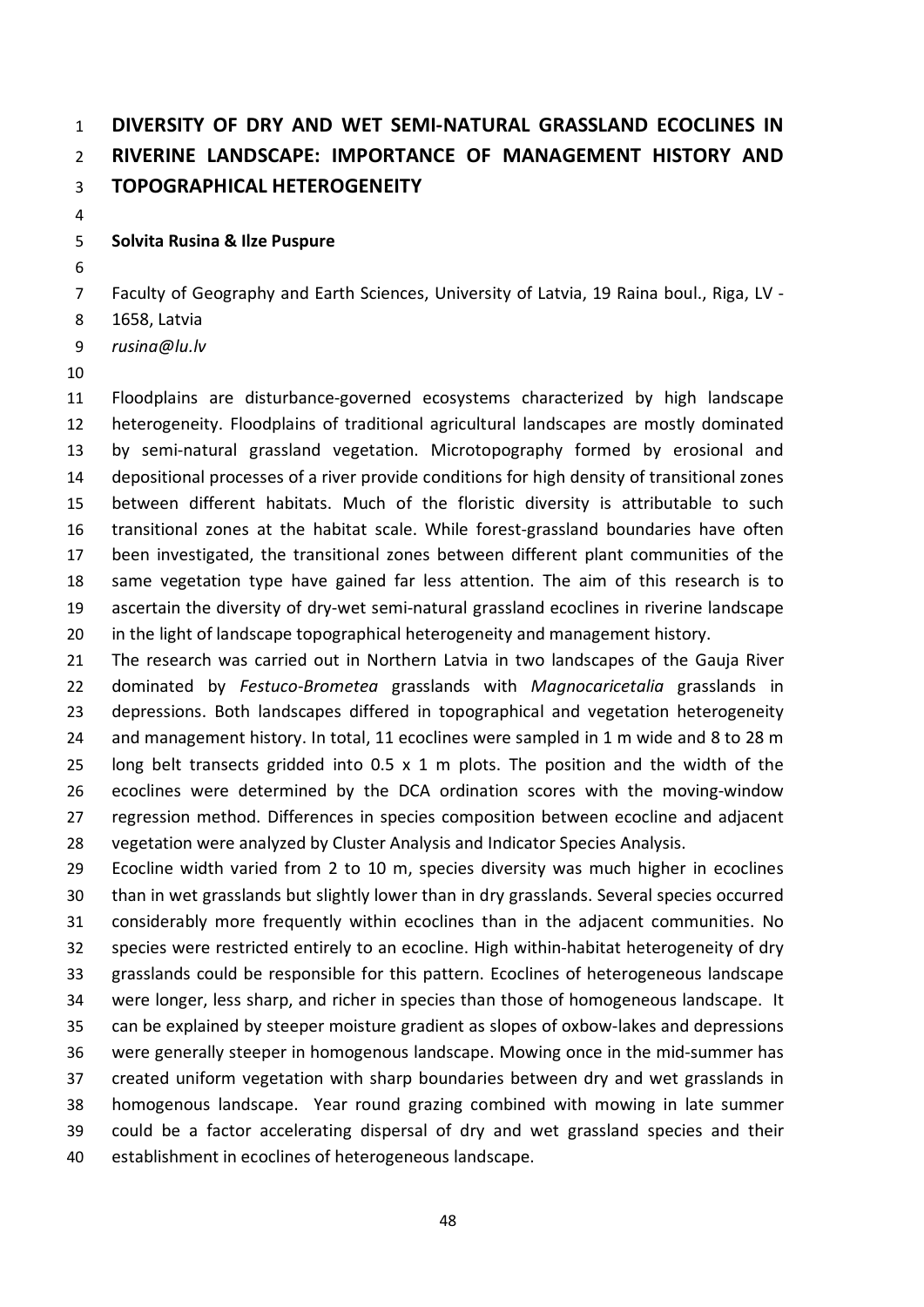### **DRY GRASSLANDS OF THE SOUTH COAST OF THE CRIMEA**

### **Ljubov Ryff**

Nikita Botanical Garden – National Scientific Centre, Nikita, 98648 Yalta, Ukraine

- *ryffljub@ukr.net*
- 

 The South Coast of the Crimea is a narrow strip of the coastal area (one to twelve km wide) between the main ridge of the Crimea Mountains and the Black Sea. Geologically, it consists of rocks of different origin, such as limestones, conglomerates, argillaceous schists and magmatic rocks. This is the only area in Ukraine with a climate similar to the subtropical Mediterranean type, which underlies the specific features of its vegetation.

 According to J. Braun-Blanquet's system three classes of plant communities represent dry grasslands of the South Coast of the Crimea, namely *Festuco-Brometea, Thero*- *Brachypodietea* and *Koelerio*-*Corynephoretea*. The *Festuco*-*Brometea* class embraces true and petrophyte steppes of the order *Brometalia erecti*. These are dominated by *Stipa pontica*, *S*. *capillata*, *S*. *lessingiana*, *Festuca valesiaca*, *F. callieri*, *Bromopsis cappadocica*, *Bothriochloa ischaemum*, *Agropyron ponticum*, *A*. *pectinatum*, *Elytrigia nodosa* with an active participation of *Carex hallerana*, *Linum tenuifolium*, *Leontodon crispus*, *Convolvulus cantabrica* and other species. On the north-east of the South Coast of the Crimea, the steppes enter as the zonal type of vegetation and distinguish 22 themselves for a high floristic and phytocenotic diversity. Only petrophyte variants of 23 steppes are sparsely found in the south-west of the region.

 The communities of the *Thero*-*Brachypodietea* class are spread in the lower altitudinal belt, for the major part on limestone and schist slopes. They belong to the order *Thero*- *Brachypodietalia* and the alliance *Thero*-*Brachypodion*. The therophytes of Mediterranean origin *Aegilops biuncialis, Ae. triuncialis, Helianthemum salicifolium, Clypeola jonthlaspi, Trifolium scabrum, T. campestre, Crupina vulgaris, Linaria simplex, Hippocrepis unisiliquosa, Minuartia pseudohybrida* are important in their floristic composition.

 The vegetation of the class *Koelerio*-*Corynephoretea* (order *Sedo*-*Scleranthetalia*) is found by small plots on the outcrops of schists, hornstones and magmatic rocks. The ephemers (*Vicia lathyroides, Psilurus incurvus, Holosteum umbellatum, Filago arvensis, Trifolium hirtum, T. arvense, Alyssum umbellatum, Sedum caespitosum, Myosotis* spp*.,* 

*Veronica* spp.) also predominate in these phytocenoses.

 Dry grasslands in the south-west part of the South Coast of the Crimea fall into the category of rare plant communities and are in need of special protection measures because of a high anthropogenic load.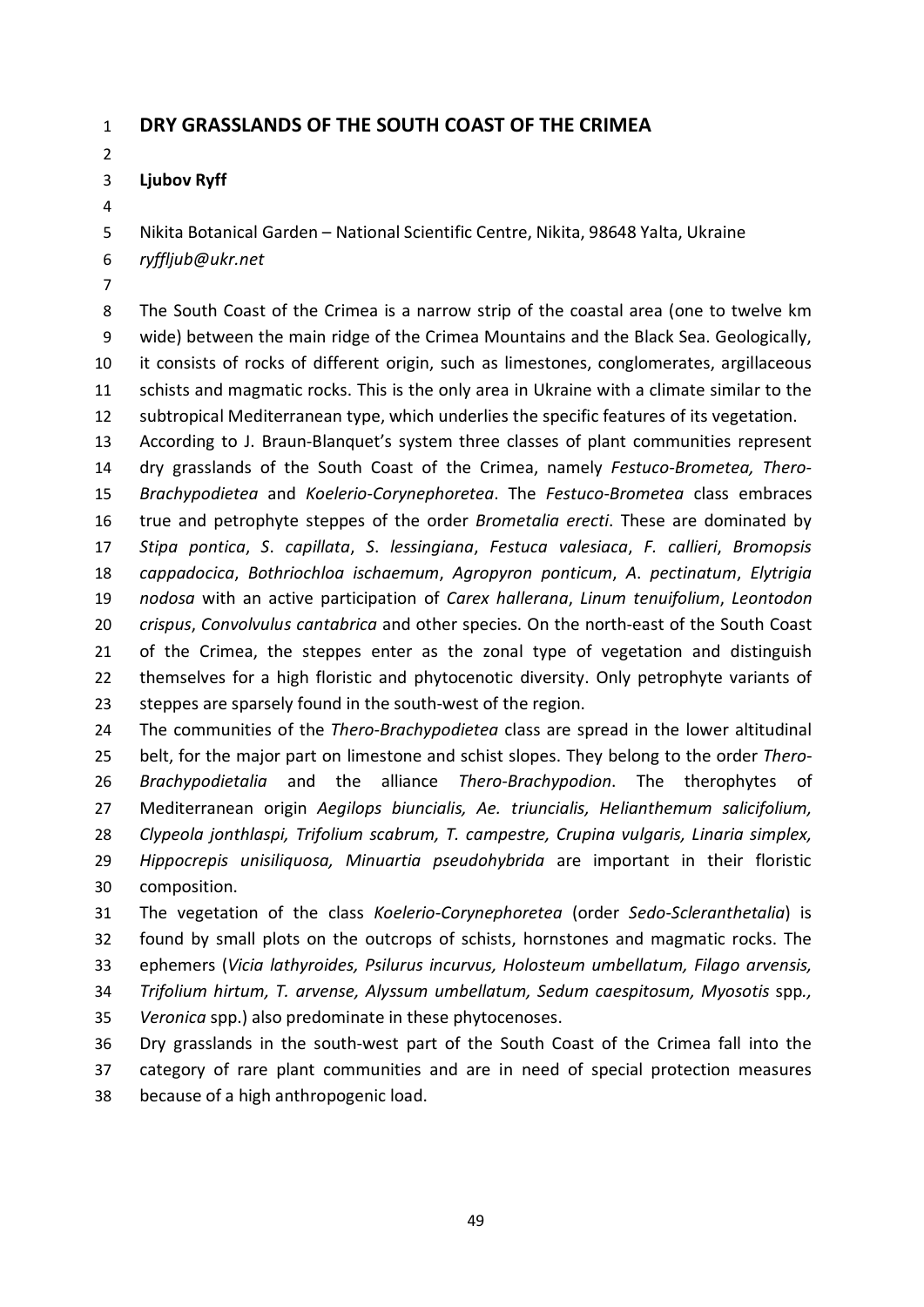## **PRODUCTIVITY OF THE DRY STEPPES OF TUVA UNDER THE GRAZING PRESSURE**

### **Anna Sambuu, Ayrat Kuulay, Albert Dapylday & Nadezhda Khomushku**

Tuvinian Institute for the exploration of natural resorses SO RAN, Republic of Tyva,

International street 117/a, 667007, Kyzyl, Russian Federation

- *sambuu@mail.ru*
- 

 In this study we were presented changing of the species structure, plant communities and productivity of the grassland ecosystems under the influence of the grazing pressure

- on the dry steppes of Tuva. Steppes are grazed and represent different stages of succession.
- In the dry steppes plant communities, aboveground biomass was composed almost entirely of plant material from the dominant sedge species.
- Difference between moderately grazed and overgrazed sites may arise mainly from the different factors that originate their xerophytic character: soil and climatic characteristics, respectively. Summers are very cool and the winters are hot and the soil with a low water storage capacity in the central Asia.
- Moderately grazing of tuvinian dry steppes is resulted in higher species richness of the
- vascular plant, biomass values for the above- and below-ground production for 0–20 cm
- soil layer, entering of the vegetable leavings to the soil, net primary production, the
- storage of the humus, carbon.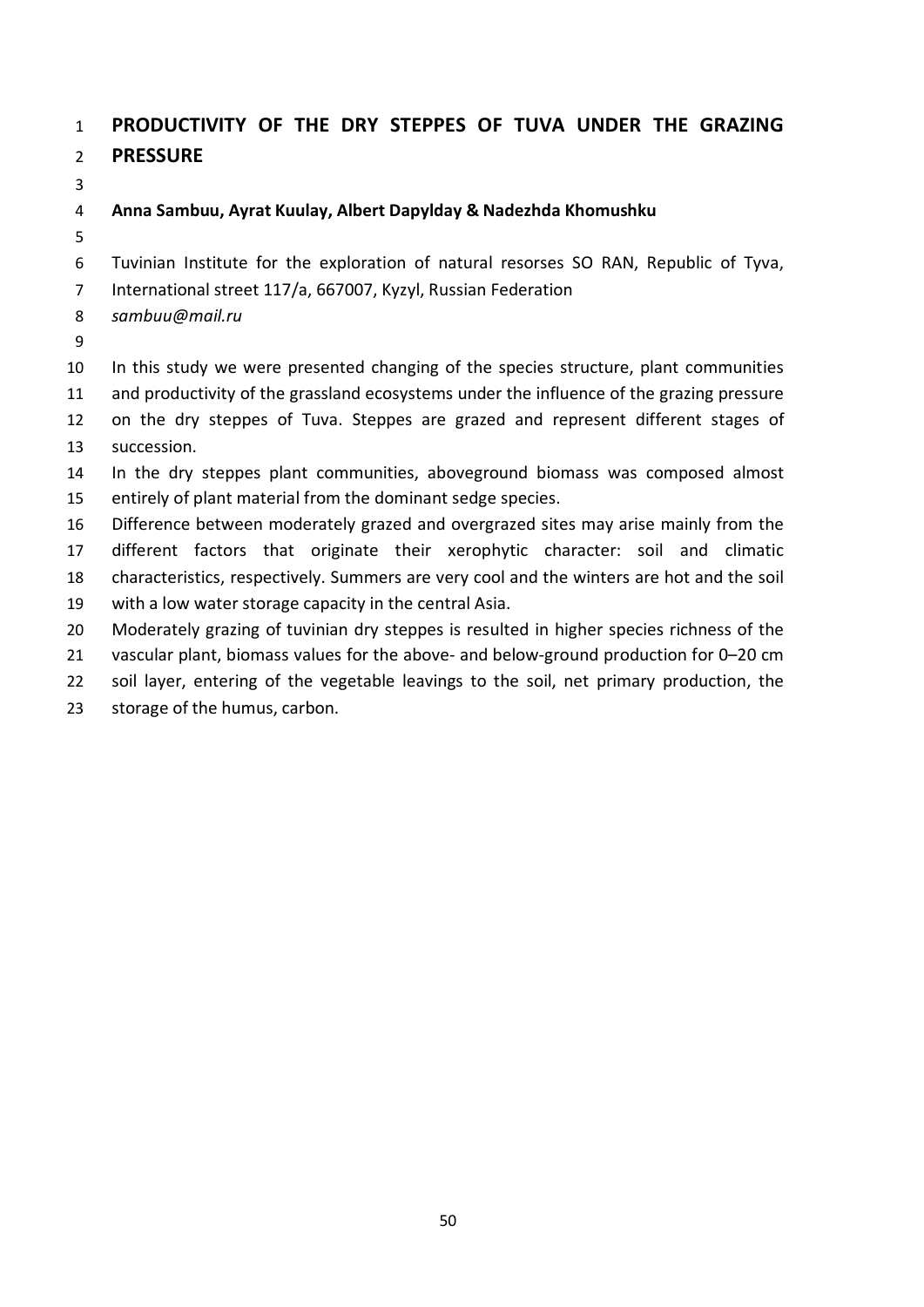# **MANIPULATING POLLINATION SUCCESS BY CHANGING PLANT COMMUNITY STRUCTURE – THE ROLE OF SPECIES' DENSITY AND SPATIAL PATTERN**

### **Merav Seifan, Eva-Maria Hoch, Sven Hanoteaux & Katja Tielbörger**

Plant Ecology group, Institute for Evolution and Ecology, Tübingen University, Auf der

Morgenstelle 3, 72076 Tübingen, Germany

*merav.seifan@uni-tuebingen.de*

 Dry grasslands are well known for their high species diversity. In such rich plant community it is expected that species reproductive success depends not only on their own traits but also on their neighboring traits. Although little is known about shared pollinators and the conditions governing them, we can predict that a highly attractive species will have a positive effect on its less attractive neighbors' pollination success as long as the pollinators have a restricted searching area. Therefore, the effect of 17 pollinators is expected to be regulated by the different species densities. Similarly, the spatial distribution of an attractive species within the plant community may change the pollination success of other species in a mixed patch. Here, we present results of a field 20 experiment in which the contribution of shared pollination services in highly diverse dry grasslands was tested by manipulating density and spatial pattern of a potential attractive species, *Centaurea cyanus*.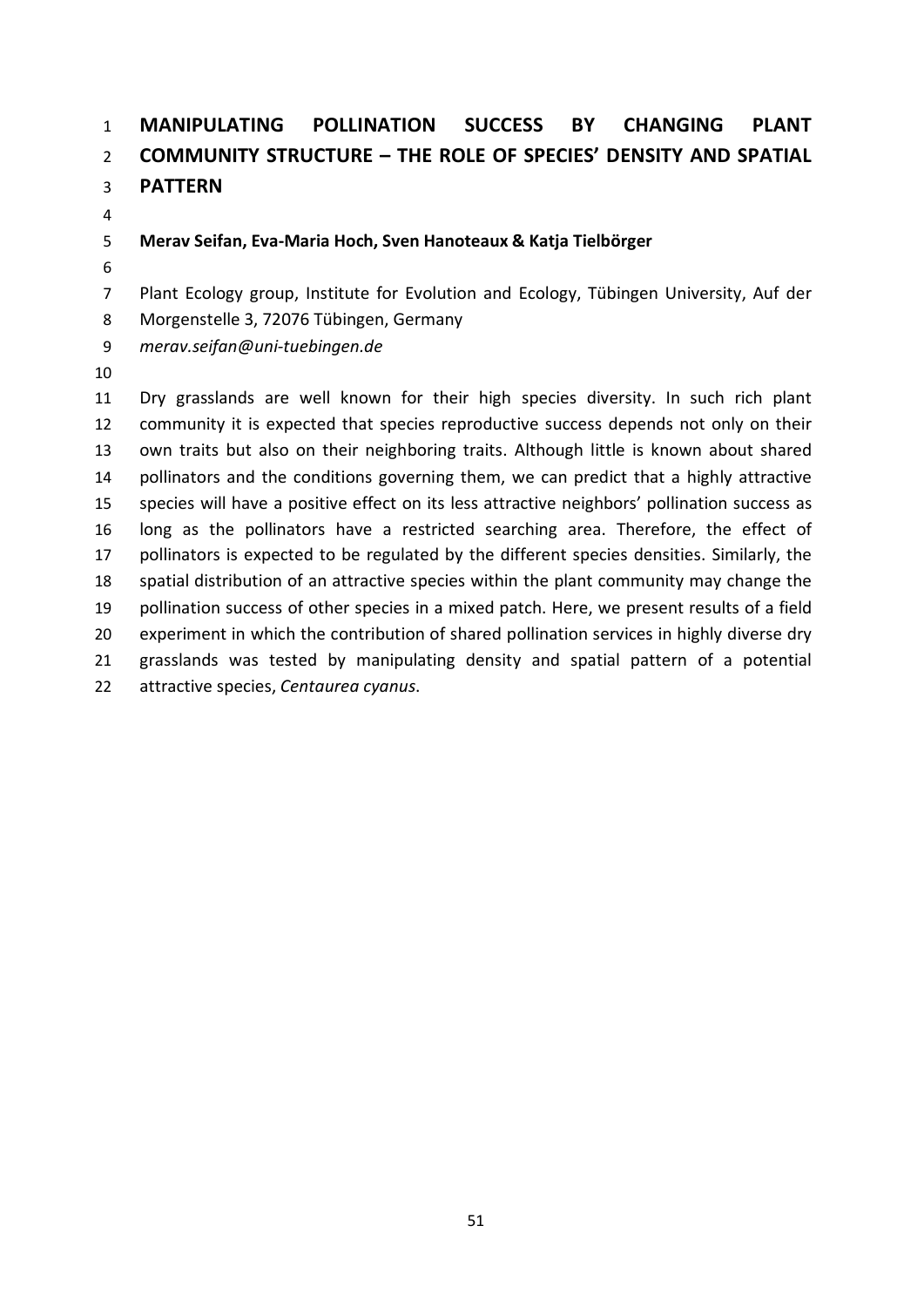### **DRY GRASSLANDS IN GREEN DATA BOOK OF BRYANSK REGION: RESULTS AND PROSPECTS**

### **Yury Semenishchenkov**

Bryansk State University, Bezhitskya, 14, 241036, Bryansk, Russian Federation

*yuricek@yandex.ru*

 Dry grasslands are an important component of phytocoenotic diversity of Southern Nechernozemje of Russia (central part of European Russia). Due to the long-term management of this type of vegetation now more than 3000 releves are available to a floristic comparison or to classification with use of Braun-Blanquet approach.

 In 2009 the project of the Green Data Book of Bryansk region was started. It suggests generalizing all the materials about distribution and floristic and ecological features of rare communities and communities which are need to protect in the region. Dry grasslands are represented in the future Book by 8 associations assigned to classes *Molinio–Arrhenatheretea* and *Koelerio–Corynephoretea*. These are predominantly the

communities of stepped meadows and dry grasslands on sandy soils.

 The description of the associations includes the information about the distribution, 20 habitat, diagnostic species, typical floristic composition, syntaxonomy, aim and category

21 of protection, recommendations to protection.

22 One of the problems facing us is the local character of some associations. Usually they aggregate communities with rare or protected species in the region (*Armeria vulgaris, Arrhenatherum elatius, Corynephorus canescens, Onobrychis arenaria* etc.). Another problem is the syntaxonomical position of some syntaxon which has the features of classes *Molinio–Arrhenatheretea* and *Festuco–Brometea*. Their syntaxonomy was developed in 90s and now it is need to review.

 The Green Data Book of Bryansk region will be the first Green Data Book in Central European Russia. It will be the base for the ecological monitoring on the territories of regional reserves. Its creation will be the important reason for the integration of

phytosociological studies in the region.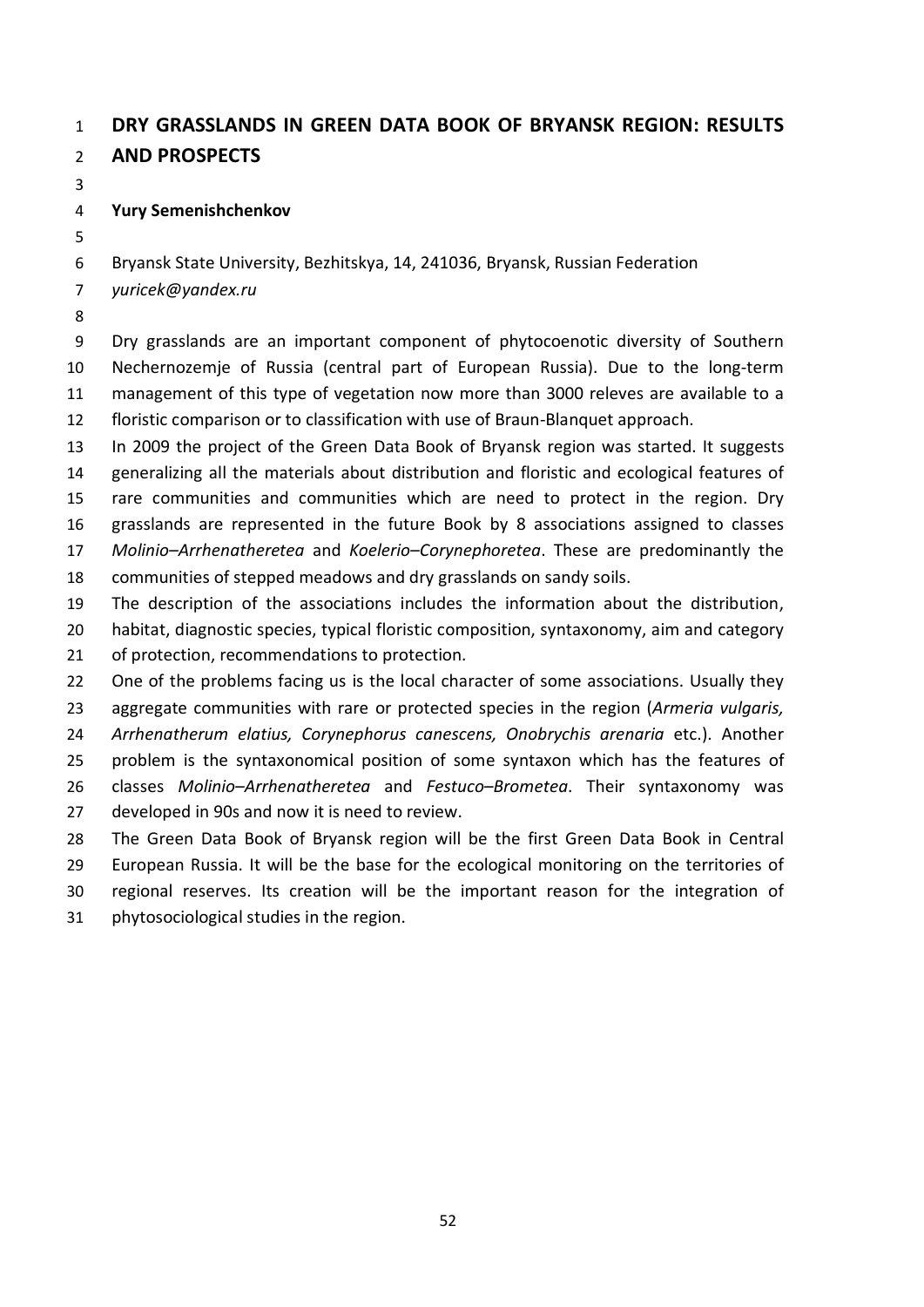# **RE-INVENTORY RESULTS OF A VASCULAR FLORA OF THE ASCANIAN STEPPE**

**FOR 2003**–**2010**

### **Viktor Shapoval**

 The Biosphere Reserve "Asсania Nova", Frunze Street, 13, 75230, Asсania Nova, Ukraine, *shapoval\_botany@ukr.net*

 A history of stationary floristic researches of the ascanian steppe originates from the first part of XIX century – 1832–1843 years (Teetzmann, 1845); a line of detailed floristic reports of this territory with modern area 11054 ha exists, though a flora is naturally depleted: "… An amazing poorness of flora is striking first of all" (Пачоский, 1923, p. 135). However the goals and accents of modern floristic papers are not only increase of a general list of flora, but is its close revisions and reappraisal of critical and stale data.

 According to the results of an analysis of previous floristic reports, the current re- inventory inspections for 2003–2010 and critical revision of herbarium collection a concept of vascular flora of the core area of the Biosphere reserve "Ascania Nova" makes up 509 species, that 33 species of them (6,5% of total flora capacity) are identified at first.

 72 species were dedicated from a flora's list. A part of them is not concerned the territory of present core area; another part are combined as synonyms or excluded as doubtful references which are not confirmed by herbarium collections. 26 species are 23 identified by us with critical taxonomic status or as problem flora' phytocomponents of 24 the ascanian steppe. These are plants with probability of the growing but not recorded during current re-inventory.

 It should be noted that about 292 synonyms from previous floristic reports of the ascanian steppe's flora and 149 incorrect nomenclatural names – "misapplied names" are collected at the given abstract. Thus, the results of all inventories of flora for 1845– 2010 years are combined into integrated nomenclatural checklist with a common taxonomic interpretation the first. This checklist integrates 1022 taxonomic categories (the most of them – of "the present" species), only 509 (49,8%) of them represents an actual composition of flora.

The general parameters of systematic structure of the vascular flora of the core area and

 a position of a range of 10 key families are the following: *Asteraceae* – 82 види (16,1%), *Poaceae* – 61 (12,0%), *Fabaceae* – 39 (7,7%), *Brassicaceae* – 32 (6,3%), *Lamiaceae* – 26

 (5,1%), *Caryophyllaceae* та *Chenopodiaceae* – по 24 (4,7%), *Cyperaceae* – 16 (3,1%), *Apiaceae* та *Veronicaceae* – по 15 (2,9%).

 A capacity dynamics of the vascular flora of the ascanian steppe keeps progressive tendency till this time; the present changes of quantitative composition and structure of the vascular flora are determined by processes of phytoinvasions and sinanthropization.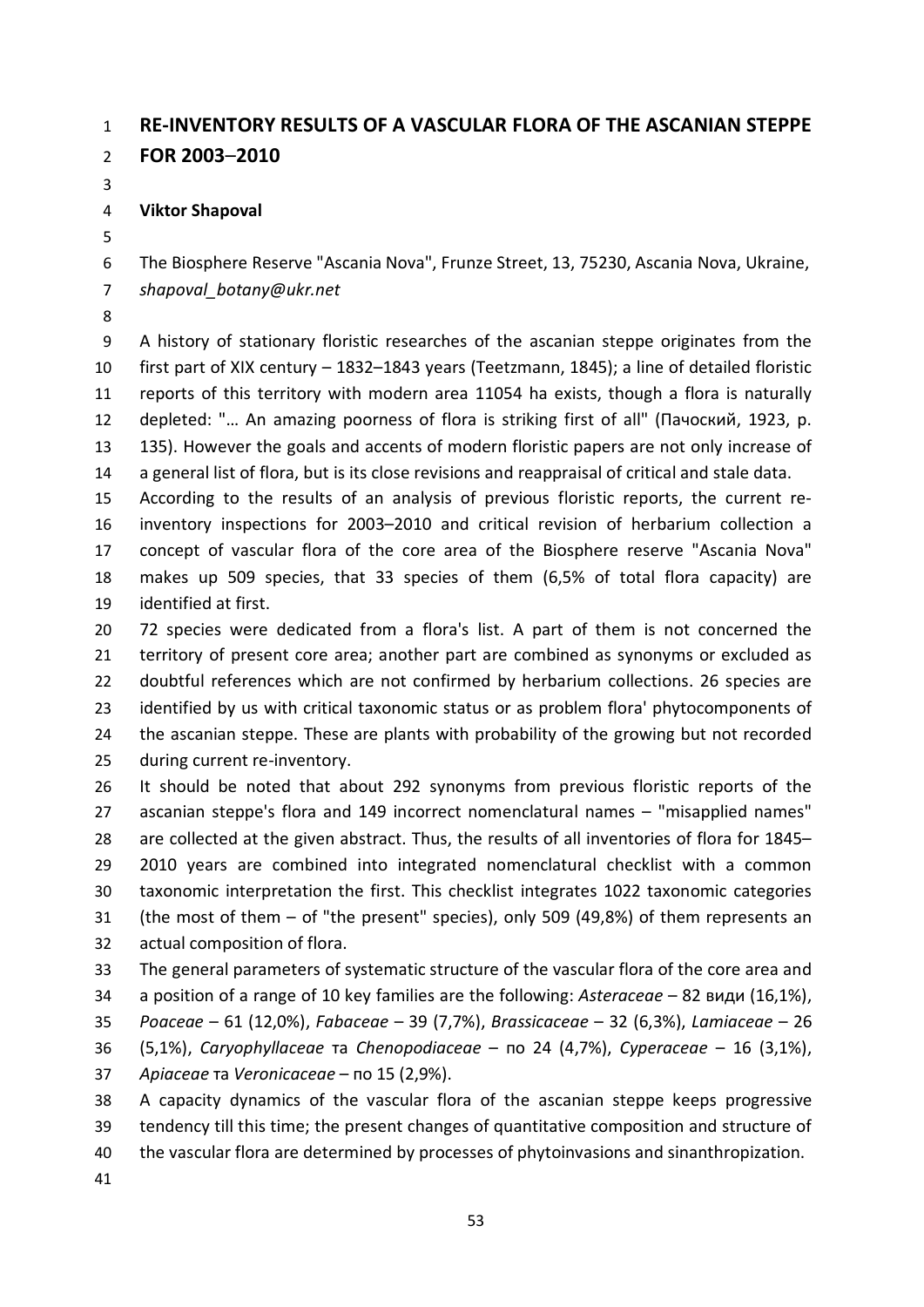## **RESTORATION OF DEGRADED LANDSCAPES IN THE STEPPE ZONE OF UKRAINE**

#### **Oksana Shevchuk & Olena Suslova**

The Donetsk Botanical Garden of the NAS of Ukraine, Illich's Avenue, 110, 83059,

Donetsk, Ukraine

*donetsk-sad@mail.ru*

 The science face the task of stating the scale and degree of anthropogenic changes of natural ecosystems, the ways of balanced use and recreation of their natural resources, keeping and developing their functions, re-naturalizing transformed ecosystems, their return to the sphere of nature use. The development of science-grounded measures of retaining, recreation and rational use of herbal ecosystems as the main natural resource for agricultural production are admitted to be of special significance. In the south of Ukraine the natural ecosystems are under great pressure, determined not only by agricultural loading directly, but also by complicated ecological situation of the region. Too extensive exploitation resulted in watershed steppes being devastated completely (the area of infields is 63%) and significant anthropogenic destruction their remains (over 200 thousand hectares are useless soils). Nowadays there are no precise scientific measures for recreation and rational use of vegetative cover in natural ecosystems that would not only keep phytodiversity, but also recreate agricultural value of steppes and meadows. The scientists of Donetsk Botanical Garden have made a considerable contribution to the study of natural and anthropogenic ecosystems of the region: they have been classified, structural and functional organization have been examined in detail and basic measures for restoration of destroyed ecosystems have been 27 scientifically grounded. It concerns not only passive natural restoration which is possible only on particular stage of anthropogenic degradation of vegetative cover or if a sufficient seeds bank is available in the soil or in case above-mentioned plots of land are located near little violated steppe massifs. Taking particular measures to renaturalize actively vegetative cover that proved as well as developing and introducing optimal use regimes of existing and restored steppes are now topical results. It is accounted for by the fact that today's withdrawal of considerable areas from agricultural use are to be involved in sufficient activities of restoration of steppe vegetation. For such soils it is recommended to use the technology, developed by the scientists of Donetsk Botanical Garden, which consists in creating the diversity of fodder agrophytocoenoses, characterized by high productivity of feeder mass and stability of species composition within a long period of time (over 15 years), close to natural coenoses.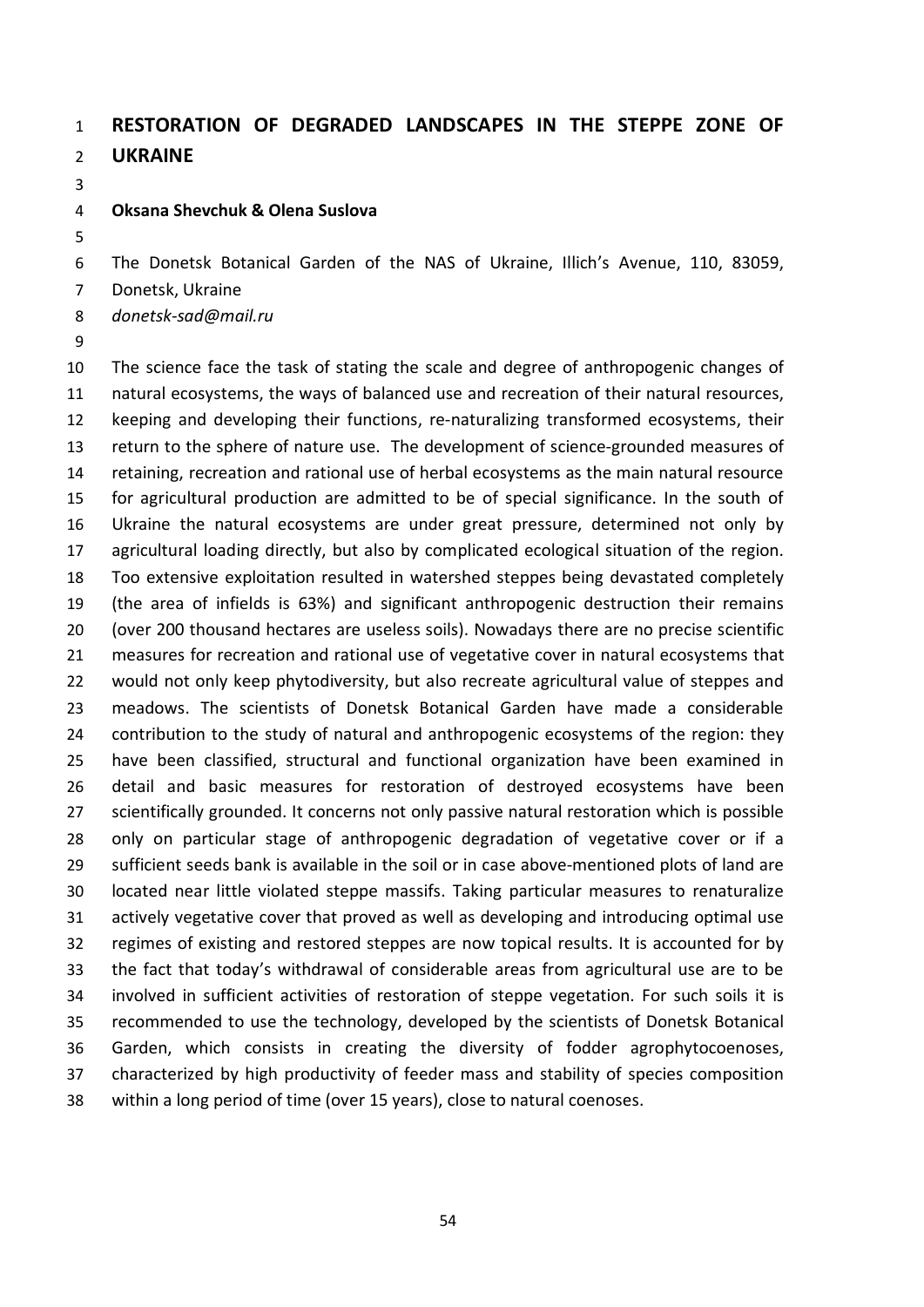# **CHANGES IN SPECIES COMPOSITION IN GRASSLANDS CAUSED BY CHANGES IN MANAGEMENT DURING THE LAST 18-20 YEARS IN BIELE KARPATY MTS., SLOVAKIA**

### **Iveta Škodová & Katarína Hegedüšová**

 Institute of Botany, Slovak Academy of Sciences, Dúbravská cesta 9, 845 23 Bratislava, Slovak Republic

*iveta.skodova@savba.sk*

 Changes in species composition in grasslands caused by changes in management during the last 15-19 years were studied in Biele Karpaty Mts. Grassland vegetation was sampled in the years 1991-1995. The localisation of relevés was marked in maps of scale 1:10 000. The studied communities belong to the associations *Brachypodio pinnati- Molinietum arundinaceae* (*Bromion erecti*), *Pastinaco-Arrhenatheretum elatioris*, *Ranunculo bulbosi-Arrhenatheretum elatioris* and *Anthoxantho odorati-Agrostietum tenuis* (*Arrhenatherion elatioris*).

 In 2010 the repeated phytosociology research were made on sites of former relevés. Re- sampling was based on marks of old relevés in maps and on the historical description of sites. No permanent plots had been marked during the first sampling period. Over the course of years the type of management was changed in many localities.

 Detrended correspondence analysis (DCA) from the CANOCO 4.5 for Windows package was applied for the evaluation of changes in the studied vegetation and for ecological interpretation of the main gradients. Nonparametric statistic followed by Kruskal-Wallis ANOVA and Mann-Whitney U Test (Statistica 8; http://www.statsoft.com/) were used to investigate whether the species richness was different among historical and recent relevés. Occurrence of different life forms and functional groups was compared between the old and new relevés. In many cases absence of any management led to succession changes in the community (decrease of number of species, increase of abundance of competitively strong species *Brachypodium pinnatum* or *Arrhenaheretum elatioris*, invasion of trees). Dicotyledonous herbs became rare in unmanaged stands. Several grasslands were changed into pastures.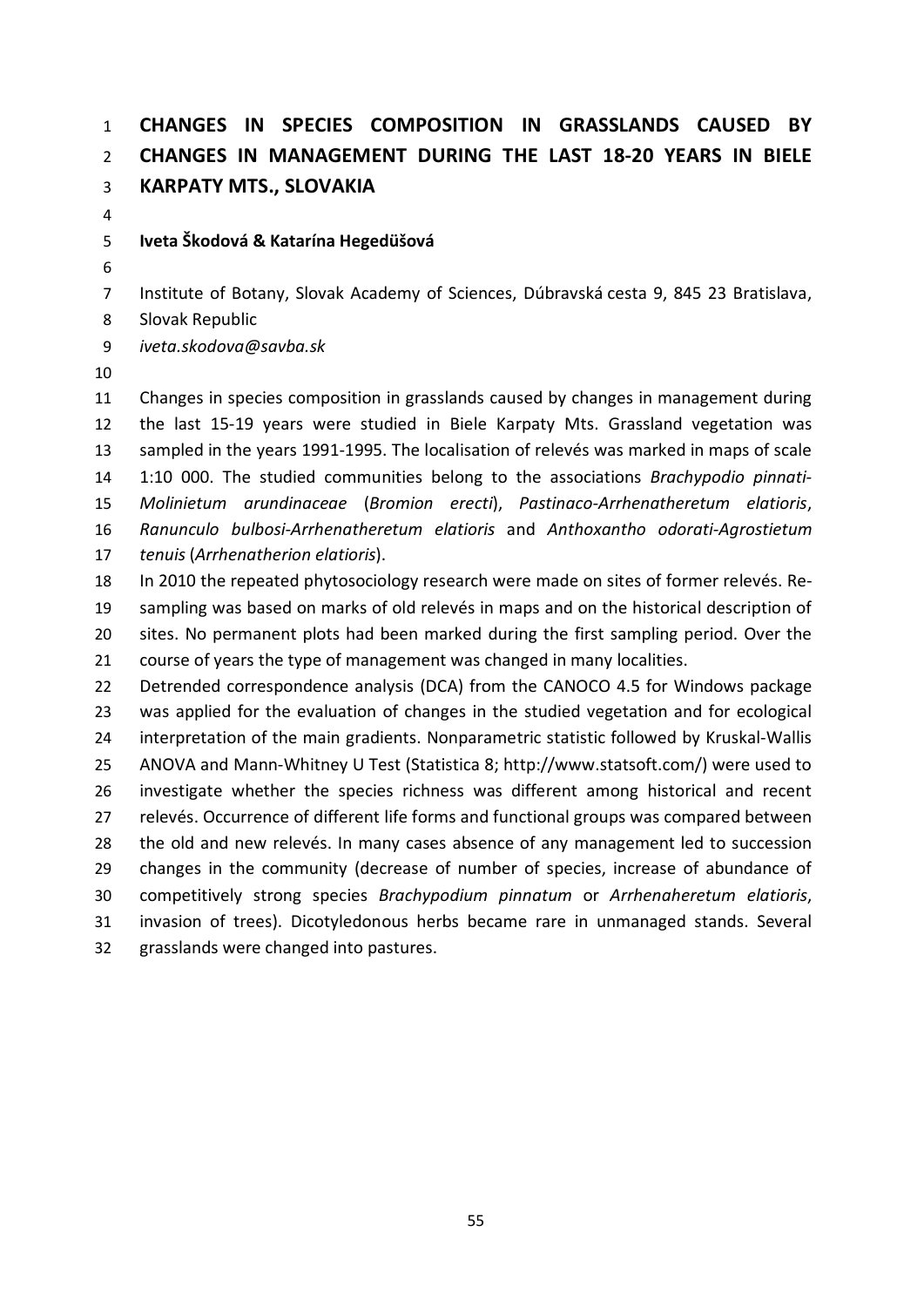## **LARGE-SCALE POTENTIAL DISTRUBTION MODELS OF GRASSLAND HABITATS IN HUNGARY**

**Imelda Somodi1 , Niklaus E. Zimmermann<sup>2</sup> & Zsolt Molnár<sup>1</sup>**

 $10^{-1}$  Institute of Ecology and Botany of the Hungarian Academy of Sciences, Alkotmány u 2-

4., Vácrátót, 2163, Hungary

 $2^2$ Swiss Federal Research Institute for Forest, Snow and Landscape Research, Zürcherstrasse 111, Birmensdorf, 8903, Switzerland

*somodi@botanika.hu*

 Grassland transformation due to human disturbance is especially pronounced in Hungary. The high level of transformation makes the assessment the potential distribution of grasslands difficult. Existing remnants might be misleading, partly because their stands might be the result of human interventions, partly because the environment has been transformed while the vegetation has survived.

 Therefore, models are essential for the estimation of the potential distribution of natural grasslands. With our modeling approach, we aimed at finding the potential location of grassland habitats and at exploring differences in the determining abiotic constraints among different grassland types. Here a subset of potential distribution models will be shown, which were created based on data of actual natural vegetation from the MЙTA (Landscape Ecological Vegetation Mapping of Hungary) database, which contains among others presence/absence observations for each vegetation type of Hungary at the scale of 35 ha. Biologically relevant explanatory variables (including climate and soil conditions) were calculated for the whole extent of Hungary. Models were built using the gradient boosting algorithm (GBM), which tolerates correlation among predictors. Variable importance in individual models was assessed by cross-validation.

 Model estimations for individual grassland types were supported by expert knowledge, both regarding explanatory variables and the predicted distribution. Widespread grassland types predominantly influenced by climate and soil were especially well modeled. Weak points emerged for habitats, which are already so rare that their actual distribution is not necessary reliably mirrors its requirements.

 The use of GBM models proved to be useful, since variants of environmental descriptors (such as precipitation sums of different seasons) finely discriminated related vegetation types. An example is the differentiation of the explanatory model structure for steppes on stony grounds (mostly slopes) and loess steppes. Although these physiognomically similar habitats did share crucial explanatory variables, such as spring precipitation, they were also differentiated by temperature seasonality being more important for steppes on stony grounds, where the seasonality is indeed more pronounced. Thus our models adequately reflect expert knowledge, with the added value of

quantification and spatial allocation of environment-vegetation relationships.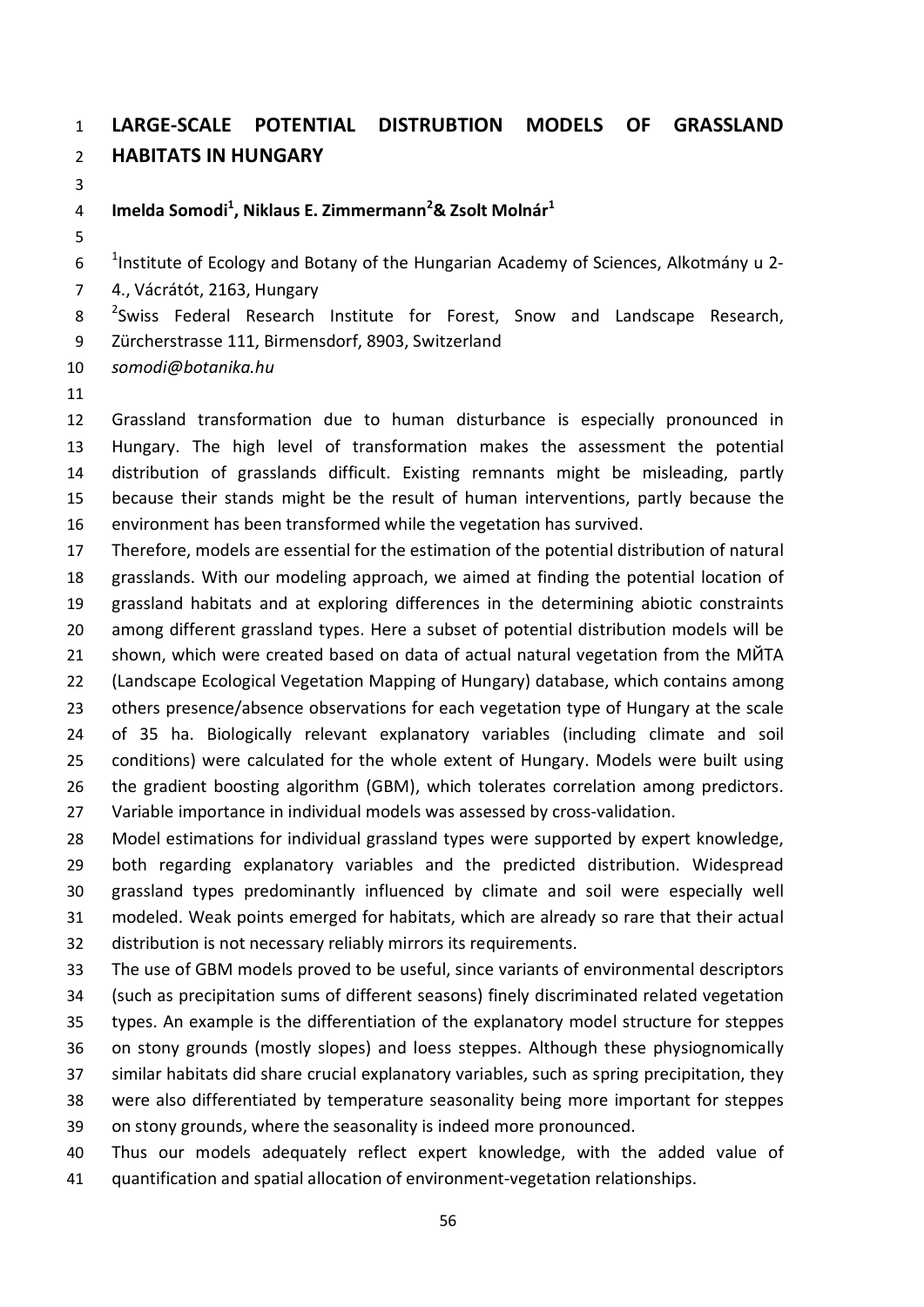## **RESTORATION POSSIBILITIES OF OVERPLANTED DRY GRASSLANDS IN THE TRANSYLVANIAN LOWLAND, ROMANIA**

### **Anna Szabó \*, Réka Balázs, Eszter Ruprecht & Annamária Fenesi**

Department of Taxonomy and Ecology, Babeş-Bolyai University, Republicii street 42,

400015 Cluj-Napoca, Romania

*annuc19@gmail.com*

 *Stipa*-dominated dry grasslands are usually situated on steep, southern facing slopes in the Transylvanian Lowland. Traditionally they were used as pastures, but some of them had been afforested with locust-tree or black pine for economical reasons. Nowadays conservation objectives demand the restoration of overplanted sites of a still high nature conservation value.

 The principal aim of our study was to explore the inherent resources of these plantations in achieving their former state as dry grassland by restoration. For this purpose a larger scale survey on plantations and nearby grasslands was conducted, the six stands being investigated by phytosociological sampling. The survey was completed with a seed-bank analysis on representative grassland - nearby plantation pair, situated in a protected area.

 According to our results, planting pine strongly influenced the grassland communities: although Shannon diversity increased in the overplanted stands, the cover of herb-layer decreased significantly, especially formerly dominant grassland species withdrew, grassland specialists became underrepresented and scrubland species increased in abundance compared to grassland stands. Despite of these transformations, most of the grassland species were still present in planted sites, albeit their abundance was different from that in grasslands, and there were only a few grassland species missing as compared to grasslands.

 Seed-bank analysis revealed higher seed densities in the studied overplanted site, with a strong representation of typical grassland species. The similarity between vegetation and seed-bank was low both for the plantation and grassland.

 As in case of most restoration activities, dry-grassland recovery after forestation cannot exclusively rely on seed-bank. Due to the relative richness in typical grassland species of the seed-bank and relatively low abundance of ruderal species, it can represent an additional species source for restoring grasslands after deforestation. In case of plantations, both vegetation and seed-bank was found to be rich in scrubland species, therefore bush control should be a necessary intervention from the very beginning of the restoration actions. The high ratio of dry-grassland and grassland species in plantation sites points to the fact that there is no need for additional species introduction.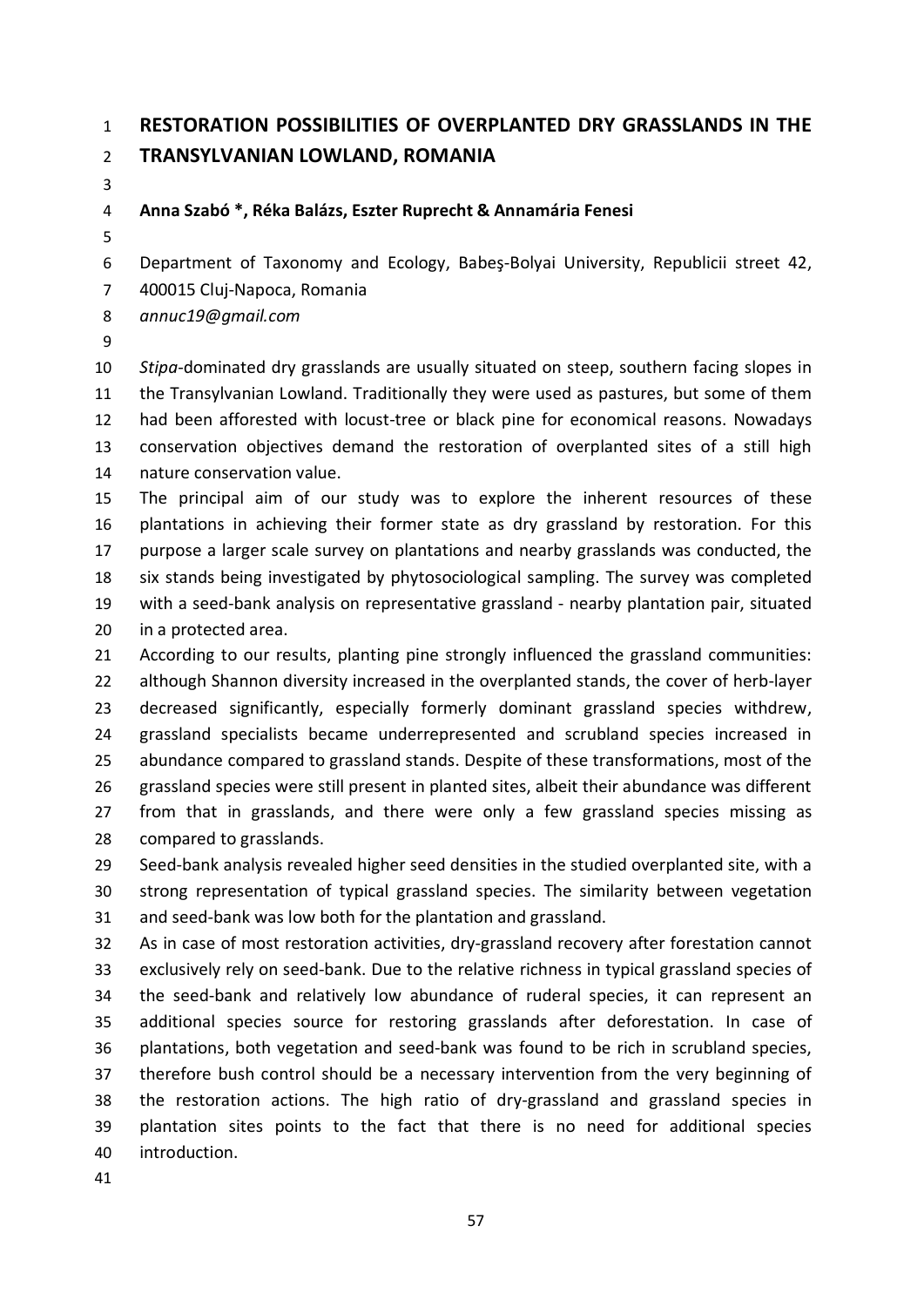### **THE UKRAINIAN CARPATHIANS' XEROPHILOUS GRASSLANDS**

#### **Lydia Tasenkevich**

Lviv Ivan Franko National University, Biological Faculty, 4 Hrushevsky str., 79005 Lviv,

Ukraine

*tasenkevich@yahoo.com*

 The climate conditions of the Ukrainian Carpathians – both temperature and especially high precipitation level (100-130 mm monthly in summer) are not favourable for development of xerophilous vegetation. Besides, the suitable habitats such as rocky outcrops, calcareous gravel etc. are scarce here. And so, there were no mention about dry grassland communities existence in any publication concerning grasslands and vegetation classification of the Ukrainian Carpathians till now.

 During the execution of the BBI-MATRA/2007/004 project "Ukrainian Carpathians' grasslands inventory", supported by the Netherlands' Ministries of Agriculture, Nature and Food Quality and Foreign Affairs, several grassland communities described by project

- experts fall in Cl. *Trifolio-Geranietea sanguinei* Műll. 1962, Ord. *Origanetalia* Th. Műll.
- 1962, All. *Geranion sanguinei* R.Tx. 1961, All. *Trifolion medii* Th. Műll. 1961 764 and Cl.

 *Festuco-Brometea* Br.Bl. et R.Tx. 1943, Ord. *Festucetalia valesiaceae* Br.Bl. et R.Tx. 1943, All. *Cirsio-Brachypodion pinnati* Hadač et Klika 1944. Besides that on the scarce

calcareous rocks patches of *Seslerietum heuflerianae* Soó 1949 and *Festuco rupicolae*-

*Caricetum humilis* Klika 1939 occur, which according to palynological findings represent

isolated remnants of the Late-glacial period and as such could be considered as natural.

The xerophilous and meso-xerophilous grasslands occur in dry and warm habitats, on

26 diverse-oriented slopes of inclination even  $45^{\circ}$  within altitudinal range 200-750 m a.s.l. in submontane and lower part of montane belt.

The semi-dry grasslands are very species-rich with numerous rare and vulnerable species

in their composition. They are mostly of secondary origin replacing former oak, oak-

hornbeam and beech forests. Due to their location in the vicinity of settlements they are

still traditionally used as one-time mowed hay-meadows, partly – as pastures. When

 abandoned are overgrown by bushes of *Pruno-rubion fruticosi* R.Tx. 1952 or *Prunion fruticosae* R.Tx. 1952 hence the floristic composition of these grassland areas depends

- 
- upon the influence of men and their domesticated animals.

 The studies on xerophilous grasslands in the Ukrainian Carpathians are now on their initial stage. Further researches are bound to give more data for their phytosociological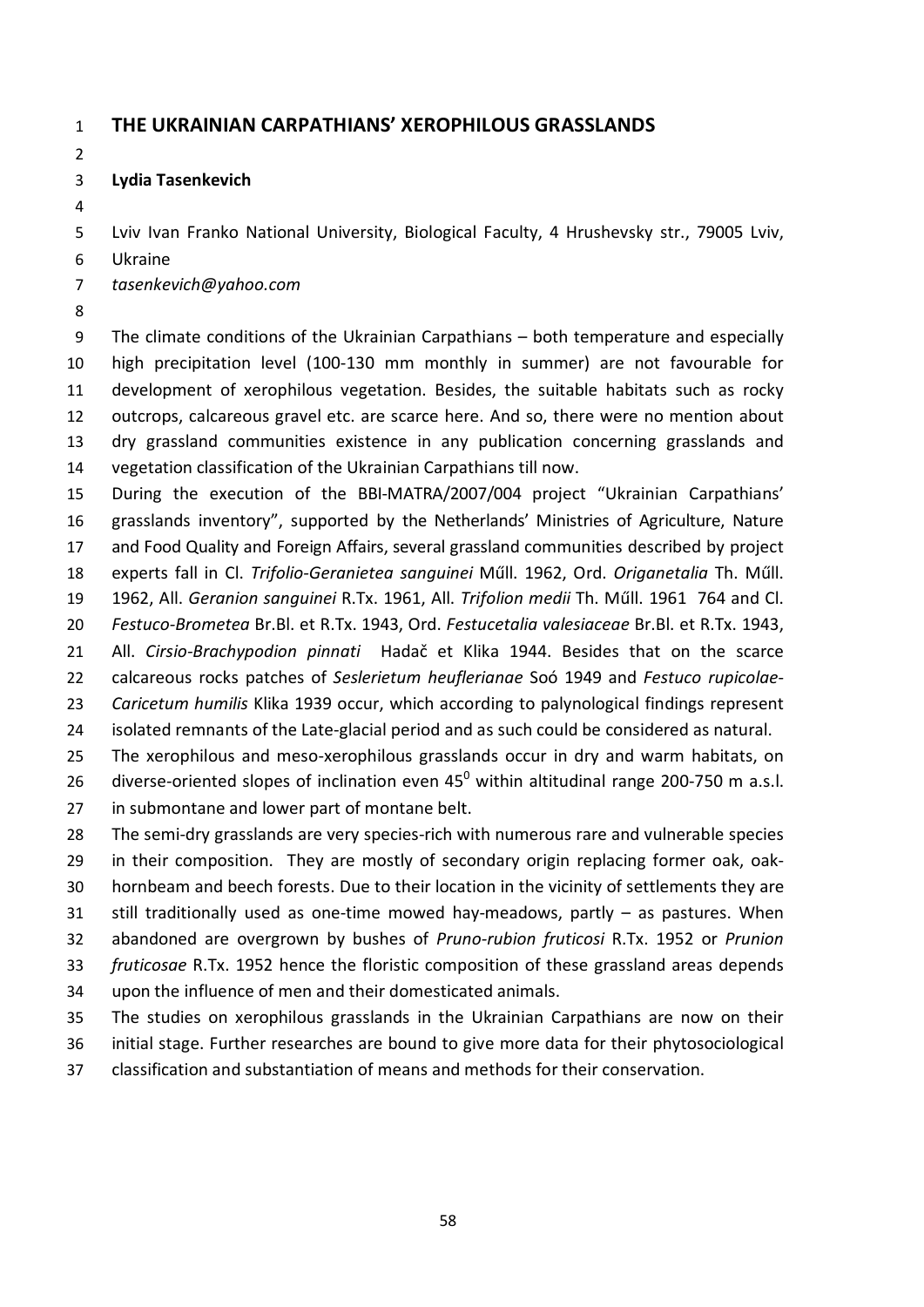### **TECHNIQUES AND COSTS OF GRASSLAND RESTORATION ON FORMER CROPLANDS**

### 4 Péter Török<sup>1</sup>, Balázs Deák<sup>2</sup>, Szabolcs Lengyel<sup>1</sup> & Béla Tóthmérész<sup>1</sup>

 <sup>1</sup> University of Debrecen, Department of Ecology, Egyetem tér 1., H-4032 Debrecen, Hungary

- 
- 8 <sup>2</sup> Hortobágy National Park Directorate, H-4025 Debrecen, Sumen út 2., Hungary
- *molinia@gmail.com*
- 

 Restoration is widely applied to increase and preserve grassland biodiversity. Restoration techniques, like spontaneous succession, sowing seed mixtures, transfer of plant material, topsoil removal and transfer are frequently used to improve species richness and recover natural-like grasslands from ex-arable lands. We found that the success of each technique depends on the site conditions, history, availability of propagules and/or donor sites, and on the budget and time available for restoration. Spontaneous succession can be an option for restoration when no rapid result is expected, and promising where target grasslands are nearby. Sowing low-diversity seed mixtures is recommended to create basic grassland vegetation in short time with a low budget. High-diversity seed mixtures for large sites are expensive and difficult to compile. Thus, it may be applied rather on smaller areas. Combining low-diversity mixtures in a large area and high-diversity mixtures in small blocks is suitable to recover species rich grasslands. These species-rich patches may serve as sources for the spontaneous colonization into the species poor area. Restoration with plant material transfer can be a fast and effective method for restoration, but the cost can be high.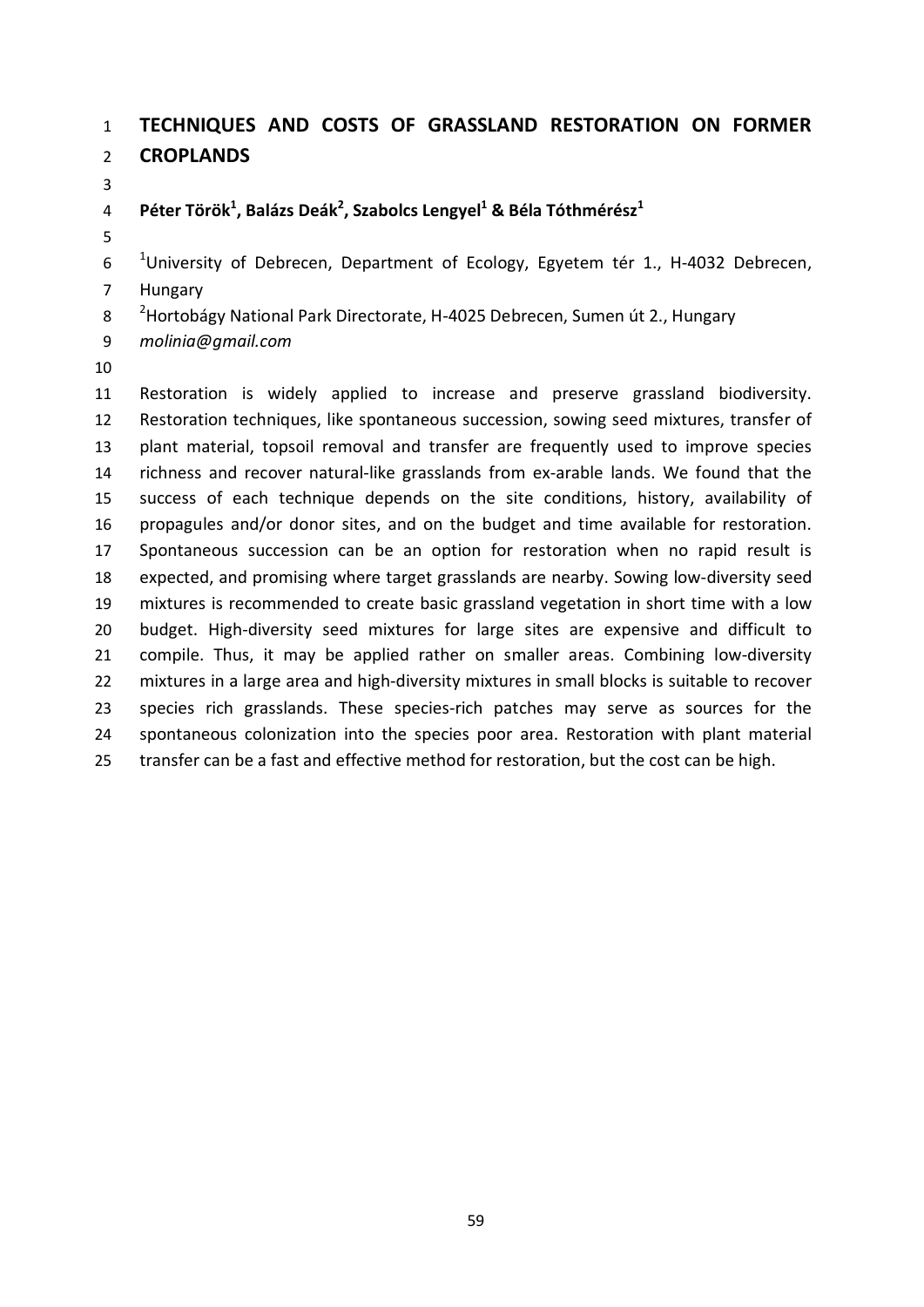# **WEED SUPPRESSION AND SEED BANK IN EARLY GRASSLAND RESTORATION: CAN GRASSLAND RESTORATION BE USED FOR ECOLOGICAL WEED CONTROL?**

### **Béla Tóthmérész, Orsolya Valkó, András Kelemen, Tamás Miglécz, Szabolcs Lengyel & Péter Török**

University of Debrecen, Department of Ecology, Egyetem tér 1., H-4032 Debrecen,

- Hungary
- *tothmerb@gmail.com*
- 

 Grassland restoration on former croplands offers a great opportunity to mitigate the loss of grassland biodiversity. Weed suppression can be another benefit, which becomes increasingly important because of the high recent rate of abandonment of arable lands in Central and Eastern Europe. Our aim was to evaluate the usefulness of sowing two low-diversity seed mixtures followed by annual mowing, a frequently used restoration technique, in weed suppression. We found that rapidly forming cover of sown perennials effectively suppressed short-lived weeds and their germination except in the first year. Dense seed bank of short-lived weeds suggested that the restoration may have promoted the preservation of their seed banks which forms a possibility of later weed infestation. Perennial weeds cannot easily be suppressed by sowing and annual mowing in the short run. Fields sown with the same seed mixture but with different site history were dominated by different perennial weeds. Rapidly establishing perennial weeds, such as *Agropyron* species were only detected in former alfalfa fields. Conversely, *Cirsium arvense* was found in former cereal and sunflower fields but not in former alfalfa fields. These results indicate that post-restoration management may require carefully designed actions that are fine-tuned addressing threats at the site level.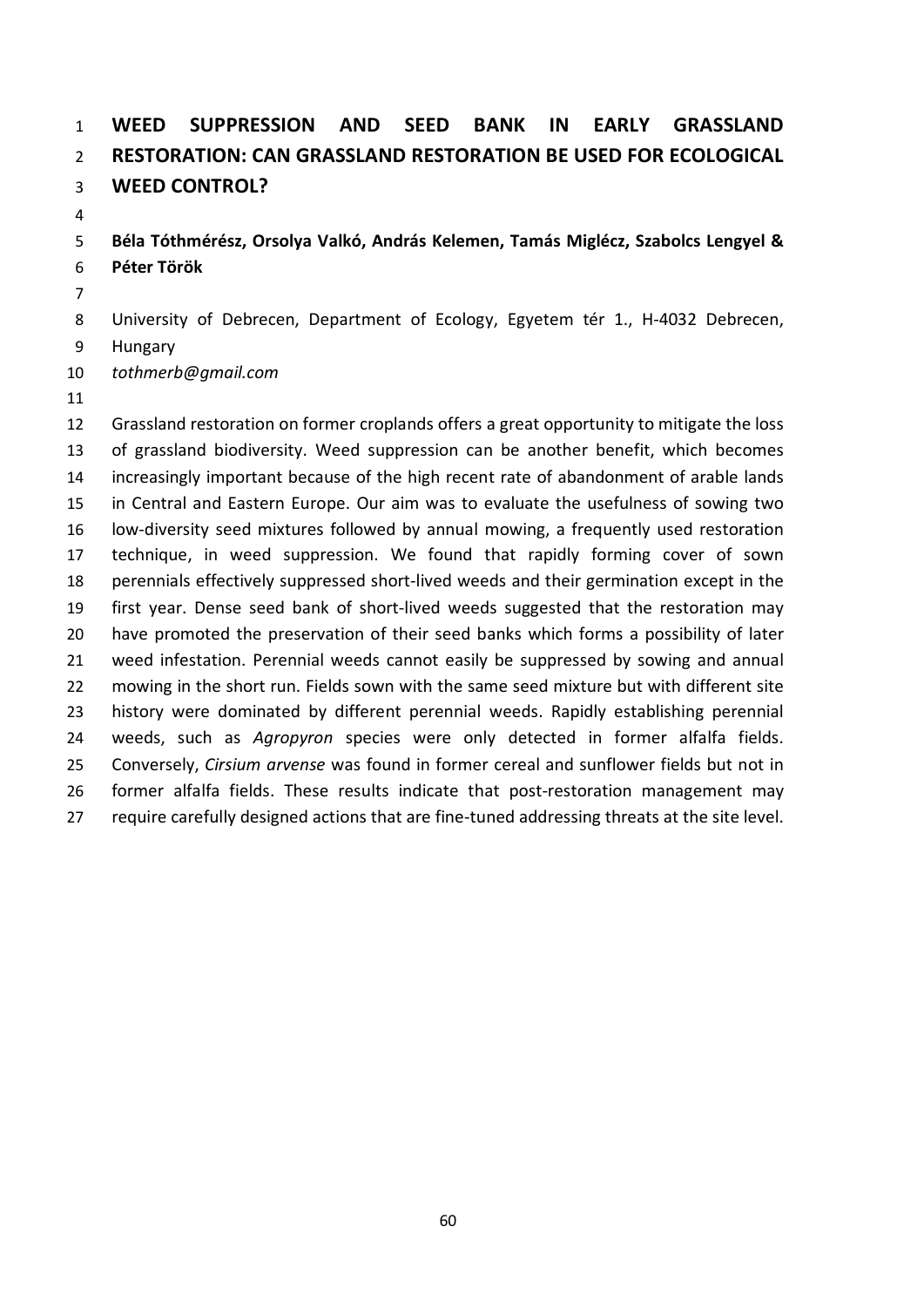## **MICROCLIMATIC FUNCTION OF VEGETATION IN THE SPA PIEŠŤANY AND ITS SURROUNDINGS**

### **Eva Uhliarová, Ingrid Turisová, Peter Sabo, Drahomíra Hladká & Elena Martincová**

Matej Bel University in Banská Bystrica, Faculty of Natural Sciences, Tajovského 40,

97401 Banská Bystrica, Slovakia

*ingrid.turisova@umb.sk*

 The contribution deals with measurements of the near surface temperature of the selected ecosystems in relation to the cooling effect of the vegetation in the cultural landscape of the spa cadaster of Piešťany. On September 1, 2005 the air temperature and air humidity near the soil an vegetation surface of the 11 selected stands – asphalt, gravel bench near the river, corn field before harvesting, city park of Piešťany, three types of seminatural forests, mesophilous meadows with Arrhenatherum elatius, regulary mowed and abandoned meadows with Bromus erectus and Typha latifolia stand was measured as the indicators of their role in the regional hydrologic and climatic cyle. The results obtained so far demonstrated the importance of vegetation especially of its later succession stages concerning microclimate effects (and paralelly also other ecosystem services). This role of vegetation is directly related to the capacity of 21 individual ecosystems to dissipate the sun energy (exergy), the largest part of which is transformed to the latent heat of water in the transpiration process (during the growing seasone). The importance of understanding this phenomena grows nowadays due to ongoing global climate change and consequent challenges of mitigating its impacts. This contribution was supported by VEGA agency: grant No 1/0762/09.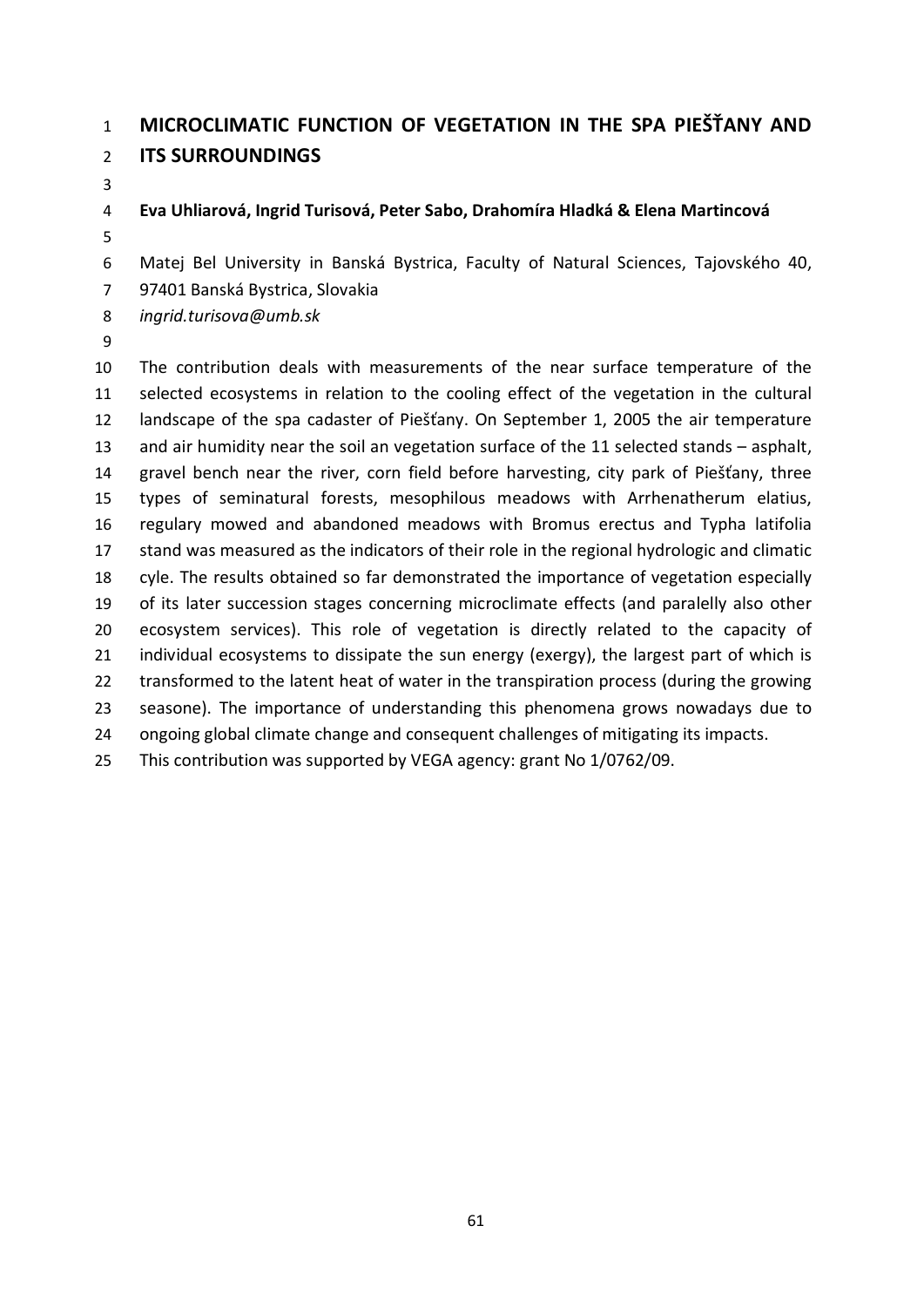# **USE OF LOW DIVERSITY SEED MIXTURE SOWING AND MULCHING IN RESTORATION: TESTING THE USEFULNESS OF COMBINATION OF THE TWO METHODS IN GRASSLAND RECOVERY**

### **Orsolya Valkó, Tamás Miglécz, Tamás Ölvedi, Szilvia Radócz, Szabolcs Lengyel & Béla Tóthmérész**

- University of Debrecen, Department of Ecology, Egyetem tér 1, H-4032 Debrecen,
- Hungary
- *valkoorsi@gmail.com*
- 

 Low diversity seed mixture sowing and mulching were applied in two former croplands (a former cereal field and one with a striped sowing of sunflower and maize) in Egyek- Pusztakуcs region, NE Hungary. Early grassland recovery and weed suppression was studied. In each cropland two sample sites were marked and were sown with *Festuca pseudovina* in October 2008. Mulching with plant material originated form a species poor loess grassland was applied in one of the sites of both croplands in early November 2008. Vegetation and aboveground biomass was sampled in early June 2009 and 2010. We stated the following hypotheses: (i) The use of mulching combined with seed sowing is more effective in weed suppression than seeding alone (ii) The establishment of sown *Festuca pseudovina* was not hampered by the application of mulching. We found that seed sowing combined with mulching was more effective in weed suppression than seed sowing alone, but the rate of suppression was different in croplands with different site history. The cover of the sown *Festuca pseudovina* increased significantly from the first year to the second in both restoration types, but we found also increasing cover of the not sown *F*. *rupicola* in sites with seed sowing and mulching originated from the mulch 27 applied. We found that the application of low diversity seed sowing and mulching was effective in weed suppression and facilitated the establishment of *Festuca* species. The combination of the two methods have advantages of both methods: seed sowing facilitates the fast development of perennial grass cover, while mulching is effective in weed suppression. If a seed rich material is used mulching can be a solution for propagule limitation.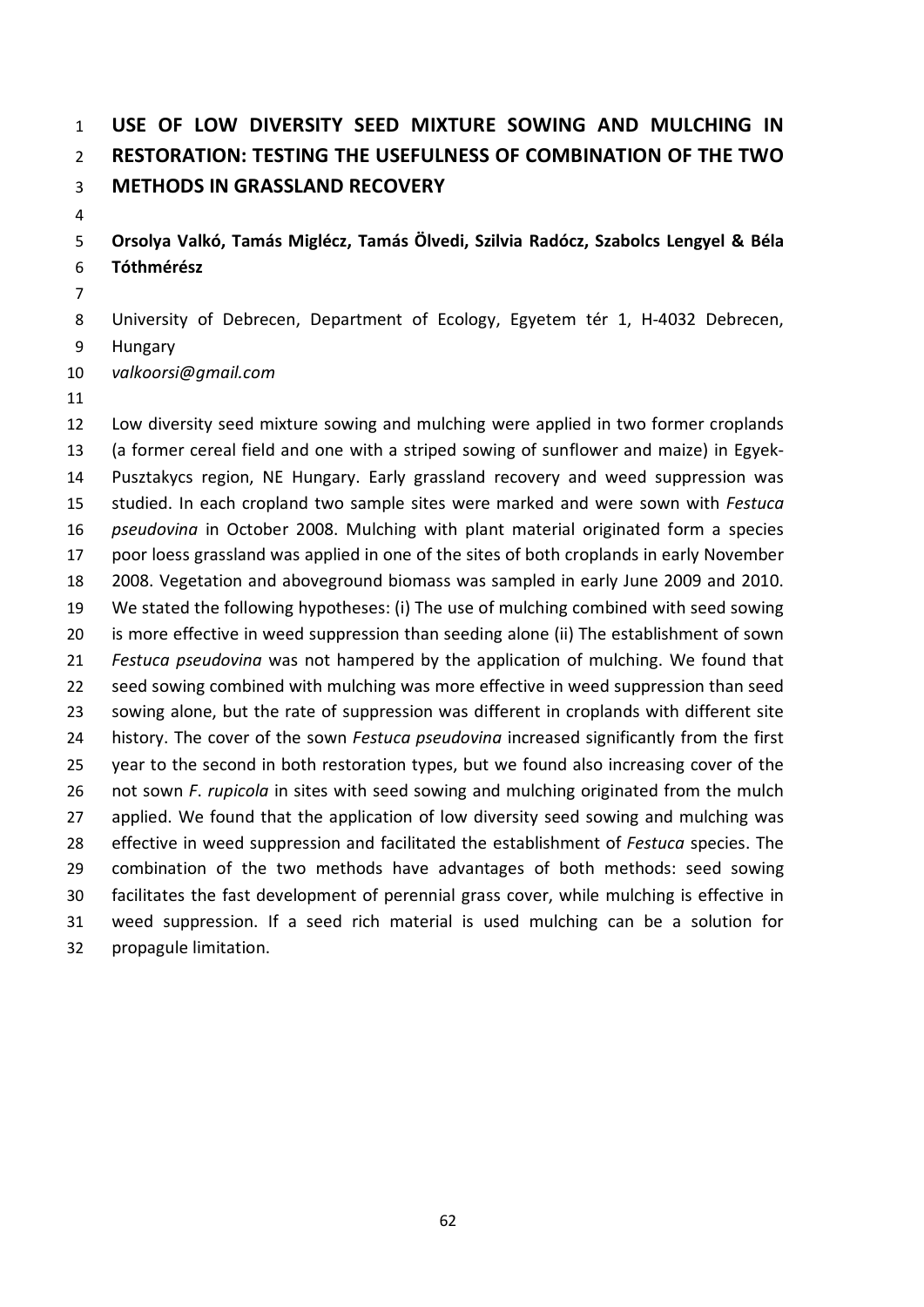## **RESAMPLING PLASTIC BEADS, A TOOL TO MODEL SEED BANK DEVELOPMENT AND PROPAGULE DISPERSAL IN DRY GRASSLANDS**

**Orsolya Valkó<sup>1</sup> , Mária Papp<sup>1</sup> , András Kelemen<sup>1</sup> , Tamás Miglécz<sup>1</sup> , Tibor Tóth<sup>2</sup> & Gábor Matus<sup>1</sup>**

<sup>1</sup> Faculty of Science and Technology, Debrecen University, Debrecen, Hungary

8 <sup>2</sup> Research Institute for Soil Science and Agricultural Chemistry, HAS, Budapest, Hungary

- *valkoorsi@gmail.com*
- 

 Soil seed banks and seed dispersal are among research highlights in vegetation science but major factors influencing them has been hardly quantified. The ways seeds are incorporated into the soil and agents in their dispersal on soil surface are little studied. 14 In our project plastic beads are used as seed mimics. The size, shape and specific gravity of the applied beads falls into the range of seeds typical for the Central-European flora. We were out to study long-term (5 yrs) incorporation of particles into the soil and their surface transport. The effect i) of propagule size (small vs. large) and of shape (round vs. flattened), ii) that of soil type (light Humic Sand vs. heavier Meadow Solonetz with silty loam texture) and iii) that of management (fenced vs. grazed) are studied. Sampled vegetation types involve dry grasslands of the Nyнrsйg and Bihar regions, East-Hungary. Sand: *Corynephoretum canescentis, Festucetum vaginatae, Potentillo-Festucetum pseudovinae*. Solonetz: *Achilleo-Festucetum pseudovinae, Cynodonti-Poetum angustifoliae*. Particle size distribution and organic matter content as well as penetration resistance of soils is to be correlated with incorporation of beads. After the placement of 320,000 beads in the field in autumn 2008, recollection has taken place in every 6 months (April, October). Digging of small soil monoliths, cutting these into thin layers then washing out of plastic beads through a set of sieves are steps of data collection. Clear effect of bead size, of physical soil conditions as well as of land use on penetration and on dispersal were found. Depending on soil type and management small beads moved from the uppermost layer to lower ones 2.5 to 6 times more frequently than did the large ones. In Solonetz more beads penetrated into deeper layers than on Sand, which can be linked to the formation of more stable macropores in Solonetz due to its finer texture. Lower recovery rates of beads and more intensive penetration in grazed sites compared to fenced ones prove that domestic livestock plays an important role both in surface dispersal and seed bank development. Surface dispersal of large beads is more effected by grazing than that of smaller ones. Overall penetration is slow, most beads keep staying close to soil surface. After 18 months on sand 90% of recollected small and 96% of large beads rested in the uppermost 12.5 mm layer whereas for the upper 25 mm layers these figures were 96% and 99%, respectively.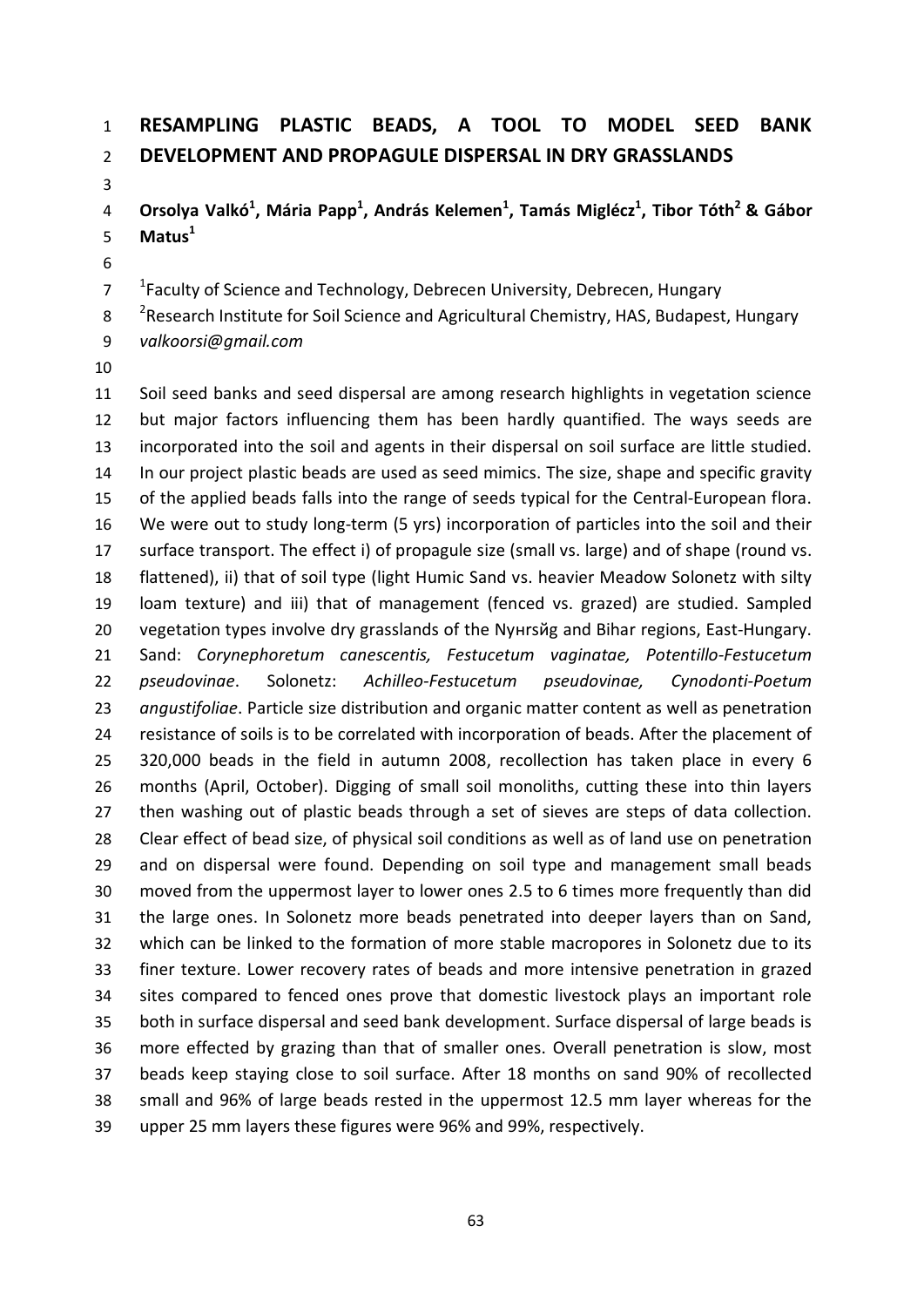#### **DRY MEADOW AND STEPPE VEGETETION IN CENTRAL PODILLYA**

#### **Yuliya Vashenyak**

State Inspection of Environmental Protection in Khmelnitskiy Region, I.Franka Str, 2/2,

29010, Khmelnytskiy, Ukraine

*vasheniyak@mail.ru*

 Central Podillya spreads on 15.000 sq. km and includes different plant communities of dry grasslands. Steppe and meadow vegetation are the most various there, but damaged by anthropogenic factor. We have made 203 geobotanical relevees in 2008-2009 and formed the phytocenological table based on the relevés made by prof. Y. Didukh and M. Fedoronchuk and on our investigations. Database was transformed with the help of FICEN 2 application and Microsoft Excel. We obtained the result by transforming the tables and distinguished Cl. *Molinio*-*Arrhenatheretea* and *Festuco*-*Brometea* vegetation. Plant communities of Cl. *Molinio*-*Arrhenatheretea* mainly predominate in the northern part of Central Podillya and in the valley of the Pivdennyi Buh River. Dry meadows of *Potentillo argenteae*-*Poion angustifoliae* alliance (Ass. *Festuco valesiaceae*-*Poetum angustifoliae*, *Poetum angustifoliae*) occupy meadow sod soils, *Agrostion vinealis* alliance (Ass. *Festuco valesiaceae*-*Agrostietum vinealis*) occupies sandy sod and sabulous 21 soils and it is not represented on the territory. Plant communities of zonal vegetation of *Fragario viridis*-*Trifolion montani* alliance (Ass. *Thymo marschalliani*-*Caricetum praecocis*, *Salvio pratensis*-*Poetum angustifoliae*, *Medicago romanicae*-*Poetum angustifoliae*) are spread on the typical chernozem soils in the central part of the territory. The vegetation of *Astragalo*-*Stipion* alliance (Ass. *Vinco herbaceae*- *Caraganetum fruticis*, *Astragalo austriaci*-*Salvinetum nutansis*, *Teucrio pannonici*- *Stipetum capillatae*) is sporadically represented in the valley of the Dnister River. Plant communities of this alliance occupy calcareous soils-rendzinas. Derivative vegetation of *Festucion valesiaceae* alliance (Ass. *Carici humilis*-*Stipetum capillatae*, *Salvio nemorosae*- *Festucetum valesiaceae*, *Festuco valesiaceae*, *Botriochloetum ischameii*) is the consequence of pasture and is the most common vegetation in Central Podillya. Vegetation of *Cirsio*-*Brachipodion pinnatii* alliance is on the western boundary of the natural habitat. We found some fragments of this vegetation in the western part of Central Podillya.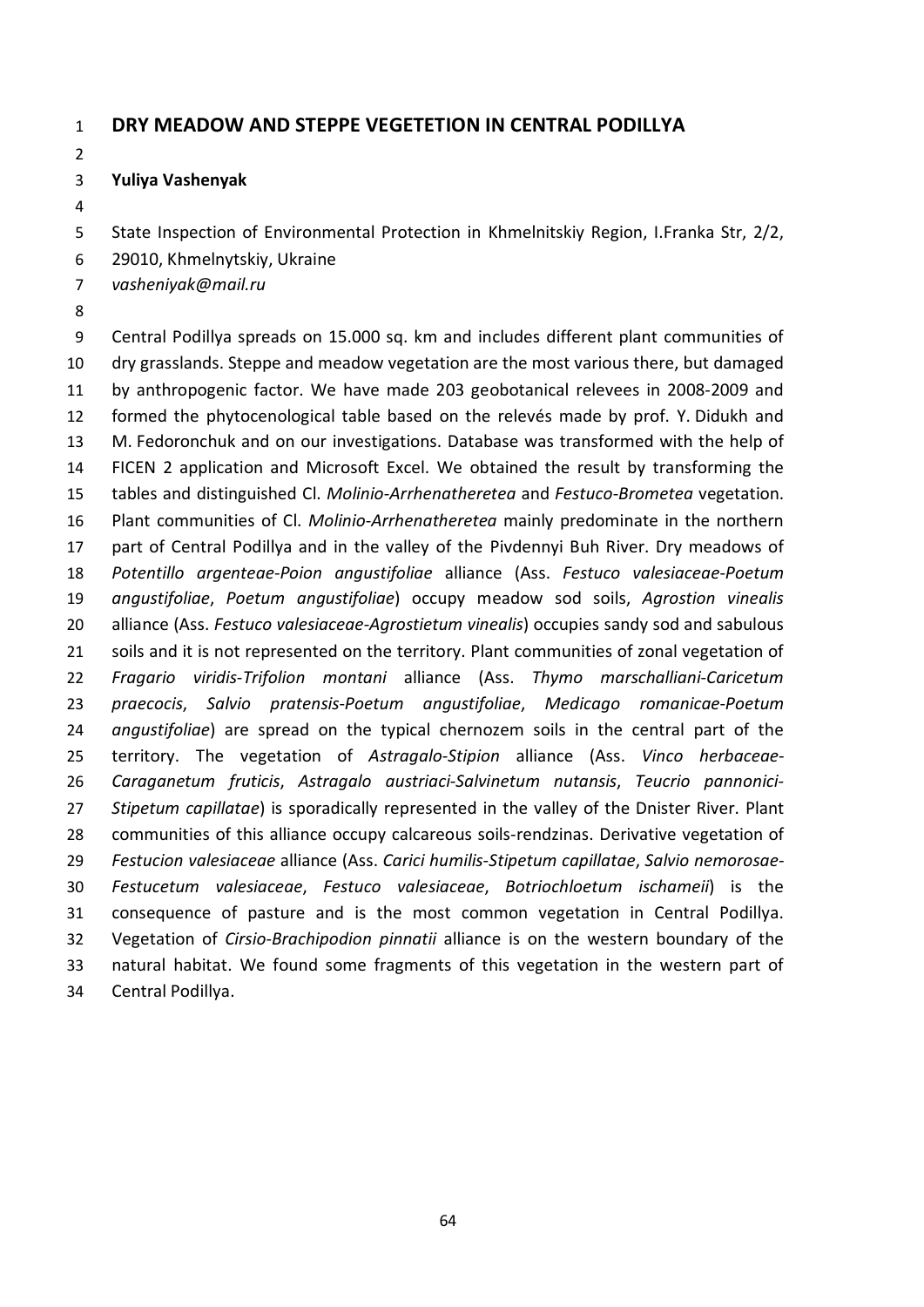### **URBAN DRY ROCKY MEADOWS ARE VALUABLE HABITATS FOR CARABID**

- **BEETLES**
- 

### **Stephen Venn**

Faculty of Biological and Environmental Sciences, P.O. Box. 65 (Viikinkaari 1), 00014

- University of Helsinki, Finland
- *Stephen.Venn@Helsinki.Fi*
- 

 Many urban regions contain remnants of cultural habitats, such as pastures and hay meadows. The Helsinki metropolitan region contains a network of dry meadow habitats comprising in addition to cultural habitats of dry rocky meadows and fortifications. The urban region also contains ruderal habitats and a diverse matrix of informal green space, which can also be valuable for maintaining dry meadow assemblages. In this study I compare the carabid beetle assemblages of a variety of meadow habitats in urban, suburban and rural locations. My results show that the rocky dry meadow and managed dry meadows are the favoured habitat for many dry meadow species and many such species favour urban habitats, presumably due to the availability of dry, light and warm microclimate. Less xerophilic species were generally more abundant in matrix habitats and more rural areas.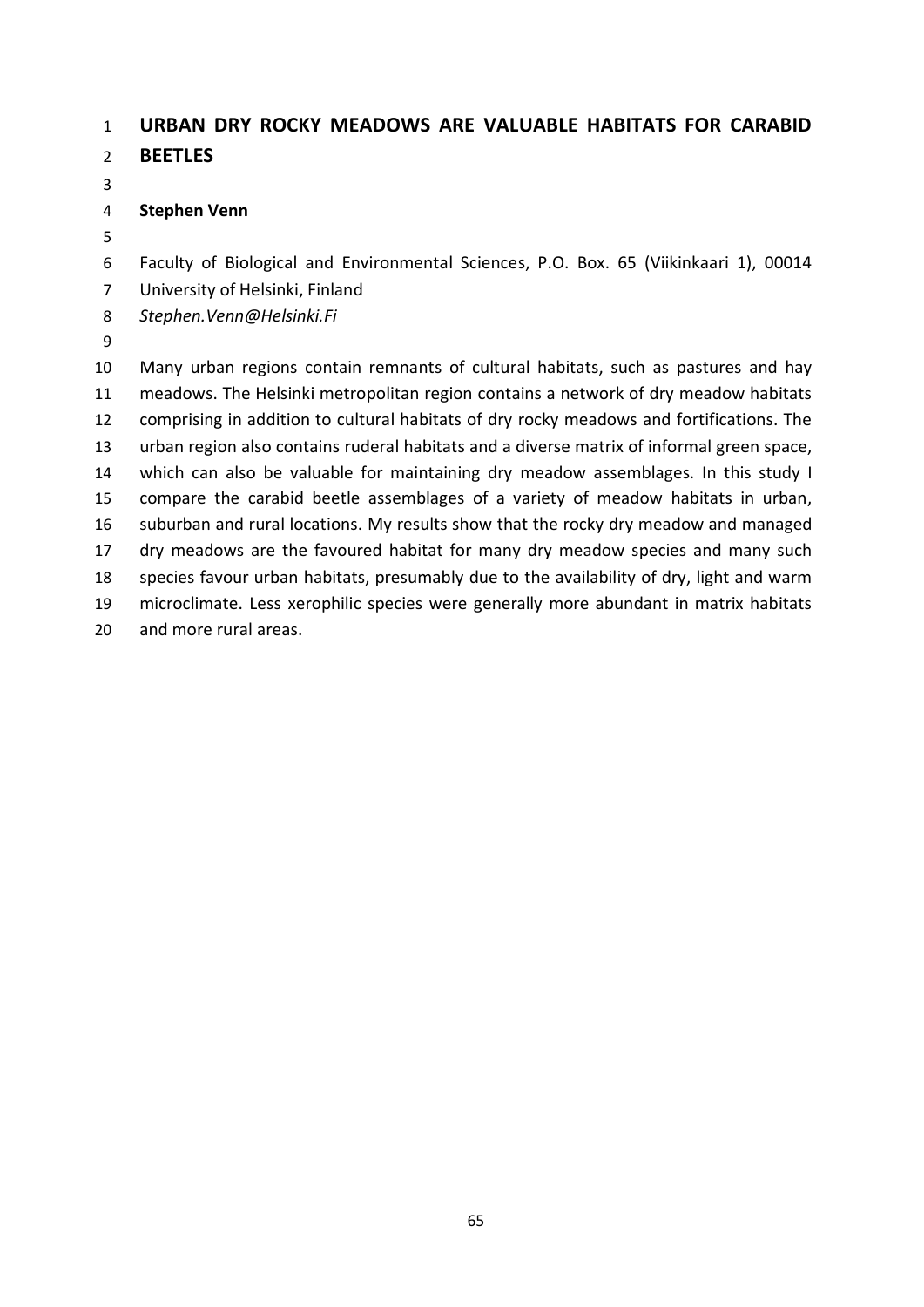### **BIAS IN ANALYSES RESULTING FROM SEASONAL DISPROPORTION WITHIN LIFE FORMS**

**Marie Vymazalová & Lubomír Tichý**

- Department of Botany and Zoology, Masaryk University, Kotlářská 2, CZ-61137 Brno,
- Czech Republic
- *meri@seznam.cz, tichy@sci.muni.cz*
- 

 A lot of currently published vegetation studies use large phytosociological databases comprised of thousands of relevés. One of potentially important factors, which may play a hidden role in vegetation classification and analyses, is a seasonal variability of sampled vegetation. It is a well known fact that the time of sampling within growing season partly determines floristic composition, particularly in temperate zone. Therefore, the analyses based on relevés from one part of growing season might be completely unique. For example, various geophyte or therophyte species might be recorded only during particular phases of the growing season. We sampled data set of 46 permanent plots of dry grasslands, which were repeatedly recorded in three distinct periods of growing season (together 138 records). This data set was used, for assessment of seasonally-dependent proportions of different life forms. Our results were then applied on another dry grassland data set prepared by standard way (seasonally non-stratified sample) from Czech national phytosociological database. The main aim of our study was to predict number of species of various life forms, which would absent in such seasonally non-stratified large data set. Our analyses revealed that the most problematic group of species was therophytes, these showed highest disproportions in their occurrence.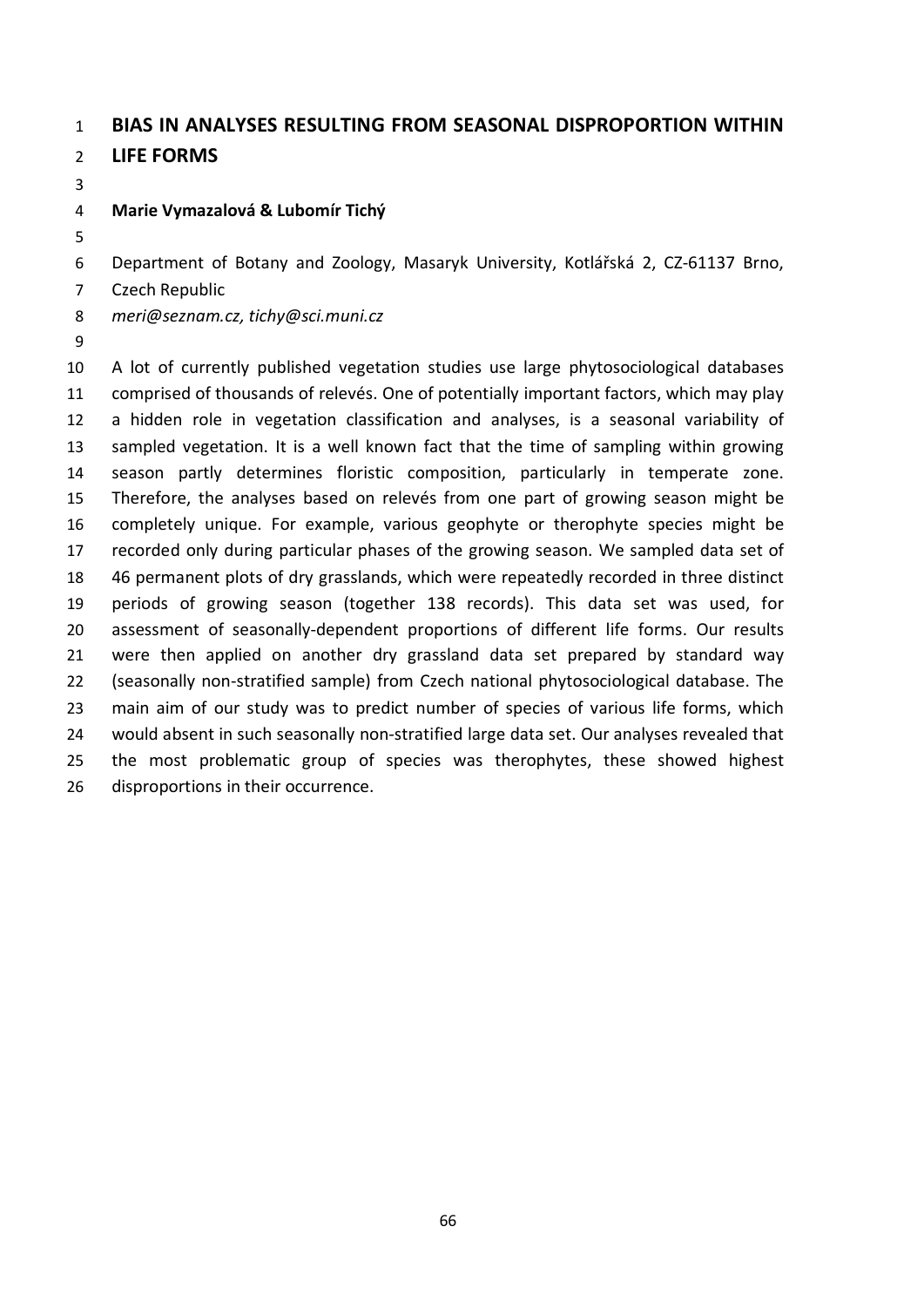## **PRELIMINARY SYNTAXONOMICAL SURVEYS OF CLASS** *Festuco-Brometea* **IN INGUL VALLEY (UKRAINE)**

### **Denys Vynokurov**

M.G.Kholodny Institute of Botany of the NAS of Ukraine, 2 Tereshchenkivska Str. 01601

Kyiv, Ukraine,

*phytosocio@ukr.net*

 The current condition of the steppes of Ukraine is a critically poor. The main cause of this is total plowing of steppe areas and unrestricted grazing. River valley slopes are several of few surviving sites of steppe vegetation. In particular, such refuge is located in the valley of the river Ingul, which is situated in the steppe zone of Ukraine. The Cl. *Festuco-Brometea* is characterized by the greatest diversity. Its communities are prevalent on the slopes of valley and transversal gullies of different exposure, and also unspoilt flat areas. According to preliminary estimates, in Ingul valley this class is represented by 9 associations that belong to 4 alliances and 1 order:

Class *FESTUCO*-*BROMETEA* Br.-Bl. et Tx. ex Soó 1947

- Order *Festucetalia valesiacae* Br.-Bl. et Tx. ex Br.-Bl. 1949
- Alliance *Fragario viridis*-*Trifolion montani* Korotchenko et Didukh 1997
- Ass. *Stipetum pennatae* R. Jovanovic 1956
- Alliance *Astragalo*-*Stipion* Knapp 1944
- Ass. *Astragalo austriaci*-*Salvietum nutantis* Korotchenko et Didukh 1997
- Ass. *Stipetum lessingianae* Soó 1948
- Alliance *Festucion valesiacae* Klika 1931
- Ass. *Botriochloetum ischaemii* (Krist. 1937) І. Pop 1977
- Ass. *Festuco valesiacae*-*Stipetum capillatae* Sillinger 1930
- Ass. *Salvio nemorasae*-*Festucetum valesiacae* Korotchenko et Didukh 1997
- Ass. *Festucetum valesiacae* Solodkova et al., 1986; Tkachenko et
- al., 1987
- Alliance *Artemisio*-*Kochion prostratae* Soó 1964
- Ass. *Agropyro pectinato*-*Kochietum prostratae* Zolyomi 1958 corr. Soó 1959

Ass. *Artemisio austriacae*-*Poetum bulbosae* Pop 1970

 The composition of communities of Cl. *Festuco*-*Brometea* includes a number of rare and endemic species. Among them more than 20 species are included into the Red Data Book of Ukraine, about 20 species are comprised in the regional red lists. Further study of steppe vegetation in the Ingul valley will determine the dynamic changes of communities that is quite important in maintaining of valuable steppe areas.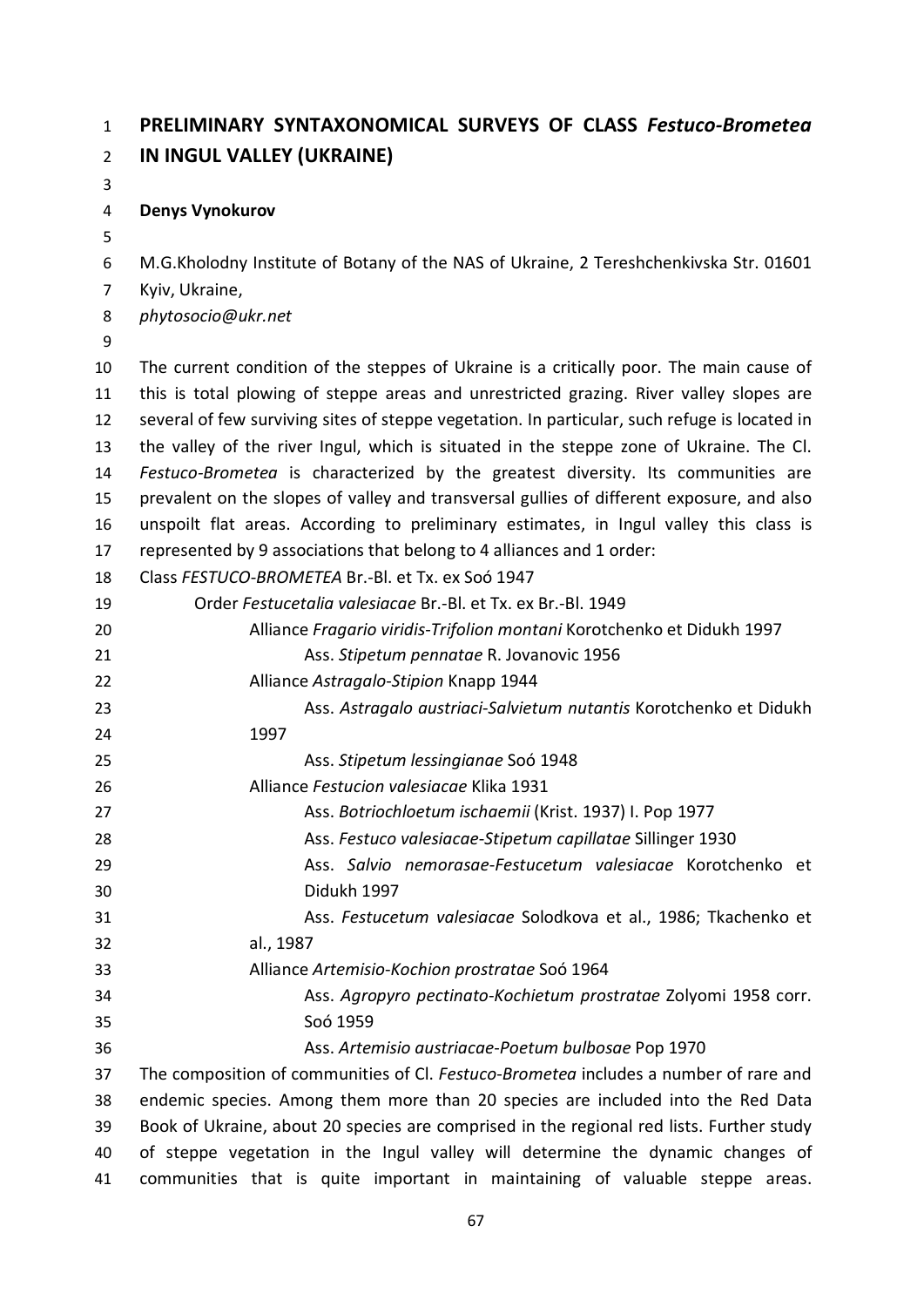### **SYNTAXONOMICAL REVISION OF THE PANNONIAN DRY GRASSLANDS IN AUSTRIA**

### **Wolfgang Willner**

Vienna Institute for Nature Conservation and Analyses, Giessergasse 6/7, 1090 Vienna,

Austria

*wolfgang.willner@vinca.at*

 The Austrian part of the Pannonian lowlands cover 9.500 kmІ which is 11.3% of the territory of Austria. Therefore, the Pannonian landscape is the second largest biogeographical region of Austria after the Alps which cover >60% of the country. Mean 13 annual temperature ranges from 10 to 8 °C, and the mean annual precipitation ranges from 550 to 800 mm. Geologically, the region is very diverse. Calcareous and siliceous rocks, gravel, loess and sandy substrates result in a great variety of grassland types. The steep climatic gradient between the Alps and the Pannonian plain further increases the diversity within the region. On the basis of a large data set (ca. 3000 relevés) which covered all kinds of grasslands, a syntaxonomical revision of the dry and semi-dry grasslands of Eastern Austria was conducted. Unmodified TWINSPAN and DCA were used to analyze the floristic patterns. Diagnostic species were calculated using various fidelity measures. The main focus of the study was on the association level. However, the delimitation of alliances, orders and

classes is discussed as well. The results are compared with recent grassland studies from

neighboring countries.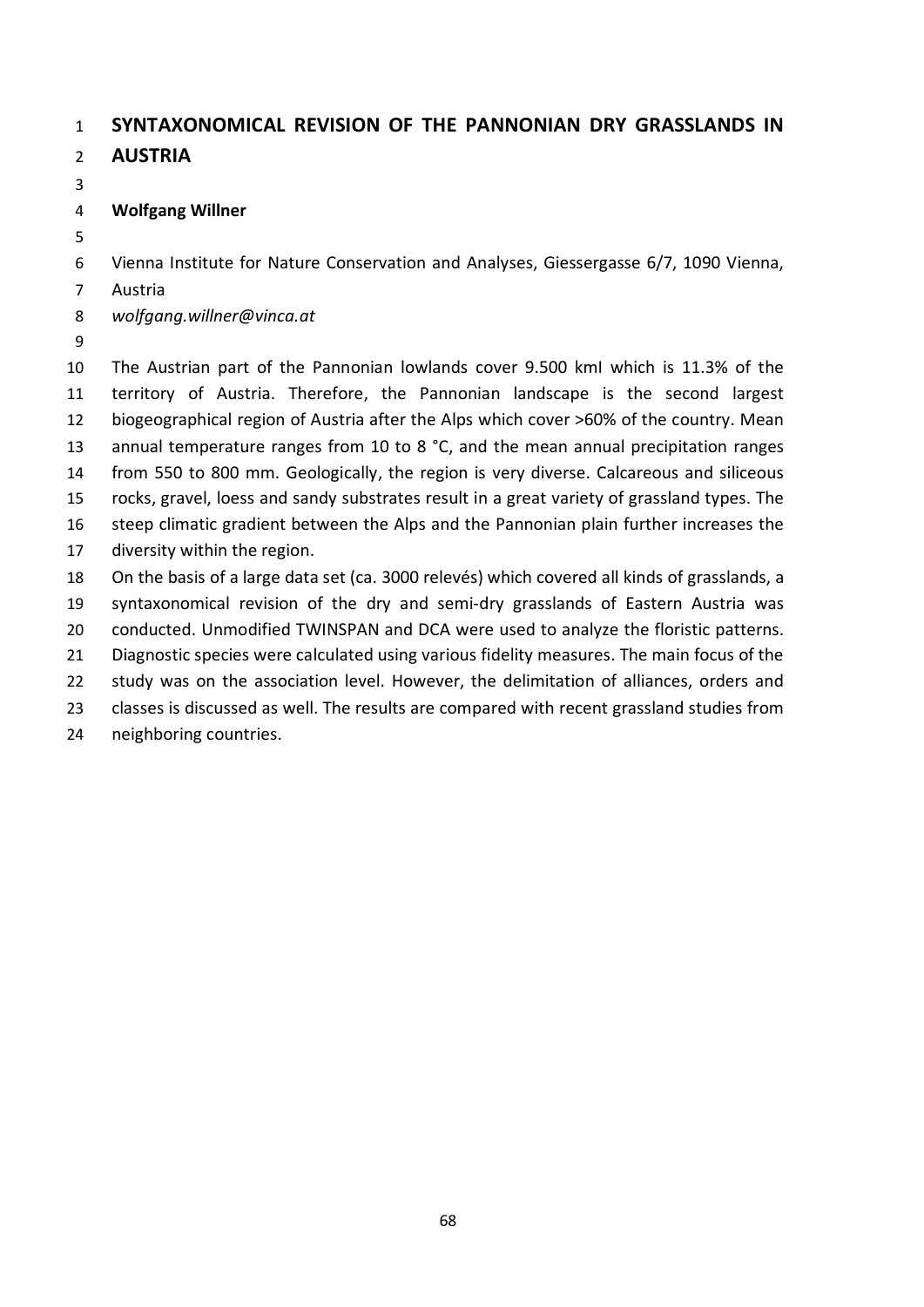# **SOIL CHARACTERISTICS OF CALCAREOUS XEROTHERMIC GRASSLANDS IN THE LOWER ODRA RIVER VALLEY (NW POLAND) – PRELIMINARY RESULTS**

**Michał Żmihorski & Katarzyna Baranska**

Department of Plant Ecology and Nature Protection, University of Warsaw, Poland

*kasia\_baranska@interia.pl*

 Specific soil characteristics on the calcareous xerothermic grasslands (e.g. high pH, presence of CO3) are crucial for the habitat maintenance in longer time perspectives and ensure suitable conditions for many rare species. In 2008-2010 we addressed spatial variability of soil chemical characteristics in the grasslands in Lower Odra region in NW Poland. We collected data for 38 grasslands (separate patches) differing in size. For each patch we collected several samples (from 6 to 29 per patch) along the linear transect, with one transect per patch. The transect started in the highest point of the grassland and run down to the lowest point, sampling stations were distributed every second meter of the transect. In total 433 samples were collected and for each sample we assessed pH H2O, pH KCl, %C, %N, proportion C to N and CO3. We investigated variability of the characteristics with generalized additive mixed models (GAMM) implemented in R. The chemical soil characteristics showed significant variability along transects, and the variability was both linear and nonlinear, depending on size of the grassland and studied characteristic. Moreover, significant differences in the studied characteristics were recorded between large and small grassland patches. The 24 preliminary results show that chemical characteristics of the soil changes distinctly between patches as well as within a given patch and this variability could play an important role in driving spatial distribution of particular plant species. Interpretation of 27 the obtained patterns in the context of grasslands conservation remains issue for further research and analyses.